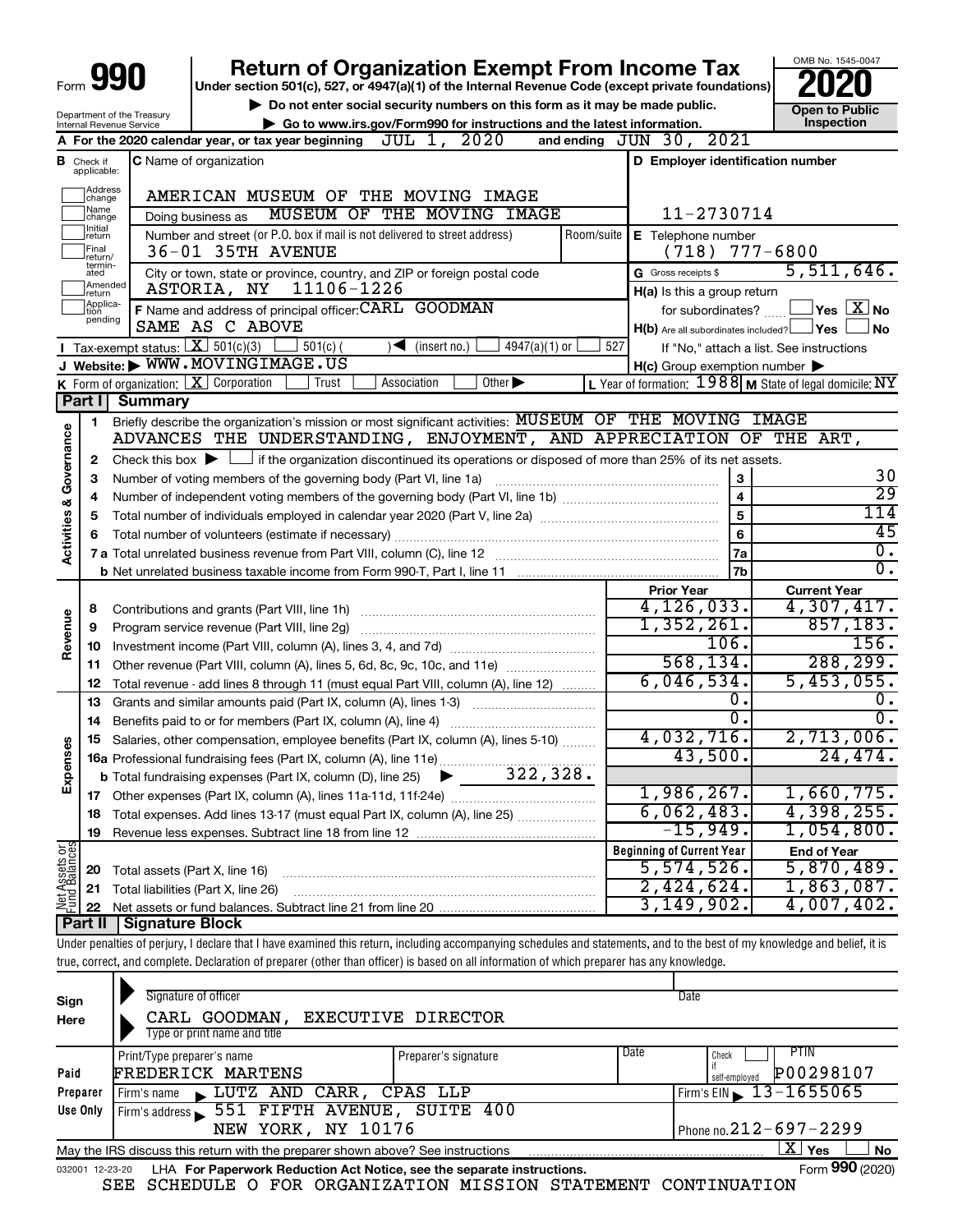|              | 11-2730714<br>AMERICAN MUSEUM OF THE MOVING IMAGE<br>Page 2<br>Form 990 (2020)                                                               |
|--------------|----------------------------------------------------------------------------------------------------------------------------------------------|
|              | Part III   Statement of Program Service Accomplishments                                                                                      |
|              | $\boxed{\mathbf{X}}$                                                                                                                         |
| 1            | Briefly describe the organization's mission:                                                                                                 |
|              | MUSEUM OF THE MOVING IMAGE ADVANCES THE UNDERSTANDING, ENJOYMENT, AND                                                                        |
|              | APPRECIATION OF THE ART, HISTORY, TECHNIQUE, AND TECHNOLOGY OF FILM,                                                                         |
|              | TELEVISION, AND DIGITAL MEDIA BY PRESENTING EXHIBITIONS, EDUCATION                                                                           |
|              | PROGRAMS, SIGNIFICANT MOVING-IMAGE WORKS, AND INTERPRETIVE PROGRAMS,                                                                         |
| $\mathbf{2}$ | Did the organization undertake any significant program services during the year which were not listed on the                                 |
|              | $\exists$ Yes $\boxed{\text{X}}$ No<br>prior Form 990 or 990-EZ?                                                                             |
|              | If "Yes," describe these new services on Schedule O.                                                                                         |
| 3            | $Yes$ $X$ No<br>Did the organization cease conducting, or make significant changes in how it conducts, any program services?                 |
|              | If "Yes," describe these changes on Schedule O.                                                                                              |
| 4            | Describe the organization's program service accomplishments for each of its three largest program services, as measured by expenses.         |
|              | Section 501(c)(3) and 501(c)(4) organizations are required to report the amount of grants and allocations to others, the total expenses, and |
|              | revenue, if any, for each program service reported.                                                                                          |
| 4a l         | 655,924.<br>$1,616,107$ .<br>including grants of \$<br>) (Revenue \$<br>(Expenses \$<br>(Code:                                               |
|              | EXHIBITIONS AND COLLECTIONS:                                                                                                                 |
|              |                                                                                                                                              |
|              | ALTHOUGH THE MUSEUM'S PHYSICAL SITE WAS CLOSED FOR SEVERAL MONTHS                                                                            |
|              | DURING FISCAL YEAR 2021 DUE TO COVID-19, WE CONTINUED TO REACH                                                                               |
|              | AUDIENCES, AND DEVELOP NEW ONES, THROUGH ONLINE EXHIBITIONS AND                                                                              |
|              | PROGRAMS, AND THROUGH THE PREMIERE OF AN OUTDOOR SCREENING VENUE.<br>THE                                                                     |
|              | ONLINE EXHIBITION THE LIVING ROOM CANDIDATE: PRESIDENTIAL CAMPAIGN                                                                           |
|              | COMMERCIALS 1952-2020 PRESENTED MORE THAN 400 COMMERCIALS FROM EVERY                                                                         |
|              | PRESIDENTIAL RACE SINCE THE INCEPTION OF TELEVISION CAMPAIGN                                                                                 |
|              |                                                                                                                                              |
|              | ADVERTISING IN 1952, AND SERVED AS A FREE, VIRTUAL RESOURCE FOR                                                                              |
|              | TEACHERS, STUDENTS, AND JOURNALISTS.<br>WHEN THE MUSEUM'S BUILDING                                                                           |
|              | REOPENED IN SPRING 2021, OUR PERMANENT EXHIBITION BEHIND THE SCREEN                                                                          |
| 4b.          | 978, 348. including grants of \$<br>320,858.<br>) (Expenses \$<br>(Code:<br>(Revenue \$                                                      |
|              | SCREENINGS, EVENTS AND ONLINE PROJECTS:                                                                                                      |
|              |                                                                                                                                              |
|              | THE MUSEUM FOUND WAYS IN FISCAL YEAR 2021<br>TO BRING CURRENT AND<br>CLASSIC                                                                 |
|              | CINEMA TO ITS AUDIENCES DESPITE THE TEMPORARY CLOSURE<br>OF<br>ITS BUILDING.                                                                 |
|              | IN AUGUST 2020, THE MUSEUM LAUNCHED, IN PARTNERSHIP<br>WITH TWO OTHER                                                                        |
|              | LOCAL INSTITUTIONS, THE QUEENS DRIVE-IN, AN OUTDOOR FILM FESTIVAL THAT                                                                       |
|              | PROVIDED NEW YORKERS WITH A SAFE AND COMMUNAL SPACE AT WHICH TO ENJOY                                                                        |
|              | FILMS ON A LARGE SCREEN. THE FESTIVAL SCREENED FILMS THREE TO FOUR                                                                           |
|              | NIGHTS A WEEK UNTIL ENDING IN NOVEMBER 2020 AND WAS BROUGHT BACK FOR A                                                                       |
|              | SECOND SEASON FROM MARCH THROUGH JUNE 2021. THE MUSEUM ALSO PARTNERED                                                                        |
|              | WITH INDEPENDENT FILM DISTRIBUTORS TO BRING VIRTUAL CINEMA, INCLUDING                                                                        |
|              | CURATED SERIES DEVOTED TO FILMMAKERS, TO HOME VIEWERS, AND HOSTED                                                                            |
|              | 75,910.<br>680,066. including grants of \$<br>) (Expenses \$<br>) (Revenue \$<br>4c (Code:                                                   |
|              | EDUCATION AND COMMUNITY PROGRAMS:                                                                                                            |
|              |                                                                                                                                              |
|              | THE MUSEUM PROVIDES CURRICULUM-BASED EDUCATIONAL EXPERIENCES TO                                                                              |
|              | APPROXIMATELY 70,000 STUDENTS EACH YEAR, AS WELL AS AN ARRAY OF                                                                              |
|              | DYNAMIC, ENGAGING TOURS, TALKS, WORKSHOPS, AND SCREENINGS FOR CHILDREN,                                                                      |
|              | TEENS, FAMILIES, ADULTS, AND SENIORS. THE MUSEUM PIVOTED ITS EDUCATION                                                                       |
|              | PROGRAMS TO AN ONLINE FORMAT DURING THE PANDEMIC; LIVE-STREAMED VIRTUAL                                                                      |
|              |                                                                                                                                              |
|              | TOURS, TUTORIALS POSTED WEEKLY ON THE MUSEUM'S YOUTUBE CHANNEL, AND                                                                          |
|              | ONLINE SUMMER MEDIA CAMPS BROUGHT THE MUSEUM'S EDUCATIONAL OFFERINGS TO                                                                      |
|              | STUDENTS DESPITE THE MUSEUM BUILDING CLOSURE. UPON REOPENING IN SPRING                                                                       |
|              | 2021, THE MUSEUM RESUMED PRESENTING ITS EDUCATIONAL PROGRAMS IN-PERSON;                                                                      |
|              | SEVERAL ONLINE OFFERINGS WERE CONTINUED, HOWEVER, TO FURTHER REACH                                                                           |
|              | 4d Other program services (Describe on Schedule O.)                                                                                          |
|              | (Expenses \$<br>including grants of \$<br>Revenue \$                                                                                         |
|              | 3, 274, 521.<br>4e Total program service expenses                                                                                            |
|              | Form 990 (2020)                                                                                                                              |
|              | SEE SCHEDULE O FOR CONTINUATION(S)<br>032002 12-23-20                                                                                        |
|              | 3                                                                                                                                            |
|              | 19140504 759420 112730714 2020.05093 AMERICAN MUSEUM OF THE MOVI 11273071                                                                    |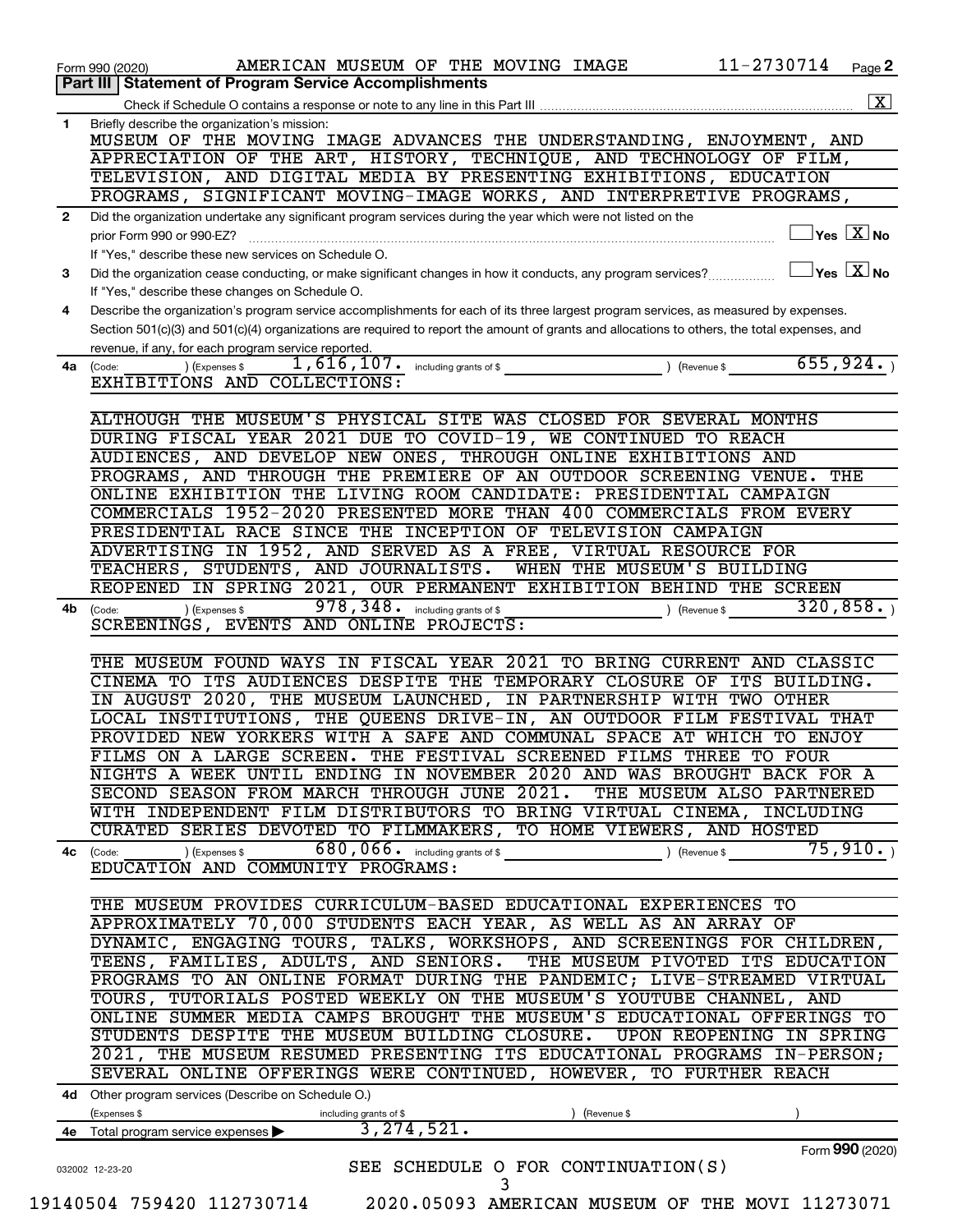|  | Form 990 (2020) |
|--|-----------------|
|  |                 |

**Part IV Checklist of Required Schedules**

|    |                                                                                                                                                                 |                 | Yes                     | No                      |
|----|-----------------------------------------------------------------------------------------------------------------------------------------------------------------|-----------------|-------------------------|-------------------------|
| 1. | Is the organization described in section 501(c)(3) or $4947(a)(1)$ (other than a private foundation)?                                                           |                 |                         |                         |
|    |                                                                                                                                                                 | 1               | х                       |                         |
| 2  | Is the organization required to complete Schedule B, Schedule of Contributors? [11] the organization required to complete Schedule B, Schedule of Contributors? | $\overline{2}$  | $\overline{\text{x}}$   |                         |
| 3  | Did the organization engage in direct or indirect political campaign activities on behalf of or in opposition to candidates for                                 |                 |                         |                         |
|    |                                                                                                                                                                 | 3               |                         | x                       |
| 4  | Section 501(c)(3) organizations. Did the organization engage in lobbying activities, or have a section 501(h) election in effect                                |                 |                         |                         |
|    |                                                                                                                                                                 | 4               |                         | х                       |
| 5  | Is the organization a section 501(c)(4), 501(c)(5), or 501(c)(6) organization that receives membership dues, assessments, or                                    |                 |                         |                         |
|    |                                                                                                                                                                 | 5               |                         | x                       |
| 6  | Did the organization maintain any donor advised funds or any similar funds or accounts for which donors have the right to                                       |                 |                         |                         |
|    | provide advice on the distribution or investment of amounts in such funds or accounts? If "Yes," complete Schedule D, Part I                                    | 6               |                         | x                       |
| 7  | Did the organization receive or hold a conservation easement, including easements to preserve open space,                                                       |                 |                         |                         |
|    |                                                                                                                                                                 | $\overline{7}$  |                         | х                       |
| 8  | Did the organization maintain collections of works of art, historical treasures, or other similar assets? If "Yes," complete                                    |                 |                         |                         |
|    |                                                                                                                                                                 | 8               | х                       |                         |
| 9  | Did the organization report an amount in Part X, line 21, for escrow or custodial account liability, serve as a custodian for                                   |                 |                         |                         |
|    | amounts not listed in Part X; or provide credit counseling, debt management, credit repair, or debt negotiation services?                                       |                 |                         |                         |
|    |                                                                                                                                                                 | 9               |                         | x                       |
| 10 | Did the organization, directly or through a related organization, hold assets in donor-restricted endowments                                                    |                 |                         |                         |
|    |                                                                                                                                                                 | 10              | x                       |                         |
| 11 | If the organization's answer to any of the following questions is "Yes," then complete Schedule D, Parts VI, VII, VIII, IX, or X                                |                 |                         |                         |
|    | as applicable.                                                                                                                                                  |                 |                         |                         |
|    | a Did the organization report an amount for land, buildings, and equipment in Part X, line 10? If "Yes," complete Schedule D,                                   |                 |                         |                         |
|    | Part VI                                                                                                                                                         | 11a             | х                       |                         |
|    | <b>b</b> Did the organization report an amount for investments - other securities in Part X, line 12, that is 5% or more of its total                           |                 |                         |                         |
|    |                                                                                                                                                                 | 11b             |                         | x                       |
|    | c Did the organization report an amount for investments - program related in Part X, line 13, that is 5% or more of its total                                   |                 |                         |                         |
|    |                                                                                                                                                                 | 11c             |                         | x                       |
|    | d Did the organization report an amount for other assets in Part X, line 15, that is 5% or more of its total assets reported in                                 |                 |                         |                         |
|    |                                                                                                                                                                 | 11d             |                         | x                       |
|    | e Did the organization report an amount for other liabilities in Part X, line 25? If "Yes," complete Schedule D, Part X                                         | 11e             | $\overline{\textbf{x}}$ |                         |
| f. | Did the organization's separate or consolidated financial statements for the tax year include a footnote that addresses                                         |                 |                         |                         |
|    | the organization's liability for uncertain tax positions under FIN 48 (ASC 740)? If "Yes," complete Schedule D, Part X                                          | 11f             |                         | x                       |
|    | 12a Did the organization obtain separate, independent audited financial statements for the tax year? If "Yes," complete                                         |                 |                         |                         |
|    |                                                                                                                                                                 | 12a             | х                       |                         |
|    | <b>b</b> Was the organization included in consolidated, independent audited financial statements for the tax year?                                              |                 |                         |                         |
|    | If "Yes," and if the organization answered "No" to line 12a, then completing Schedule D, Parts XI and XII is optional                                           | 12D             |                         | ▵                       |
| 13 | Is the organization a school described in section $170(b)(1)(A)(ii)?$ If "Yes," complete Schedule E                                                             | 13              |                         | $\overline{\mathbf{X}}$ |
|    | 14a Did the organization maintain an office, employees, or agents outside of the United States?                                                                 | 14a             |                         | х                       |
|    | <b>b</b> Did the organization have aggregate revenues or expenses of more than \$10,000 from grantmaking, fundraising, business,                                |                 |                         |                         |
|    | investment, and program service activities outside the United States, or aggregate foreign investments valued at \$100,000                                      |                 |                         | x                       |
|    |                                                                                                                                                                 | 14b             |                         |                         |
| 15 | Did the organization report on Part IX, column (A), line 3, more than \$5,000 of grants or other assistance to or for any                                       |                 |                         | x                       |
|    |                                                                                                                                                                 | 15              |                         |                         |
| 16 | Did the organization report on Part IX, column (A), line 3, more than \$5,000 of aggregate grants or other assistance to                                        |                 |                         | x                       |
|    |                                                                                                                                                                 | 16              |                         |                         |
| 17 | Did the organization report a total of more than \$15,000 of expenses for professional fundraising services on Part IX,                                         |                 | х                       |                         |
|    | Did the organization report more than \$15,000 total of fundraising event gross income and contributions on Part VIII, lines                                    | 17              |                         |                         |
| 18 |                                                                                                                                                                 | 18              | х                       |                         |
| 19 | Did the organization report more than \$15,000 of gross income from gaming activities on Part VIII, line 9a? If "Yes,"                                          |                 |                         |                         |
|    |                                                                                                                                                                 | 19              |                         | x                       |
|    |                                                                                                                                                                 | 20a             |                         | X                       |
|    |                                                                                                                                                                 | 20 <sub>b</sub> |                         |                         |
| 21 | Did the organization report more than \$5,000 of grants or other assistance to any domestic organization or                                                     |                 |                         |                         |
|    |                                                                                                                                                                 | 21              |                         | x                       |
|    |                                                                                                                                                                 |                 |                         |                         |

032003 12-23-20

Form (2020) **990**

4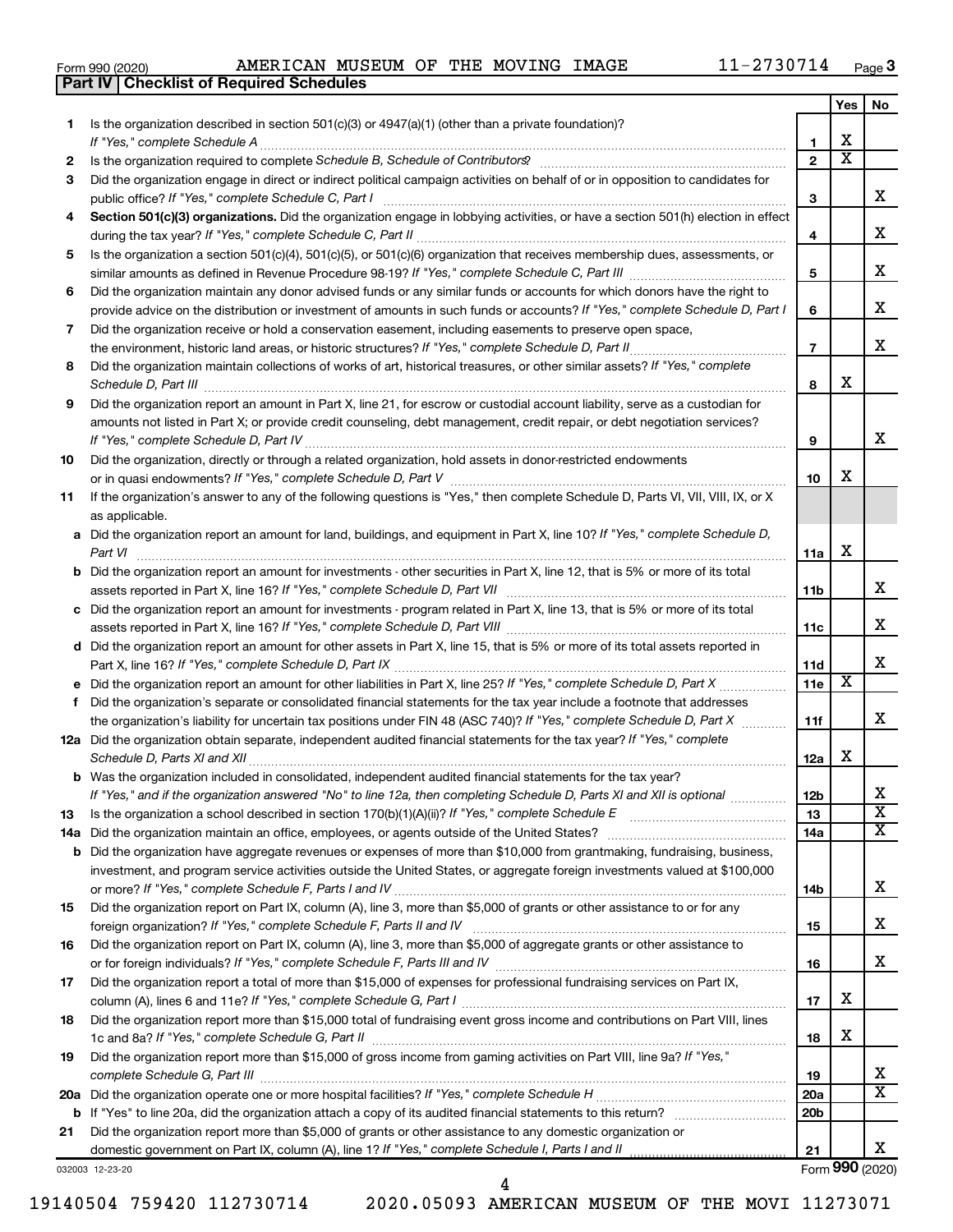| Form 990 (2020) |  |
|-----------------|--|
|-----------------|--|

*(continued)* **Part IV Checklist of Required Schedules**

|               |                                                                                                                              |                        | Yes             | No                      |
|---------------|------------------------------------------------------------------------------------------------------------------------------|------------------------|-----------------|-------------------------|
| 22            | Did the organization report more than \$5,000 of grants or other assistance to or for domestic individuals on                |                        |                 |                         |
|               |                                                                                                                              | 22                     |                 | x                       |
| 23            | Did the organization answer "Yes" to Part VII, Section A, line 3, 4, or 5 about compensation of the organization's current   |                        |                 |                         |
|               | and former officers, directors, trustees, key employees, and highest compensated employees? If "Yes," complete               |                        |                 |                         |
|               | Schedule J                                                                                                                   | 23                     | х               |                         |
|               | 24a Did the organization have a tax-exempt bond issue with an outstanding principal amount of more than \$100,000 as of the  |                        |                 |                         |
|               | last day of the year, that was issued after December 31, 2002? If "Yes," answer lines 24b through 24d and complete           |                        |                 | x                       |
|               | Schedule K. If "No," go to line 25a                                                                                          | 24a<br>24 <sub>b</sub> |                 |                         |
|               | c Did the organization maintain an escrow account other than a refunding escrow at any time during the year to defease       |                        |                 |                         |
|               |                                                                                                                              | 24c                    |                 |                         |
|               |                                                                                                                              | 24d                    |                 |                         |
|               | 25a Section 501(c)(3), 501(c)(4), and 501(c)(29) organizations. Did the organization engage in an excess benefit             |                        |                 |                         |
|               |                                                                                                                              | 25a                    |                 | x                       |
|               | b Is the organization aware that it engaged in an excess benefit transaction with a disqualified person in a prior year, and |                        |                 |                         |
|               | that the transaction has not been reported on any of the organization's prior Forms 990 or 990-EZ? If "Yes," complete        |                        |                 |                         |
|               | Schedule L, Part I                                                                                                           | 25b                    |                 | х                       |
| 26            | Did the organization report any amount on Part X, line 5 or 22, for receivables from or payables to any current              |                        |                 |                         |
|               | or former officer, director, trustee, key employee, creator or founder, substantial contributor, or 35%                      |                        |                 |                         |
|               |                                                                                                                              | 26                     |                 | х                       |
| 27            | Did the organization provide a grant or other assistance to any current or former officer, director, trustee, key employee,  |                        |                 |                         |
|               | creator or founder, substantial contributor or employee thereof, a grant selection committee member, or to a 35% controlled  |                        |                 |                         |
|               | entity (including an employee thereof) or family member of any of these persons? If "Yes," complete Schedule L, Part III     | 27                     |                 | x                       |
| 28            | Was the organization a party to a business transaction with one of the following parties (see Schedule L, Part IV            |                        |                 |                         |
|               | instructions, for applicable filing thresholds, conditions, and exceptions):                                                 |                        |                 |                         |
|               | a A current or former officer, director, trustee, key employee, creator or founder, or substantial contributor? If           |                        |                 | х                       |
|               |                                                                                                                              | 28a<br>28 <sub>b</sub> |                 | $\overline{\texttt{x}}$ |
|               | c A 35% controlled entity of one or more individuals and/or organizations described in lines 28a or 28b?If                   |                        |                 |                         |
|               |                                                                                                                              | 28c                    |                 | х                       |
| 29            |                                                                                                                              | 29                     | х               |                         |
| 30            | Did the organization receive contributions of art, historical treasures, or other similar assets, or qualified conservation  |                        |                 |                         |
|               |                                                                                                                              | 30                     |                 | x                       |
| 31            | Did the organization liquidate, terminate, or dissolve and cease operations? If "Yes," complete Schedule N, Part I           | 31                     |                 | $\overline{\texttt{x}}$ |
| 32            | Did the organization sell, exchange, dispose of, or transfer more than 25% of its net assets? If "Yes," complete             |                        |                 |                         |
|               | Schedule N, Part II                                                                                                          | 32                     |                 | х                       |
| 33            | Did the organization own 100% of an entity disregarded as separate from the organization under Regulations                   |                        |                 |                         |
|               |                                                                                                                              | 33                     |                 | х                       |
| 34            | Was the organization related to any tax-exempt or taxable entity? If "Yes," complete Schedule R, Part II, III, or IV, and    |                        |                 |                         |
|               | Part V, line 1                                                                                                               | 34                     |                 | х                       |
|               |                                                                                                                              | 35a                    |                 | $\overline{\text{X}}$   |
|               | b If "Yes" to line 35a, did the organization receive any payment from or engage in any transaction with a controlled entity  |                        |                 |                         |
| 36            | Section 501(c)(3) organizations. Did the organization make any transfers to an exempt non-charitable related organization?   | 35b                    |                 |                         |
|               |                                                                                                                              | 36                     |                 | x                       |
| 37            | Did the organization conduct more than 5% of its activities through an entity that is not a related organization             |                        |                 |                         |
|               | and that is treated as a partnership for federal income tax purposes? If "Yes," complete Schedule R, Part VI                 | 37                     |                 | x                       |
| 38            | Did the organization complete Schedule O and provide explanations in Schedule O for Part VI, lines 11b and 19?               |                        |                 |                         |
|               |                                                                                                                              | 38                     | х               |                         |
| <b>Part V</b> | <b>Statements Regarding Other IRS Filings and Tax Compliance</b>                                                             |                        |                 |                         |
|               |                                                                                                                              |                        |                 |                         |
|               |                                                                                                                              |                        | Yes             | No                      |
|               | 54<br>1a                                                                                                                     |                        |                 |                         |
|               | $\Omega$<br>1b                                                                                                               |                        |                 |                         |
|               | c Did the organization comply with backup withholding rules for reportable payments to vendors and reportable gaming         |                        | х               |                         |
|               |                                                                                                                              | 1c                     | Form 990 (2020) |                         |
|               | 032004 12-23-20                                                                                                              |                        |                 |                         |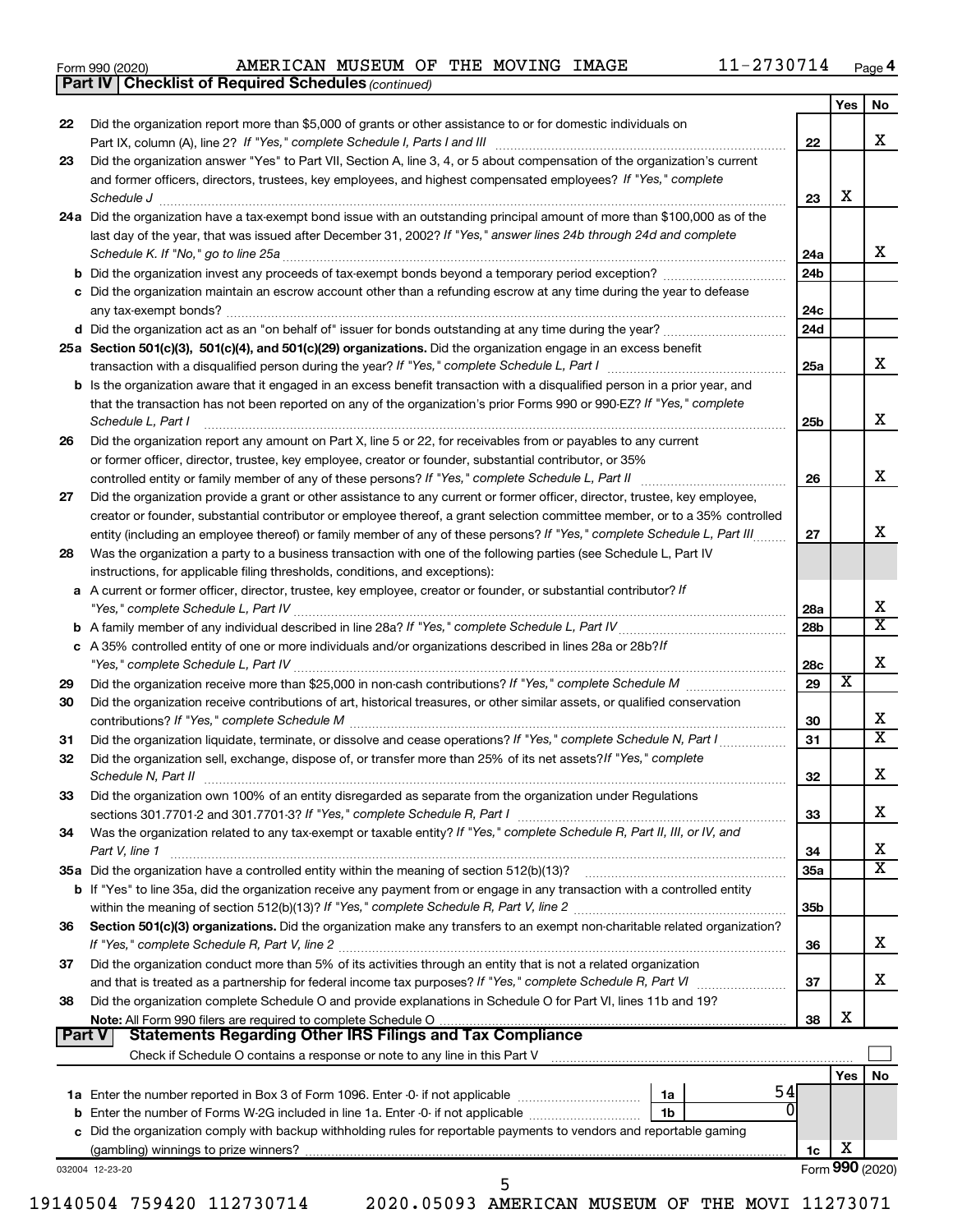| Form 990 (2020) |  |  | AMERICAN MUSEUM OF THE MOVING | IMAGE | ?730714<br>$1 - 21$ | Page |
|-----------------|--|--|-------------------------------|-------|---------------------|------|
|-----------------|--|--|-------------------------------|-------|---------------------|------|

**Part V Statements Regarding Other IRS Filings and Tax Compliance**

*(continued)*

|        |                                                                                                                                                 |                        |                                                                                                                 |                                  | Yes                     | No                      |
|--------|-------------------------------------------------------------------------------------------------------------------------------------------------|------------------------|-----------------------------------------------------------------------------------------------------------------|----------------------------------|-------------------------|-------------------------|
|        | 2a Enter the number of employees reported on Form W-3, Transmittal of Wage and Tax Statements,                                                  |                        |                                                                                                                 |                                  |                         |                         |
|        | filed for the calendar year ending with or within the year covered by this return                                                               | 2a                     | 114                                                                                                             |                                  |                         |                         |
|        |                                                                                                                                                 |                        |                                                                                                                 | 2 <sub>b</sub>                   | х                       |                         |
|        | <b>Note:</b> If the sum of lines 1a and 2a is greater than 250, you may be required to e-file (see instructions)                                |                        |                                                                                                                 |                                  |                         |                         |
|        | 3a Did the organization have unrelated business gross income of \$1,000 or more during the year?                                                |                        |                                                                                                                 | За                               |                         | X.                      |
|        |                                                                                                                                                 |                        |                                                                                                                 | 3b                               |                         |                         |
|        | 4a At any time during the calendar year, did the organization have an interest in, or a signature or other authority over, a                    |                        |                                                                                                                 |                                  |                         |                         |
|        | financial account in a foreign country (such as a bank account, securities account, or other financial account)?                                |                        |                                                                                                                 | 4a                               |                         | x                       |
|        | <b>b</b> If "Yes," enter the name of the foreign country $\blacktriangleright$                                                                  |                        |                                                                                                                 |                                  |                         |                         |
|        | See instructions for filing requirements for FinCEN Form 114, Report of Foreign Bank and Financial Accounts (FBAR).                             |                        |                                                                                                                 |                                  |                         |                         |
|        |                                                                                                                                                 |                        |                                                                                                                 | 5а                               |                         | х<br>X                  |
| b      |                                                                                                                                                 |                        |                                                                                                                 | 5 <sub>b</sub><br>5 <sub>c</sub> |                         |                         |
| c      | 6a Does the organization have annual gross receipts that are normally greater than \$100,000, and did the organization solicit                  |                        |                                                                                                                 |                                  |                         |                         |
|        | any contributions that were not tax deductible as charitable contributions?                                                                     |                        |                                                                                                                 | 6а                               |                         | x                       |
|        | b If "Yes," did the organization include with every solicitation an express statement that such contributions or gifts                          |                        |                                                                                                                 |                                  |                         |                         |
|        | were not tax deductible?                                                                                                                        |                        |                                                                                                                 | 6b                               |                         |                         |
| 7      | Organizations that may receive deductible contributions under section 170(c).                                                                   |                        |                                                                                                                 |                                  |                         |                         |
| a      | Did the organization receive a payment in excess of \$75 made partly as a contribution and partly for goods and services provided to the payor? |                        |                                                                                                                 | 7a                               | x                       |                         |
| b      |                                                                                                                                                 |                        |                                                                                                                 | 7b                               | $\overline{\textbf{x}}$ |                         |
| с      | Did the organization sell, exchange, or otherwise dispose of tangible personal property for which it was required                               |                        |                                                                                                                 |                                  |                         |                         |
|        | to file Form 8282?                                                                                                                              |                        |                                                                                                                 | 7c                               |                         | x                       |
| d      |                                                                                                                                                 | 7d                     |                                                                                                                 |                                  |                         |                         |
|        | Did the organization receive any funds, directly or indirectly, to pay premiums on a personal benefit contract?                                 |                        |                                                                                                                 | 7е                               |                         | x                       |
|        |                                                                                                                                                 |                        |                                                                                                                 |                                  |                         | $\overline{\textbf{X}}$ |
| g      | If the organization received a contribution of qualified intellectual property, did the organization file Form 8899 as required?                |                        |                                                                                                                 | 7g                               |                         |                         |
| h      | If the organization received a contribution of cars, boats, airplanes, or other vehicles, did the organization file a Form 1098-C?              |                        |                                                                                                                 | 7h                               |                         |                         |
| 8      | Sponsoring organizations maintaining donor advised funds. Did a donor advised fund maintained by the                                            |                        |                                                                                                                 |                                  |                         |                         |
|        | sponsoring organization have excess business holdings at any time during the year?                                                              |                        | and a series of the contract of the contract of the contract of the contract of the contract of the contract of | 8                                |                         |                         |
| 9      | Sponsoring organizations maintaining donor advised funds.                                                                                       |                        |                                                                                                                 |                                  |                         |                         |
| а      | Did the sponsoring organization make any taxable distributions under section 4966?                                                              |                        |                                                                                                                 | 9а                               |                         |                         |
| b      |                                                                                                                                                 |                        |                                                                                                                 | 9b                               |                         |                         |
| 10     | Section 501(c)(7) organizations. Enter:                                                                                                         |                        |                                                                                                                 |                                  |                         |                         |
| а<br>b | Gross receipts, included on Form 990, Part VIII, line 12, for public use of club facilities                                                     | 10a<br>10 <sub>b</sub> |                                                                                                                 |                                  |                         |                         |
| 11     | Section 501(c)(12) organizations. Enter:                                                                                                        |                        |                                                                                                                 |                                  |                         |                         |
|        |                                                                                                                                                 | 11a                    |                                                                                                                 |                                  |                         |                         |
| b      | Gross income from other sources (Do not net amounts due or paid to other sources against                                                        |                        |                                                                                                                 |                                  |                         |                         |
|        | amounts due or received from them.)                                                                                                             | 11b                    |                                                                                                                 |                                  |                         |                         |
|        | 12a Section 4947(a)(1) non-exempt charitable trusts. Is the organization filing Form 990 in lieu of Form 1041?                                  |                        |                                                                                                                 | 12a                              |                         |                         |
|        | <b>b</b> If "Yes," enter the amount of tax-exempt interest received or accrued during the year                                                  | 12 <sub>b</sub>        |                                                                                                                 |                                  |                         |                         |
| 13     | Section 501(c)(29) qualified nonprofit health insurance issuers.                                                                                |                        |                                                                                                                 |                                  |                         |                         |
|        | a Is the organization licensed to issue qualified health plans in more than one state?                                                          |                        |                                                                                                                 | 13a                              |                         |                         |
|        | Note: See the instructions for additional information the organization must report on Schedule O.                                               |                        |                                                                                                                 |                                  |                         |                         |
|        | <b>b</b> Enter the amount of reserves the organization is required to maintain by the states in which the                                       |                        |                                                                                                                 |                                  |                         |                         |
|        |                                                                                                                                                 | 13 <sub>b</sub>        |                                                                                                                 |                                  |                         |                         |
| с      | Enter the amount of reserves on hand                                                                                                            | 13c                    |                                                                                                                 |                                  |                         |                         |
|        | 14a Did the organization receive any payments for indoor tanning services during the tax year?                                                  |                        |                                                                                                                 | 14a                              |                         | х                       |
|        | <b>b</b> If "Yes," has it filed a Form 720 to report these payments? If "No," provide an explanation on Schedule O                              |                        |                                                                                                                 | 14b                              |                         |                         |
| 15     | Is the organization subject to the section 4960 tax on payment(s) of more than \$1,000,000 in remuneration or                                   |                        |                                                                                                                 |                                  |                         |                         |
|        |                                                                                                                                                 |                        |                                                                                                                 | 15                               |                         | x.                      |
|        | If "Yes," see instructions and file Form 4720, Schedule N.                                                                                      |                        |                                                                                                                 |                                  |                         |                         |
| 16     | Is the organization an educational institution subject to the section 4968 excise tax on net investment income?                                 |                        |                                                                                                                 | 16                               |                         | х                       |
|        | If "Yes," complete Form 4720, Schedule O.                                                                                                       |                        |                                                                                                                 |                                  |                         |                         |

Form (2020) **990**

032005 12-23-20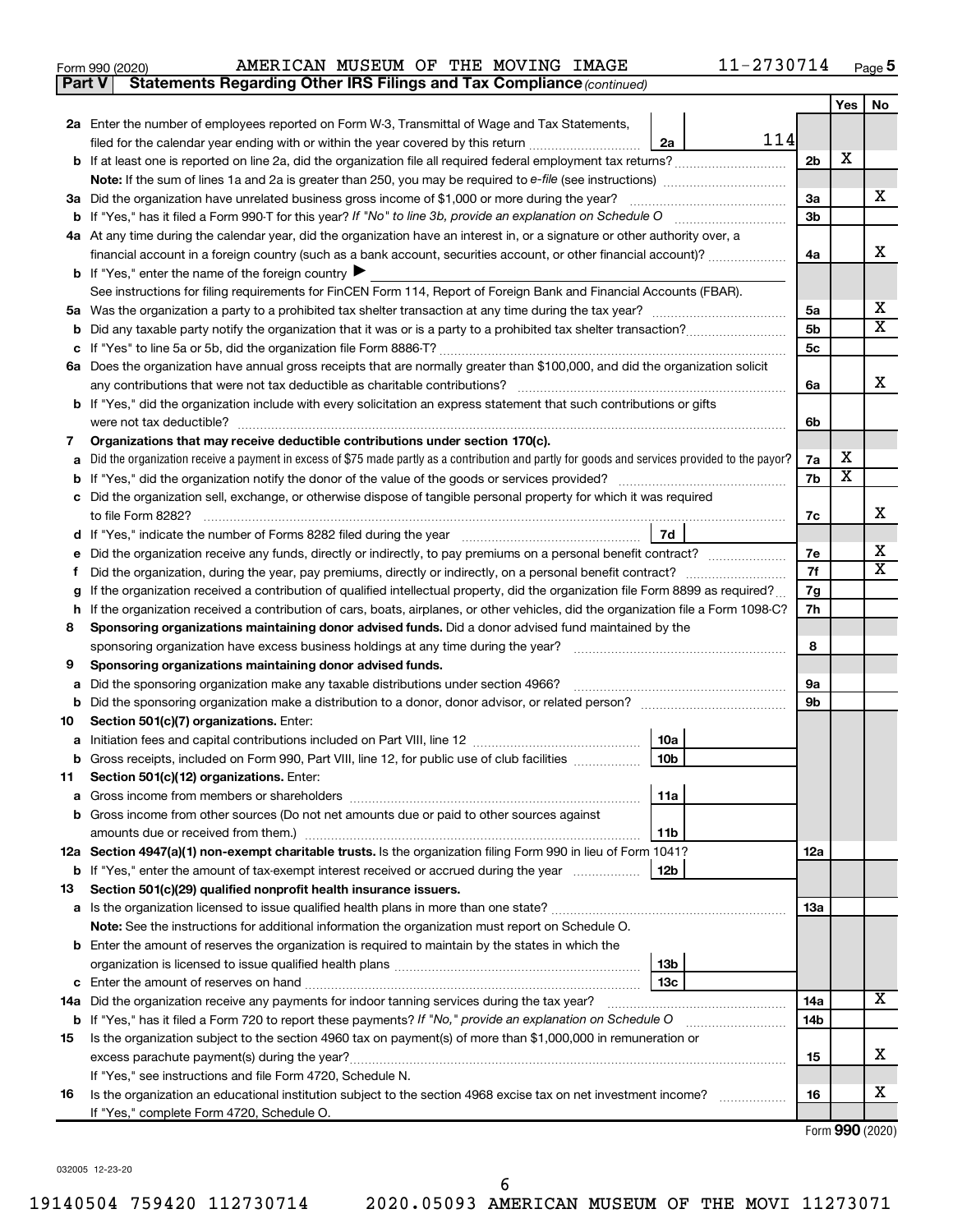| Form 990 (2020) |  |
|-----------------|--|
|-----------------|--|

# Form 990 (2020) Page AMERICAN MUSEUM OF THE MOVING IMAGE 11-2730714

**Part VI** Governance, Management, and Disclosure For each "Yes" response to lines 2 through 7b below, and for a "No" response *to line 8a, 8b, or 10b below, describe the circumstances, processes, or changes on Schedule O. See instructions.*

|     | Check if Schedule O contains a response or note to any line in this Part VI [11] [12] [12] Check if Schedule O contains a response or note to any line in this Part VI                                                         |    |                 |                         | $\mathbf{X}$            |
|-----|--------------------------------------------------------------------------------------------------------------------------------------------------------------------------------------------------------------------------------|----|-----------------|-------------------------|-------------------------|
|     | <b>Section A. Governing Body and Management</b>                                                                                                                                                                                |    |                 |                         |                         |
|     |                                                                                                                                                                                                                                |    |                 | Yes                     | No                      |
|     | 1a Enter the number of voting members of the governing body at the end of the tax year                                                                                                                                         | 1a | 30              |                         |                         |
|     | If there are material differences in voting rights among members of the governing body, or if the governing                                                                                                                    |    |                 |                         |                         |
|     | body delegated broad authority to an executive committee or similar committee, explain on Schedule O.                                                                                                                          |    |                 |                         |                         |
| b   | Enter the number of voting members included on line 1a, above, who are independent                                                                                                                                             | 1b | 29              |                         |                         |
| 2   | Did any officer, director, trustee, or key employee have a family relationship or a business relationship with any other                                                                                                       |    |                 |                         |                         |
|     | officer, director, trustee, or key employee?                                                                                                                                                                                   |    | 2               |                         | х                       |
| 3   | Did the organization delegate control over management duties customarily performed by or under the direct supervision                                                                                                          |    |                 |                         |                         |
|     |                                                                                                                                                                                                                                |    | 3               |                         | х                       |
| 4   |                                                                                                                                                                                                                                |    | 4               |                         | $\overline{\mathbf{x}}$ |
| 5   |                                                                                                                                                                                                                                |    | 5               |                         | $\overline{\mathbf{x}}$ |
| 6   |                                                                                                                                                                                                                                |    | 6               |                         | $\overline{\mathbf{x}}$ |
| 7a  | Did the organization have members, stockholders, or other persons who had the power to elect or appoint one or                                                                                                                 |    |                 |                         |                         |
|     |                                                                                                                                                                                                                                |    | 7a              |                         | X                       |
|     |                                                                                                                                                                                                                                |    |                 |                         |                         |
| b   | Are any governance decisions of the organization reserved to (or subject to approval by) members, stockholders, or                                                                                                             |    |                 |                         | x                       |
|     |                                                                                                                                                                                                                                |    | 7b              |                         |                         |
| 8   | Did the organization contemporaneously document the meetings held or written actions undertaken during the year by the following:                                                                                              |    |                 |                         |                         |
| а   |                                                                                                                                                                                                                                |    | 8a              | х                       |                         |
|     |                                                                                                                                                                                                                                |    | 8b              | $\overline{\textbf{x}}$ |                         |
| 9   | Is there any officer, director, trustee, or key employee listed in Part VII, Section A, who cannot be reached at the                                                                                                           |    |                 |                         |                         |
|     |                                                                                                                                                                                                                                |    | 9               |                         | х                       |
|     | <b>Section B. Policies</b> (This Section B requests information about policies not required by the Internal Revenue Code.)                                                                                                     |    |                 |                         |                         |
|     |                                                                                                                                                                                                                                |    |                 | Yes                     | No                      |
|     |                                                                                                                                                                                                                                |    | 10a             |                         | х                       |
|     | <b>b</b> If "Yes," did the organization have written policies and procedures governing the activities of such chapters, affiliates,                                                                                            |    |                 |                         |                         |
|     |                                                                                                                                                                                                                                |    | 10b             |                         |                         |
|     | 11a Has the organization provided a complete copy of this Form 990 to all members of its governing body before filing the form?                                                                                                |    | 11a             | X                       |                         |
|     | Describe in Schedule O the process, if any, used by the organization to review this Form 990.                                                                                                                                  |    |                 |                         |                         |
| 12a |                                                                                                                                                                                                                                |    | 12a             | х                       |                         |
|     | Were officers, directors, or trustees, and key employees required to disclose annually interests that could give rise to conflicts?                                                                                            |    | 12 <sub>b</sub> | X                       |                         |
| с   | Did the organization regularly and consistently monitor and enforce compliance with the policy? If "Yes," describe                                                                                                             |    |                 |                         |                         |
|     | in Schedule O how this was done manufactured and continuum and contact the was done manufactured and contact t                                                                                                                 |    | 12c             | X                       |                         |
| 13  |                                                                                                                                                                                                                                |    | 13              | $\overline{\mathbf{x}}$ |                         |
| 14  |                                                                                                                                                                                                                                |    | 14              | X                       |                         |
| 15  | Did the process for determining compensation of the following persons include a review and approval by independent                                                                                                             |    |                 |                         |                         |
|     | persons, comparability data, and contemporaneous substantiation of the deliberation and decision?                                                                                                                              |    |                 |                         |                         |
|     |                                                                                                                                                                                                                                |    |                 | х                       |                         |
| а   | The organization's CEO, Executive Director, or top management official manufactured content of the organization's CEO, Executive Director, or top management official manufactured content of the organization's CEO, Executiv |    | 15a             | х                       |                         |
|     |                                                                                                                                                                                                                                |    | 15b             |                         |                         |
|     | If "Yes" to line 15a or 15b, describe the process in Schedule O (see instructions).                                                                                                                                            |    |                 |                         |                         |
|     | 16a Did the organization invest in, contribute assets to, or participate in a joint venture or similar arrangement with a                                                                                                      |    |                 |                         |                         |
|     | taxable entity during the year?                                                                                                                                                                                                |    | 16a             |                         | x                       |
|     | b If "Yes," did the organization follow a written policy or procedure requiring the organization to evaluate its participation                                                                                                 |    |                 |                         |                         |
|     | in joint venture arrangements under applicable federal tax law, and take steps to safeguard the organization's                                                                                                                 |    |                 |                         |                         |
|     | exempt status with respect to such arrangements?                                                                                                                                                                               |    | 16b             |                         |                         |
|     | <b>Section C. Disclosure</b>                                                                                                                                                                                                   |    |                 |                         |                         |
| 17  | List the states with which a copy of this Form 990 is required to be filed $\blacktriangleright\text{NY}$                                                                                                                      |    |                 |                         |                         |
| 18  | Section 6104 requires an organization to make its Forms 1023 (1024 or 1024-A, if applicable), 990, and 990-T (Section 501(c)(3)s only) available                                                                               |    |                 |                         |                         |
|     | for public inspection. Indicate how you made these available. Check all that apply.                                                                                                                                            |    |                 |                         |                         |
|     | $\lfloor x \rfloor$ Upon request<br>  X   Own website<br>Another's website<br>Other (explain on Schedule O)                                                                                                                    |    |                 |                         |                         |
| 19  | Describe on Schedule O whether (and if so, how) the organization made its governing documents, conflict of interest policy, and financial                                                                                      |    |                 |                         |                         |
|     | statements available to the public during the tax year.                                                                                                                                                                        |    |                 |                         |                         |
| 20  | State the name, address, and telephone number of the person who possesses the organization's books and records                                                                                                                 |    |                 |                         |                         |
|     | JILL ENGEL - 718-777-6800                                                                                                                                                                                                      |    |                 |                         |                         |
|     | 11106<br>36-01 35TH AVENUE, ASTORIA, NY                                                                                                                                                                                        |    |                 |                         |                         |
|     | 032006 12-23-20                                                                                                                                                                                                                |    |                 | Form 990 (2020)         |                         |
|     | 7                                                                                                                                                                                                                              |    |                 |                         |                         |
|     | 19140504 759420 112730714<br>2020.05093 AMERICAN MUSEUM OF THE MOVI 11273071                                                                                                                                                   |    |                 |                         |                         |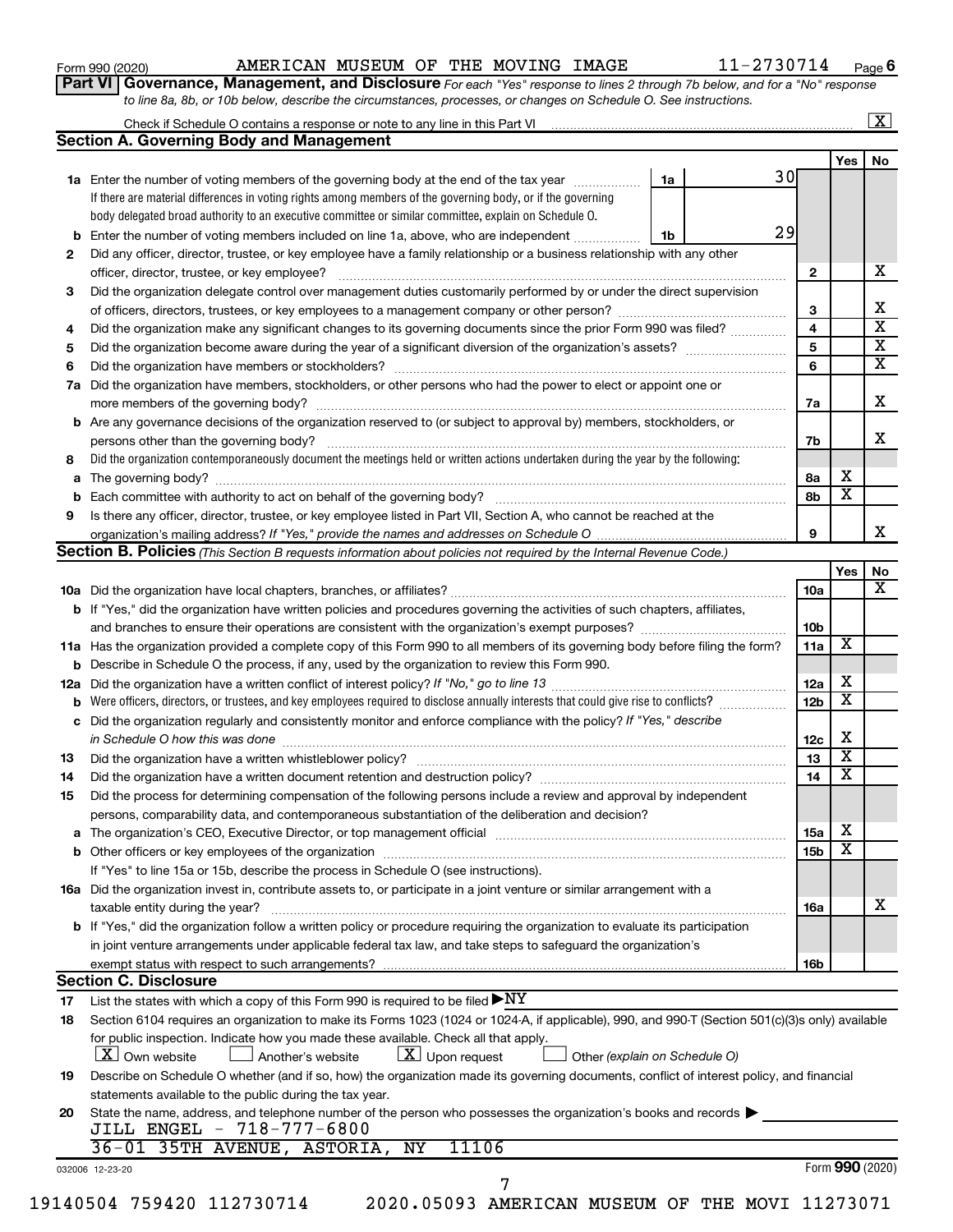$\Box$ 

| Part VII Compensation of Officers, Directors, Trustees, Key Employees, Highest Compensated |
|--------------------------------------------------------------------------------------------|
| <b>Employees, and Independent Contractors</b>                                              |

Check if Schedule O contains a response or note to any line in this Part VII

**Section A. Officers, Directors, Trustees, Key Employees, and Highest Compensated Employees**

**1a**  Complete this table for all persons required to be listed. Report compensation for the calendar year ending with or within the organization's tax year.  $\bullet$  List all of the organization's current officers, directors, trustees (whether individuals or organizations), regardless of amount of compensation.

Enter -0- in columns (D), (E), and (F) if no compensation was paid.

**•** List all of the organization's current key employees, if any. See instructions for definition of "key employee."

• List the organization's five *current* highest compensated employees (other than an officer, director, trustee, or key employee) who received reportable compensation (Box 5 of Form W-2 and/or Box 7 of Form 1099-MISC) of more than \$100,000 from the organization and any related organizations.

 $\bullet$  List all of the organization's former officers, key employees, and highest compensated employees who received more than \$100,000 of reportable compensation from the organization and any related organizations.

**•** List all of the organization's former directors or trustees that received, in the capacity as a former director or trustee of the organization, more than \$10,000 of reportable compensation from the organization and any related organizations.

See instructions for the order in which to list the persons above.

Check this box if neither the organization nor any related organization compensated any current officer, director, or trustee.  $\Box$ 

| (A)                         | (B)                    |                                |                                 | (C)         |              |                                 |        | (D)             | (E)             | (F)             |
|-----------------------------|------------------------|--------------------------------|---------------------------------|-------------|--------------|---------------------------------|--------|-----------------|-----------------|-----------------|
| Name and title              | Average                |                                | (do not check more than one     |             | Position     |                                 |        | Reportable      | Reportable      | Estimated       |
|                             | hours per              |                                | box, unless person is both an   |             |              |                                 |        | compensation    | compensation    | amount of       |
|                             | week                   |                                | officer and a director/trustee) |             |              |                                 |        | from            | from related    | other           |
|                             | (list any              |                                |                                 |             |              |                                 |        | the             | organizations   | compensation    |
|                             | hours for              |                                |                                 |             |              |                                 |        | organization    | (W-2/1099-MISC) | from the        |
|                             | related                |                                |                                 |             |              |                                 |        | (W-2/1099-MISC) |                 | organization    |
|                             | organizations<br>below |                                |                                 |             |              |                                 |        |                 |                 | and related     |
|                             | line)                  | Individual trustee or director | Institutional trustee           | Officer     | Key employee | Highest compensated<br>employee | Former |                 |                 | organizations   |
| IVAN L. LUSTIG<br>(1)       | 1.00                   |                                |                                 |             |              |                                 |        |                 |                 |                 |
| CO-CHAIRMAN                 |                        | $\mathbf X$                    |                                 | $\mathbf X$ |              |                                 |        | 0.              | $\mathbf 0$ .   | $\mathbf 0$ .   |
| MICHAEL BARKER<br>(2)       | 1.00                   |                                |                                 |             |              |                                 |        |                 |                 |                 |
| CO-CHAIRMAN                 |                        | $\mathbf X$                    |                                 | $\mathbf X$ |              |                                 |        | $\mathbf{0}$ .  | $\mathbf 0$ .   | $\mathbf 0$ .   |
| WARRINGTON HUDLIN<br>(3)    | 1.00                   |                                |                                 |             |              |                                 |        |                 |                 |                 |
| VICE-CHAIRMAN & SECRETARY   |                        | $\mathbf X$                    |                                 | X           |              |                                 |        | 0.              | $\mathbf 0$ .   | $\mathbf 0$ .   |
| STUART MATCH SUNA<br>(4)    | 1.00                   |                                |                                 |             |              |                                 |        |                 |                 |                 |
| VICE-CHAIRMAN               |                        | $\mathbf X$                    |                                 | X           |              |                                 |        | 0.              | $\mathbf 0$ .   | 0.              |
| CARL GOODMAN<br>(5)         | 40.00                  |                                |                                 |             |              |                                 |        |                 |                 |                 |
| EXECUTIVE DIRECTOR          |                        | $\mathbf X$                    |                                 | X           |              |                                 |        | 220, 241.       | $\mathbf 0$ .   | 18,354.         |
| HERBERT S. SCHLOSSER<br>(6) | 1.00                   |                                |                                 |             |              |                                 |        |                 |                 |                 |
| CHAIRMAN EMERITUS           |                        | $\mathbf X$                    |                                 |             |              |                                 |        | $\mathbf 0$ .   | $\mathbf 0$ .   | 0.              |
| (7)<br><b>ADAM BARTOS</b>   | 1.00                   |                                |                                 |             |              |                                 |        |                 |                 |                 |
| <b>TRUSTEE</b>              |                        | $\mathbf X$                    |                                 |             |              |                                 |        | 0.              | $\mathbf 0$ .   | $\mathbf 0$ .   |
| MATTHEW C. BLANK<br>(8)     | 1.00                   |                                |                                 |             |              |                                 |        |                 |                 |                 |
| <b>TRUSTEE</b>              |                        | $\mathbf X$                    |                                 |             |              |                                 |        | $\mathbf 0$ .   | 0.              | $\mathbf 0$ .   |
| (9)<br>CHARLES COHEN        | 1.00                   |                                |                                 |             |              |                                 |        |                 |                 |                 |
| <b>TRUSTEE</b>              |                        | X                              |                                 |             |              |                                 |        | $\mathbf 0$ .   | $\mathbf 0$ .   | $\mathbf 0$ .   |
| (10) ELLIN DELSENER         | 1.00                   |                                |                                 |             |              |                                 |        |                 |                 |                 |
| <b>TRUSTEE</b>              |                        | X                              |                                 |             |              |                                 |        | $\mathbf 0$ .   | $\mathbf 0$ .   | $\mathbf 0$ .   |
| (11) THOMAS J. O'DONNELL    | 1.00                   |                                |                                 |             |              |                                 |        |                 |                 |                 |
| <b>TRUSTEE</b>              |                        | $\mathbf X$                    |                                 |             |              |                                 |        | 0.              | $\mathbf 0$ .   | $\mathbf 0$ .   |
| (12) MICHAEL GORDON         | 1.00                   |                                |                                 |             |              |                                 |        |                 |                 |                 |
| <b>TRUSTEE</b>              |                        | X                              |                                 |             |              |                                 |        | $\mathbf 0$     | $\mathbf 0$ .   | $\mathbf 0$ .   |
| (13) CHERYL HENSON          | 1.00                   |                                |                                 |             |              |                                 |        |                 |                 |                 |
| <b>TRUSTEE</b>              |                        | $\mathbf X$                    |                                 |             |              |                                 |        | 0.              | $\mathbf 0$     | $\mathbf 0$ .   |
| (14) LINDA LEROY JANKLOW    | 1.00                   |                                |                                 |             |              |                                 |        |                 |                 |                 |
| <b>TRUSTEE</b>              |                        | $\mathbf X$                    |                                 |             |              |                                 |        | $\mathbf 0$ .   | $\mathbf 0$ .   | $\mathbf 0$ .   |
| (15) JON KAMEN              | 1.00                   |                                |                                 |             |              |                                 |        |                 |                 |                 |
| <b>TRUSTEE</b>              |                        | $\mathbf X$                    |                                 |             |              |                                 |        | 0.              | $\mathbf 0$ .   | $0$ .           |
| (16) JEFFREY KATZENBERG     | 1.00                   |                                |                                 |             |              |                                 |        |                 |                 |                 |
| TRUSTEE                     |                        | $\mathbf X$                    |                                 |             |              |                                 |        | $\mathbf 0$ .   | $\mathbf 0$ .   | $\mathbf 0$ .   |
| (17) HELEN LEE              | 1.00                   |                                |                                 |             |              |                                 |        |                 |                 |                 |
| TRUSTEE                     |                        | X                              |                                 |             |              |                                 |        | $\mathbf 0$ .   | $\mathbf 0$ .   | 0.              |
| 032007 12-23-20             |                        |                                |                                 |             |              |                                 |        |                 |                 | Form 990 (2020) |

8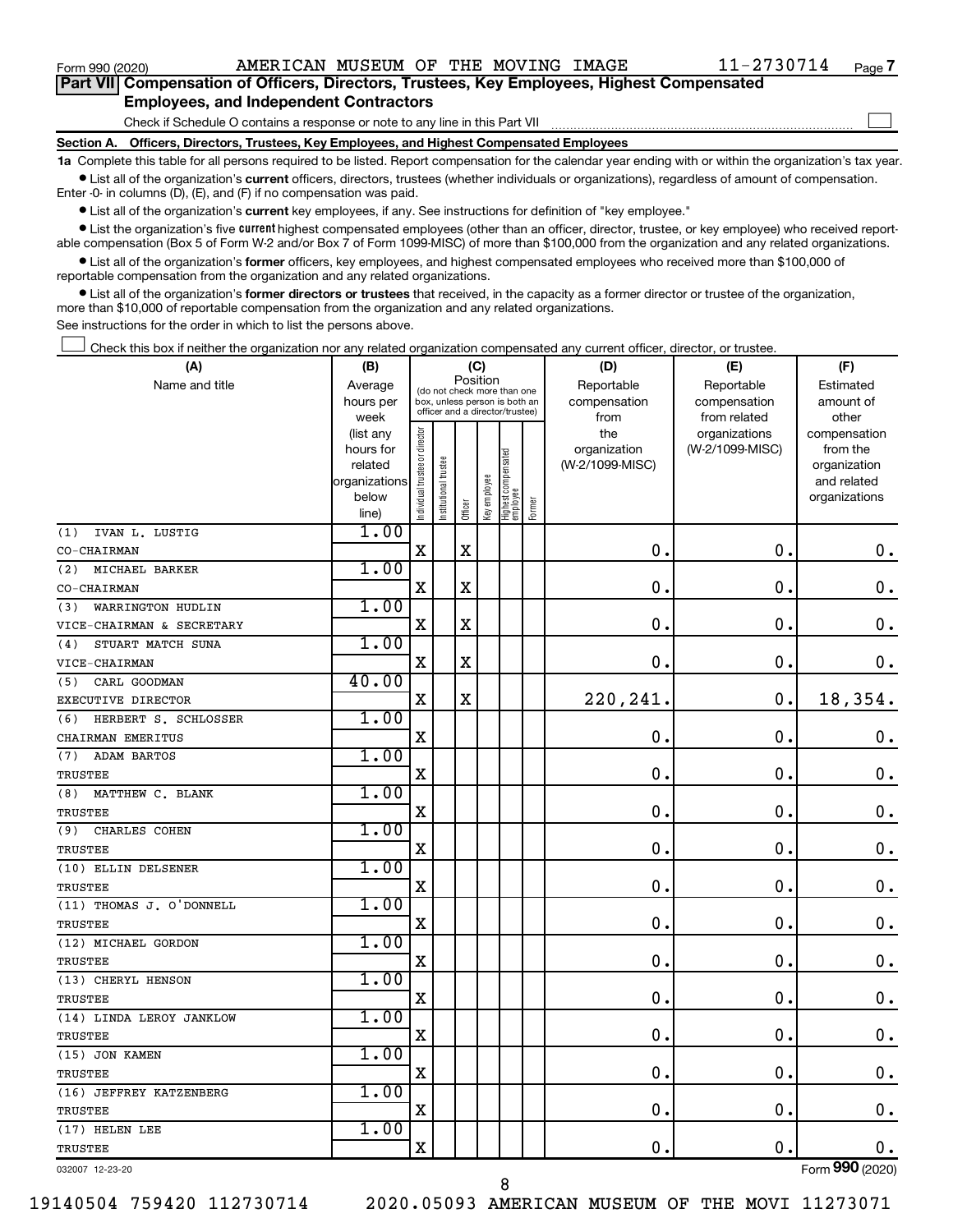|                 | Form 990 (2020)                                                                                                                      |                        |                                |                       |          |              |                                                              |        | AMERICAN MUSEUM OF THE MOVING IMAGE | 11-2730714       |              | Page 8          |
|-----------------|--------------------------------------------------------------------------------------------------------------------------------------|------------------------|--------------------------------|-----------------------|----------|--------------|--------------------------------------------------------------|--------|-------------------------------------|------------------|--------------|-----------------|
| <b>Part VII</b> | Section A. Officers, Directors, Trustees, Key Employees, and Highest Compensated Employees (continued)                               |                        |                                |                       |          |              |                                                              |        |                                     |                  |              |                 |
|                 | (A)                                                                                                                                  | (B)                    |                                |                       |          | (C)          |                                                              |        | (D)                                 | (E)              |              | (F)             |
|                 | Name and title                                                                                                                       | Average                |                                |                       | Position |              |                                                              |        | Reportable                          | Reportable       |              | Estimated       |
|                 |                                                                                                                                      | hours per              |                                |                       |          |              | (do not check more than one<br>box, unless person is both an |        | compensation                        | compensation     |              | amount of       |
|                 |                                                                                                                                      | week                   |                                |                       |          |              | officer and a director/trustee)                              |        | from                                | from related     |              | other           |
|                 |                                                                                                                                      | (list any              |                                |                       |          |              |                                                              |        | the                                 | organizations    |              | compensation    |
|                 |                                                                                                                                      | hours for              |                                |                       |          |              |                                                              |        | organization                        | (W-2/1099-MISC)  |              | from the        |
|                 |                                                                                                                                      | related                |                                |                       |          |              |                                                              |        | (W-2/1099-MISC)                     |                  |              | organization    |
|                 |                                                                                                                                      | organizations<br>below |                                |                       |          |              |                                                              |        |                                     |                  |              | and related     |
|                 |                                                                                                                                      | line)                  | Individual trustee or director | Institutional trustee | Officer  | Key employee | Highest compensated<br>  employee                            | Former |                                     |                  |              | organizations   |
|                 | (18) MATTHEW LOEB                                                                                                                    | 1.00                   |                                |                       |          |              |                                                              |        |                                     |                  |              |                 |
| TRUSTEE         |                                                                                                                                      |                        | X                              |                       |          |              |                                                              |        | 0.                                  | 0.               |              | 0.              |
|                 | (19) JOHN T. MCGUIRE                                                                                                                 | 1.00                   |                                |                       |          |              |                                                              |        |                                     |                  |              |                 |
| TRUSTEE         |                                                                                                                                      |                        | X                              |                       |          |              |                                                              |        | 0.                                  | 0.               |              | 0.              |
|                 | (20) WALTER MOSELY                                                                                                                   | 1.00                   |                                |                       |          |              |                                                              |        |                                     |                  |              |                 |
|                 |                                                                                                                                      |                        | X                              |                       |          |              |                                                              |        | 0.                                  | 0.               |              | 0.              |
| TRUSTEE         |                                                                                                                                      | 1.00                   |                                |                       |          |              |                                                              |        |                                     |                  |              |                 |
|                 | (21) MICHAEL PALITZ                                                                                                                  |                        | X                              |                       |          |              |                                                              |        | 0.                                  | 0.               |              |                 |
| TRUSTEE         |                                                                                                                                      |                        |                                |                       |          |              |                                                              |        |                                     |                  |              | 0.              |
|                 | (22) DENNIS PAUL                                                                                                                     | 1.00                   |                                |                       |          |              |                                                              |        |                                     |                  |              |                 |
| TRUSTEE         |                                                                                                                                      |                        | X                              |                       |          |              |                                                              |        | 0.                                  | 0.               |              | 0.              |
|                 | (23) RICHARD PLEPLER                                                                                                                 | 1.00                   |                                |                       |          |              |                                                              |        |                                     |                  |              |                 |
| TRUSTEE         |                                                                                                                                      |                        | X                              |                       |          |              |                                                              |        | 0.                                  | 0.               |              | 0.              |
|                 | (24) DAVID RIVEL                                                                                                                     | 1.00                   |                                |                       |          |              |                                                              |        |                                     |                  |              |                 |
| TRUSTEE         |                                                                                                                                      |                        | X                              |                       |          |              |                                                              |        | 0.                                  | 0.               |              | 0.              |
|                 | (25) HAL ROSENBLUTH                                                                                                                  | 1.00                   |                                |                       |          |              |                                                              |        |                                     |                  |              |                 |
| TRUSTEE         |                                                                                                                                      |                        | X                              |                       |          |              |                                                              |        | 0.                                  | $\mathbf 0$ .    |              | 0.              |
|                 | (26) JOSHUA W. SAPAN                                                                                                                 | 1.00                   |                                |                       |          |              |                                                              |        |                                     |                  |              |                 |
| TRUSTEE         |                                                                                                                                      |                        | $\mathbf x$                    |                       |          |              |                                                              |        | 0.                                  | 0.               |              | $0$ .           |
|                 |                                                                                                                                      |                        |                                |                       |          |              |                                                              | ▶      | 220, 241.                           | $\overline{0}$ . |              | 18,354.         |
|                 | c Total from continuation sheets to Part VII, Section A manuscription                                                                |                        |                                |                       |          |              |                                                              | ▶      | 242, 291.                           | $\overline{0}$ . |              | 36, 267.        |
|                 |                                                                                                                                      |                        |                                |                       |          |              |                                                              |        | 462,532.                            | $\overline{0}$ . |              | 54,621.         |
| 2               | Total number of individuals (including but not limited to those listed above) who received more than \$100,000 of reportable         |                        |                                |                       |          |              |                                                              |        |                                     |                  |              |                 |
|                 | compensation from the organization $\blacktriangleright$                                                                             |                        |                                |                       |          |              |                                                              |        |                                     |                  |              |                 |
|                 |                                                                                                                                      |                        |                                |                       |          |              |                                                              |        |                                     |                  |              | No<br>Yes       |
| 3               | Did the organization list any former officer, director, trustee, key employee, or highest compensated employee on                    |                        |                                |                       |          |              |                                                              |        |                                     |                  |              |                 |
|                 | line 1a? If "Yes," complete Schedule J for such individual manufactured content to the set of the set of the s                       |                        |                                |                       |          |              |                                                              |        |                                     |                  | 3            | X               |
|                 | For any individual listed on line 1a, is the sum of reportable compensation and other compensation from the organization             |                        |                                |                       |          |              |                                                              |        |                                     |                  |              |                 |
|                 | and related organizations greater than \$150,000? If "Yes," complete Schedule J for such individual                                  |                        |                                |                       |          |              |                                                              |        |                                     |                  | 4            | х               |
| 5               | Did any person listed on line 1a receive or accrue compensation from any unrelated organization or individual for services           |                        |                                |                       |          |              |                                                              |        |                                     |                  |              |                 |
|                 |                                                                                                                                      |                        |                                |                       |          |              |                                                              |        |                                     |                  | 5            | x               |
|                 | <b>Section B. Independent Contractors</b>                                                                                            |                        |                                |                       |          |              |                                                              |        |                                     |                  |              |                 |
| 1.              | Complete this table for your five highest compensated independent contractors that received more than \$100,000 of compensation from |                        |                                |                       |          |              |                                                              |        |                                     |                  |              |                 |
|                 | the organization. Report compensation for the calendar year ending with or within the organization's tax year.                       |                        |                                |                       |          |              |                                                              |        |                                     |                  |              |                 |
|                 | (A)                                                                                                                                  |                        |                                |                       |          |              |                                                              |        | (B)                                 |                  | (C)          |                 |
|                 | Name and business address                                                                                                            |                        |                                | <b>NONE</b>           |          |              |                                                              |        | Description of services             |                  | Compensation |                 |
|                 |                                                                                                                                      |                        |                                |                       |          |              |                                                              |        |                                     |                  |              |                 |
|                 |                                                                                                                                      |                        |                                |                       |          |              |                                                              |        |                                     |                  |              |                 |
|                 |                                                                                                                                      |                        |                                |                       |          |              |                                                              |        |                                     |                  |              |                 |
|                 |                                                                                                                                      |                        |                                |                       |          |              |                                                              |        |                                     |                  |              |                 |
|                 |                                                                                                                                      |                        |                                |                       |          |              |                                                              |        |                                     |                  |              |                 |
|                 |                                                                                                                                      |                        |                                |                       |          |              |                                                              |        |                                     |                  |              |                 |
|                 |                                                                                                                                      |                        |                                |                       |          |              |                                                              |        |                                     |                  |              |                 |
|                 |                                                                                                                                      |                        |                                |                       |          |              |                                                              |        |                                     |                  |              |                 |
|                 |                                                                                                                                      |                        |                                |                       |          |              |                                                              |        |                                     |                  |              |                 |
|                 |                                                                                                                                      |                        |                                |                       |          |              |                                                              |        |                                     |                  |              |                 |
| 2               | Total number of independent contractors (including but not limited to those listed above) who received more than                     |                        |                                |                       |          |              |                                                              |        |                                     |                  |              |                 |
|                 | \$100,000 of compensation from the organization                                                                                      |                        |                                |                       |          |              |                                                              |        |                                     |                  |              |                 |
|                 | SEE PART VII, SECTION A CONTINUATION SHEETS                                                                                          |                        |                                |                       |          |              |                                                              |        |                                     |                  |              | Form 990 (2020) |
|                 | 032008 12-23-20                                                                                                                      |                        |                                |                       |          |              |                                                              |        |                                     |                  |              |                 |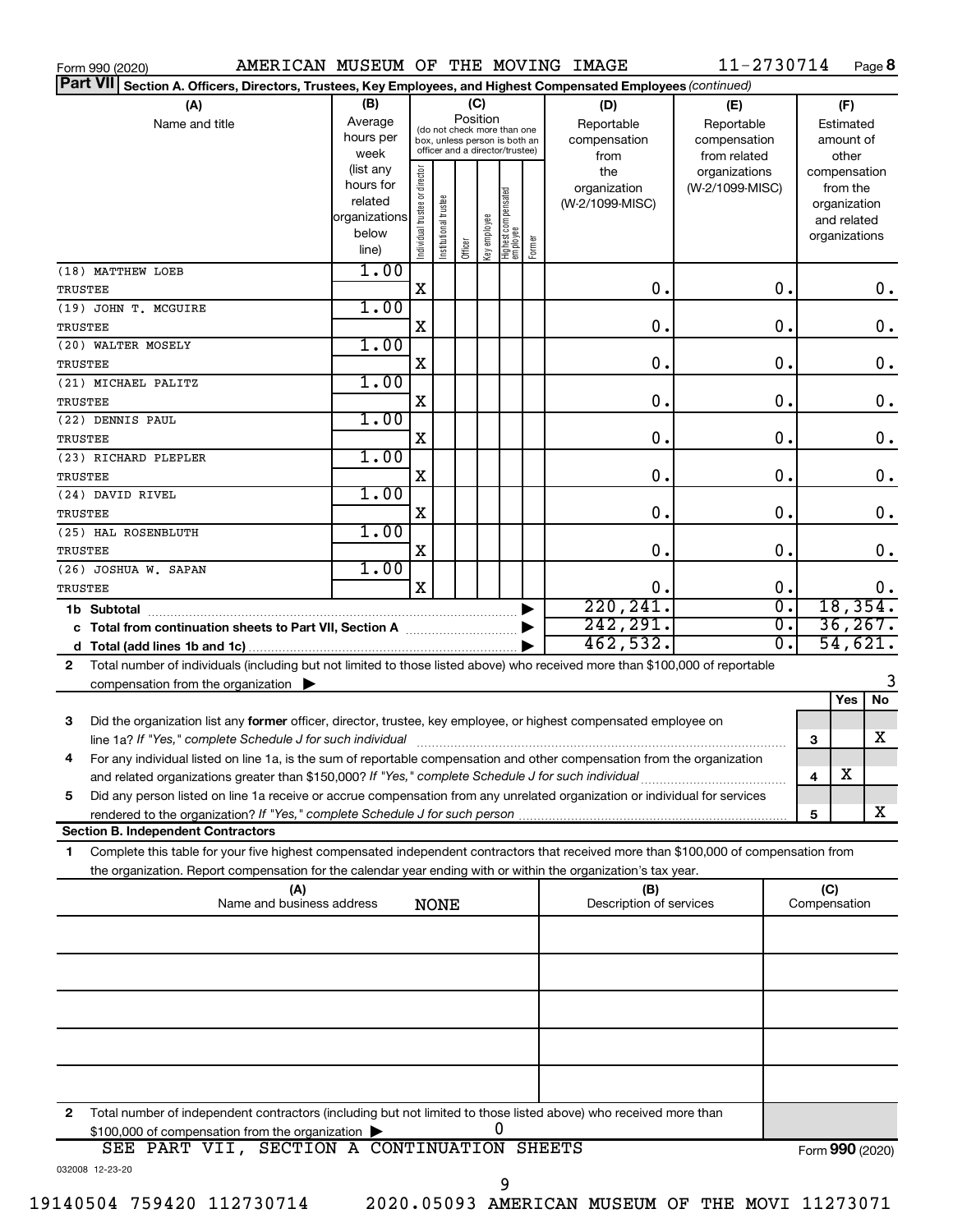| AMERICAN MUSEUM OF THE MOVING IMAGE<br>Form 990                                                                                     |                   |                                |                       |         |              |                              |        |                 | 11-2730714                       |                          |
|-------------------------------------------------------------------------------------------------------------------------------------|-------------------|--------------------------------|-----------------------|---------|--------------|------------------------------|--------|-----------------|----------------------------------|--------------------------|
| <b>Part VII</b><br><b>Section A.</b><br>Officers, Directors, Trustees, Key Employees, and Highest Compensated Employees (continued) |                   |                                |                       |         |              |                              |        |                 |                                  |                          |
| (A)                                                                                                                                 | (B)               |                                |                       |         | (C)          |                              |        | (D)             | (E)                              | (F)                      |
| Name and title                                                                                                                      | Average           |                                |                       |         | Position     |                              |        | Reportable      | Reportable                       | Estimated                |
|                                                                                                                                     | hours             |                                |                       |         |              | (check all that apply)       |        | compensation    | compensation                     | amount of                |
|                                                                                                                                     | per               |                                |                       |         |              |                              |        | from<br>the     | from related                     | other                    |
|                                                                                                                                     | week<br>(list any |                                |                       |         |              | Highest compensated employee |        | organization    | organizations<br>(W-2/1099-MISC) | compensation<br>from the |
|                                                                                                                                     | hours for         |                                |                       |         |              |                              |        | (W-2/1099-MISC) |                                  | organization             |
|                                                                                                                                     | related           |                                |                       |         |              |                              |        |                 |                                  | and related              |
|                                                                                                                                     | organizations     |                                |                       |         |              |                              |        |                 |                                  | organizations            |
|                                                                                                                                     | below             | Individual trustee or director | Institutional trustee | Officer | Key employee |                              | Former |                 |                                  |                          |
|                                                                                                                                     | line)             |                                |                       |         |              |                              |        |                 |                                  |                          |
| (27) HENRY S. SCHLEIFF                                                                                                              | 1.00              | $\mathbf X$                    |                       |         |              |                              |        | $\mathbf 0$ .   | 0.                               | $\boldsymbol{0}$ .       |
| TRUSTEE                                                                                                                             | 1.00              |                                |                       |         |              |                              |        |                 |                                  |                          |
| (28) CLAIRE SHULMAN                                                                                                                 |                   | $\mathbf X$                    |                       |         |              |                              |        | $\mathbf 0$ .   | $\mathbf 0$ .                    |                          |
| TRUSTEE                                                                                                                             |                   |                                |                       |         |              |                              |        |                 |                                  | $\mathbf 0$ .            |
| (29) MARK SIMONIAN                                                                                                                  | 1.00              | $\mathbf X$                    |                       |         |              |                              |        | $\mathbf 0$ .   | $\mathbf 0$ .                    |                          |
| <b>TRUSTEE</b>                                                                                                                      | 1.00              |                                |                       |         |              |                              |        |                 |                                  | $\mathbf 0$ .            |
| (30) SRIRAMAN SOUMYA                                                                                                                |                   | $\mathbf X$                    |                       |         |              |                              |        | $\mathbf 0$ .   | $\mathbf 0$ .                    | $\mathbf 0$ .            |
| TRUSTEE<br>(31) ANDREW H. TISCH                                                                                                     | 1.00              |                                |                       |         |              |                              |        |                 |                                  |                          |
| TRUSTEE                                                                                                                             |                   | $\mathbf X$                    |                       |         |              |                              |        | $\mathbf 0$ .   | $\mathbf 0$ .                    | $\mathbf 0$ .            |
| (32) JO-ANN FOX-WEINGARTEN                                                                                                          | 1.00              |                                |                       |         |              |                              |        |                 |                                  |                          |
| TRUSTEE                                                                                                                             |                   | $\mathbf X$                    |                       |         |              |                              |        | $\mathbf 0$ .   | $\mathbf 0$ .                    | $\mathbf 0$ .            |
| (33) JEFFREY ZUCKER                                                                                                                 | 1.00              |                                |                       |         |              |                              |        |                 |                                  |                          |
| TRUSTEE                                                                                                                             |                   | $\mathbf X$                    |                       |         |              |                              |        | $\mathbf 0$ .   | 0.                               | 0.                       |
| (35) WENDELL WALKER                                                                                                                 | 40.00             |                                |                       |         |              |                              |        |                 |                                  |                          |
| DEPUTY DIRECTOR                                                                                                                     |                   |                                |                       |         |              | $\mathbf X$                  |        | 116,422.        | 0.                               | 23,320.                  |
| (36) BARBARA MILER                                                                                                                  | 40.00             |                                |                       |         |              |                              |        |                 |                                  |                          |
| DEPUTY DIRECTOR                                                                                                                     |                   |                                |                       |         |              | $\mathbf X$                  |        | 110,254.        | 0.                               | 12,947.                  |
| (37) MOHAD ATHAR                                                                                                                    | 40.00             |                                |                       |         |              |                              |        |                 |                                  |                          |
| CFO                                                                                                                                 |                   |                                |                       | X       |              |                              |        | 15,615.         | 0.                               | $\mathbf 0$ .            |
|                                                                                                                                     |                   |                                |                       |         |              |                              |        |                 |                                  |                          |
|                                                                                                                                     |                   |                                |                       |         |              |                              |        |                 |                                  |                          |
|                                                                                                                                     |                   |                                |                       |         |              |                              |        |                 |                                  |                          |
|                                                                                                                                     |                   |                                |                       |         |              |                              |        |                 |                                  |                          |
|                                                                                                                                     |                   |                                |                       |         |              |                              |        |                 |                                  |                          |
|                                                                                                                                     |                   |                                |                       |         |              |                              |        |                 |                                  |                          |
|                                                                                                                                     |                   |                                |                       |         |              |                              |        |                 |                                  |                          |
|                                                                                                                                     |                   |                                |                       |         |              |                              |        |                 |                                  |                          |
|                                                                                                                                     |                   |                                |                       |         |              |                              |        |                 |                                  |                          |
|                                                                                                                                     |                   |                                |                       |         |              |                              |        |                 |                                  |                          |
|                                                                                                                                     |                   |                                |                       |         |              |                              |        |                 |                                  |                          |
|                                                                                                                                     |                   |                                |                       |         |              |                              |        |                 |                                  |                          |
|                                                                                                                                     |                   |                                |                       |         |              |                              |        |                 |                                  |                          |
|                                                                                                                                     |                   |                                |                       |         |              |                              |        |                 |                                  |                          |
|                                                                                                                                     |                   |                                |                       |         |              |                              |        |                 |                                  |                          |
|                                                                                                                                     |                   |                                |                       |         |              |                              |        |                 |                                  |                          |
|                                                                                                                                     |                   |                                |                       |         |              |                              |        |                 |                                  |                          |
|                                                                                                                                     |                   |                                |                       |         |              |                              |        |                 |                                  |                          |
|                                                                                                                                     |                   |                                |                       |         |              |                              |        |                 |                                  |                          |
|                                                                                                                                     |                   |                                |                       |         |              |                              |        |                 |                                  |                          |
|                                                                                                                                     |                   |                                |                       |         |              |                              |        | 242,291.        |                                  | 36,267.                  |

032201 04-01-20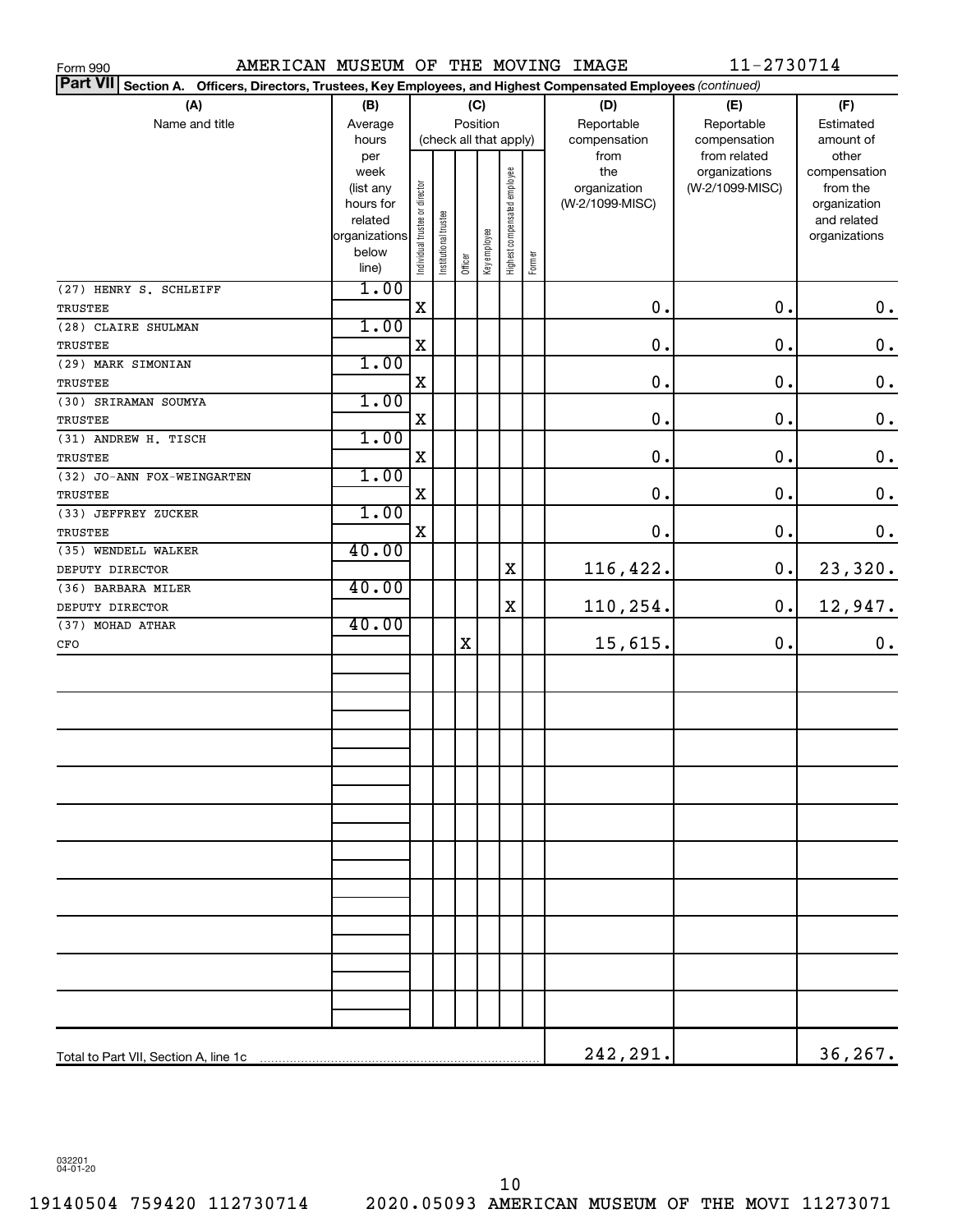|                                                           |                  | AMERICAN MUSEUM OF THE MOVING IMAGE<br>Form 990 (2020)                             |                                |                      |                                                     | 11-2730714       | Page 9                  |
|-----------------------------------------------------------|------------------|------------------------------------------------------------------------------------|--------------------------------|----------------------|-----------------------------------------------------|------------------|-------------------------|
|                                                           | <b>Part VIII</b> | <b>Statement of Revenue</b>                                                        |                                |                      |                                                     |                  |                         |
|                                                           |                  | Check if Schedule O contains a response or note to any line in this Part VIII      |                                |                      | $\overline{(\mathsf{B})}$ $\overline{(\mathsf{C})}$ |                  |                         |
|                                                           |                  |                                                                                    |                                | (A)<br>Total revenue | Related or exempt                                   | Unrelated        | (D)<br>Revenue excluded |
|                                                           |                  |                                                                                    |                                |                      | function revenue business revenue                   |                  | from tax under          |
|                                                           |                  |                                                                                    |                                |                      |                                                     |                  | sections 512 - 514      |
| Contributions, Gifts, Grants<br>and Other Similar Amounts |                  | 1a<br>1 a Federated campaigns                                                      |                                |                      |                                                     |                  |                         |
|                                                           |                  | 1 <sub>b</sub><br><b>b</b> Membership dues<br>$\ldots \ldots \ldots \ldots \ldots$ |                                |                      |                                                     |                  |                         |
|                                                           |                  | 1 <sub>c</sub><br>c Fundraising events                                             | 184,959.                       |                      |                                                     |                  |                         |
|                                                           |                  | 1 <sub>d</sub><br>Related organizations                                            |                                |                      |                                                     |                  |                         |
|                                                           |                  | 1e<br>Government grants (contributions)                                            | 2,341,373.                     |                      |                                                     |                  |                         |
|                                                           |                  | f All other contributions, gifts, grants, and                                      |                                |                      |                                                     |                  |                         |
|                                                           |                  | similar amounts not included above<br>1f                                           | $\frac{1,781,085.}{30,233.}$   |                      |                                                     |                  |                         |
|                                                           |                  | $ 1g $ \$<br>Noncash contributions included in lines 1a-1f                         |                                |                      |                                                     |                  |                         |
|                                                           |                  |                                                                                    |                                | $ 4,307,417$ .       |                                                     |                  |                         |
|                                                           |                  |                                                                                    | <b>Business Code</b>           |                      |                                                     |                  |                         |
|                                                           | 2a               | TRAVELING EXHIBITIONS                                                              | 713990                         | 386, 387.            | 386,387.                                            |                  |                         |
|                                                           | b                | <b>ADMISSIONS</b>                                                                  | 713990                         | 356, 240.            | 356, 240.                                           |                  |                         |
|                                                           |                  | <b>MEMBERSHIPS</b>                                                                 | 713990                         | 113,056.             | 113,056.                                            |                  |                         |
|                                                           |                  | PROGRAM FEES                                                                       | 713990                         | 1,500.               | 1,500.                                              |                  |                         |
| Program Service<br>Revenue                                | е                |                                                                                    |                                |                      |                                                     |                  |                         |
|                                                           | f                |                                                                                    |                                |                      |                                                     |                  |                         |
|                                                           | a                |                                                                                    |                                | 857,183.             |                                                     |                  |                         |
|                                                           | 3                | Investment income (including dividends, interest, and                              |                                |                      |                                                     |                  |                         |
|                                                           |                  |                                                                                    |                                | 156.                 |                                                     |                  | 156.                    |
|                                                           | 4                | Income from investment of tax-exempt bond proceeds                                 |                                |                      |                                                     |                  |                         |
|                                                           | 5                |                                                                                    |                                |                      |                                                     |                  |                         |
|                                                           |                  | (i) Real                                                                           | (ii) Personal                  |                      |                                                     |                  |                         |
|                                                           |                  | $6a$ 151, 381.<br><b>6 a</b> Gross rents                                           |                                |                      |                                                     |                  |                         |
|                                                           | b                | $6b$ 58,591.<br>Less: rental expenses                                              |                                |                      |                                                     |                  |                         |
|                                                           |                  | 92,790.<br>6c<br>Rental income or (loss)                                           |                                |                      |                                                     |                  |                         |
|                                                           | d                | Net rental income or (loss)                                                        |                                | 92,790.              |                                                     |                  | 92,790.                 |
|                                                           |                  | (i) Securities<br>7 a Gross amount from sales of                                   | (ii) Other                     |                      |                                                     |                  |                         |
|                                                           |                  | assets other than inventory<br>7а                                                  |                                |                      |                                                     |                  |                         |
|                                                           |                  | <b>b</b> Less: cost or other basis                                                 |                                |                      |                                                     |                  |                         |
|                                                           |                  | and sales expenses<br>7b                                                           |                                |                      |                                                     |                  |                         |
| evenue                                                    |                  | 7c<br>c Gain or (loss)                                                             |                                |                      |                                                     |                  |                         |
|                                                           |                  |                                                                                    |                                |                      |                                                     |                  |                         |
| Other <sub>R</sub>                                        |                  | 8 a Gross income from fundraising events (not                                      |                                |                      |                                                     |                  |                         |
|                                                           |                  | $184,959.$ of<br>including \$                                                      |                                |                      |                                                     |                  |                         |
|                                                           |                  | contributions reported on line 1c). See                                            |                                |                      |                                                     |                  |                         |
|                                                           |                  | 8a                                                                                 | 0.                             |                      |                                                     |                  |                         |
|                                                           | b                | 8 <sub>b</sub><br>Less: direct expenses                                            | σ.                             |                      |                                                     |                  |                         |
|                                                           | с                | Net income or (loss) from fundraising events                                       |                                | о.                   |                                                     |                  |                         |
|                                                           |                  | 9 a Gross income from gaming activities. See                                       |                                |                      |                                                     |                  |                         |
|                                                           |                  | 9a                                                                                 |                                |                      |                                                     |                  |                         |
|                                                           |                  | 9 <sub>b</sub>                                                                     |                                |                      |                                                     |                  |                         |
|                                                           |                  | c Net income or (loss) from gaming activities                                      |                                |                      |                                                     |                  |                         |
|                                                           |                  | 10 a Gross sales of inventory, less returns                                        |                                |                      |                                                     |                  |                         |
|                                                           |                  | <b>10a</b>                                                                         | 125.                           |                      |                                                     |                  |                         |
|                                                           |                  | l10bl<br><b>b</b> Less: cost of goods sold                                         | о.                             |                      |                                                     |                  |                         |
|                                                           |                  | c Net income or (loss) from sales of inventory                                     |                                | 125.                 | 125.                                                |                  |                         |
|                                                           |                  |                                                                                    | <b>Business Code</b><br>900099 | 195,384.             | 195,384.                                            |                  |                         |
| Miscellaneous<br>Revenue                                  | 11 a             | OTHER INCOME                                                                       |                                |                      |                                                     |                  |                         |
|                                                           | b                |                                                                                    |                                |                      |                                                     |                  |                         |
|                                                           | c                |                                                                                    |                                |                      |                                                     |                  |                         |
|                                                           |                  |                                                                                    |                                | 195, 384.            |                                                     |                  |                         |
|                                                           | 12               |                                                                                    |                                |                      | $\overline{5}$ , 453, 055.1, 052, 692.              | $\overline{0}$ . | 92,946.                 |
|                                                           | 032009 12-23-20  |                                                                                    |                                |                      |                                                     |                  | Form 990 (2020)         |
|                                                           |                  |                                                                                    |                                |                      |                                                     |                  |                         |

11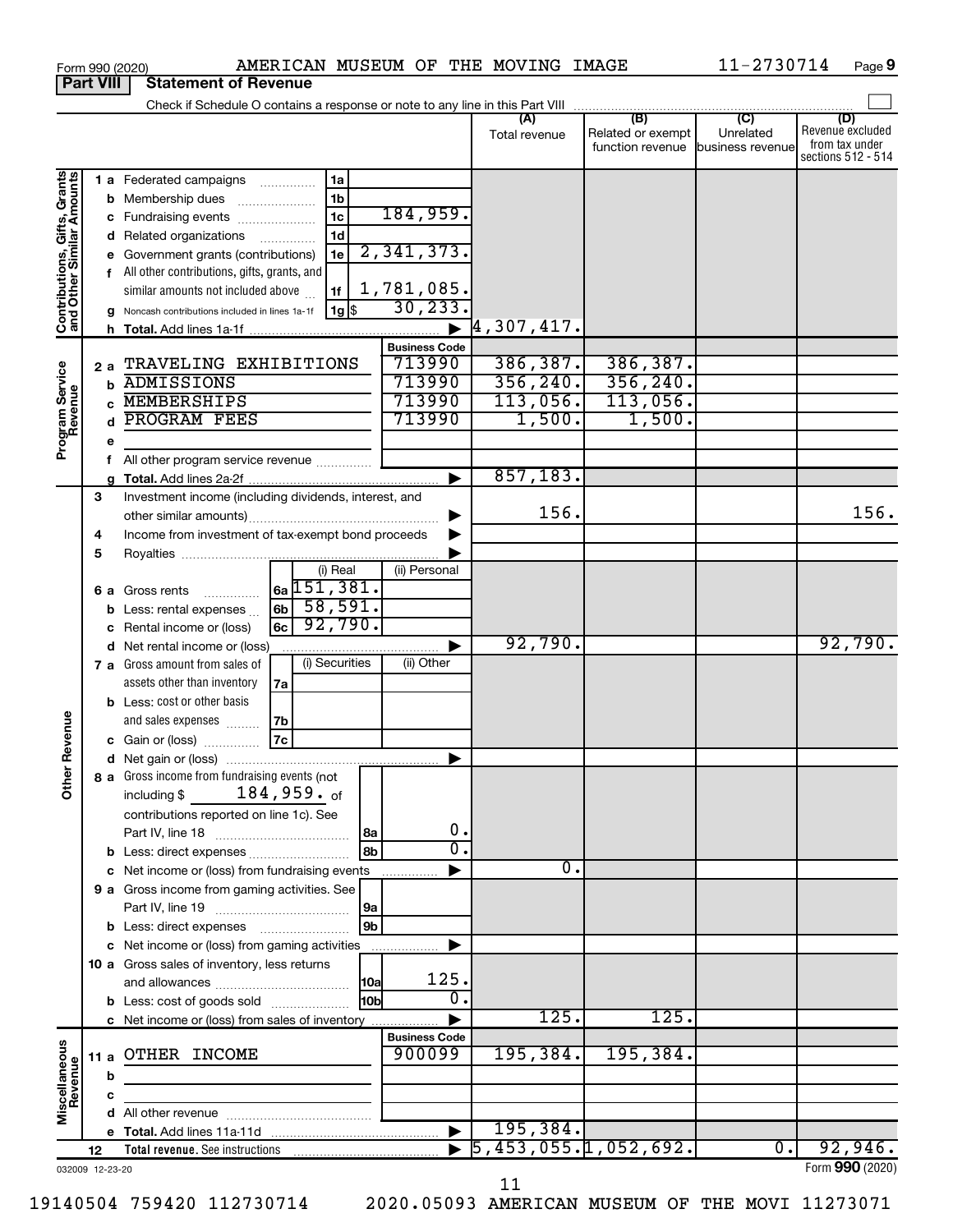**Part IX Statement of Functional Expenses**

Form 990 (2020) Page AMERICAN MUSEUM OF THE MOVING IMAGE 11-2730714

|              | Section 501(c)(3) and 501(c)(4) organizations must complete all columns. All other organizations must complete column (A).                               |                    |                             |                                    |                         |
|--------------|----------------------------------------------------------------------------------------------------------------------------------------------------------|--------------------|-----------------------------|------------------------------------|-------------------------|
|              | Check if Schedule O contains a response or note to any line in this Part IX                                                                              | (A)                | (B)                         | (C)                                | (D)                     |
|              | Do not include amounts reported on lines 6b,<br>7b, 8b, 9b, and 10b of Part VIII.                                                                        | Total expenses     | Program service<br>expenses | Management and<br>general expenses | Fundraising<br>expenses |
| 1.           | Grants and other assistance to domestic organizations                                                                                                    |                    |                             |                                    |                         |
|              | and domestic governments. See Part IV, line 21                                                                                                           |                    |                             |                                    |                         |
| 2            | Grants and other assistance to domestic                                                                                                                  |                    |                             |                                    |                         |
|              | individuals. See Part IV, line 22                                                                                                                        |                    |                             |                                    |                         |
| 3            | Grants and other assistance to foreign                                                                                                                   |                    |                             |                                    |                         |
|              | organizations, foreign governments, and foreign                                                                                                          |                    |                             |                                    |                         |
|              | individuals. See Part IV, lines 15 and 16                                                                                                                |                    |                             |                                    |                         |
| 4            | Benefits paid to or for members                                                                                                                          |                    |                             |                                    |                         |
| 5            | Compensation of current officers, directors,                                                                                                             |                    |                             |                                    |                         |
|              | trustees, and key employees                                                                                                                              | 342,675.           | 102,618.                    | 188,748.                           | 51,309.                 |
| 6            | Compensation not included above to disqualified                                                                                                          |                    |                             |                                    |                         |
|              | persons (as defined under section 4958(f)(1)) and                                                                                                        |                    |                             |                                    |                         |
|              | persons described in section 4958(c)(3)(B)                                                                                                               |                    |                             |                                    |                         |
| 7            | Other salaries and wages                                                                                                                                 | 1,866,452.         | 1,511,739.                  | 220,556.                           | 134, 157.               |
| 8            | Pension plan accruals and contributions (include)                                                                                                        |                    |                             |                                    |                         |
|              | section 401(k) and 403(b) employer contributions)                                                                                                        | 158,156.           | 121,344.                    | 24,210.                            | 12,602.                 |
| 9            |                                                                                                                                                          | 143,045.           | 106,934.                    | 14,453.                            | 21,658.                 |
| 10           |                                                                                                                                                          | 202,678.           | 137,690.                    | 50,974.                            | 14,014.                 |
| 11           | Fees for services (nonemployees):                                                                                                                        |                    |                             |                                    |                         |
|              |                                                                                                                                                          |                    |                             |                                    |                         |
| b            |                                                                                                                                                          |                    |                             |                                    |                         |
|              |                                                                                                                                                          | 49,319.            |                             | 49,319.                            |                         |
| d            |                                                                                                                                                          |                    |                             |                                    |                         |
| е            | Professional fundraising services. See Part IV, line 17                                                                                                  | 24,474.            |                             |                                    | 24,474.                 |
| f            | Investment management fees                                                                                                                               |                    |                             |                                    |                         |
| $\mathbf{q}$ | Other. (If line 11g amount exceeds 10% of line 25,                                                                                                       |                    |                             |                                    |                         |
|              | column (A) amount, list line 11g expenses on Sch O.)                                                                                                     | 288,557.<br>5,904. | 269,817.<br>5,753.          | 18,740.                            | 151.                    |
| 12           |                                                                                                                                                          | 61,059.            | 37, 393.                    | 20,473.                            | 3,193.                  |
| 13           |                                                                                                                                                          |                    |                             |                                    |                         |
| 14           |                                                                                                                                                          |                    |                             |                                    |                         |
| 15           |                                                                                                                                                          | 209, 333.          | 209, 333.                   |                                    |                         |
| 16           |                                                                                                                                                          | 14,639.            | 13,284.                     | 913.                               | 442.                    |
| 17           |                                                                                                                                                          |                    |                             |                                    |                         |
|              | Payments of travel or entertainment expenses                                                                                                             |                    |                             |                                    |                         |
|              | for any federal, state, or local public officials                                                                                                        |                    |                             |                                    |                         |
| 19           | Conferences, conventions, and meetings                                                                                                                   | 40, 342.           |                             | 40, 342.                           |                         |
| 20           | Interest                                                                                                                                                 |                    |                             |                                    |                         |
| 21<br>22     | Depreciation, depletion, and amortization                                                                                                                | 363,041.           | 300, 299.                   | 62,742.                            |                         |
| 23           | Insurance                                                                                                                                                | 146,620.           | 132,031.                    | 14,589.                            |                         |
| 24           | Other expenses. Itemize expenses not covered<br>above (List miscellaneous expenses on line 24e. If<br>line 24e amount exceeds 10% of line 25, column (A) |                    |                             |                                    |                         |
|              | amount, list line 24e expenses on Schedule O.)                                                                                                           |                    |                             |                                    |                         |
|              | a PURCHASED SERVICES                                                                                                                                     | 139,873.           | 83, 253.                    | 133.                               | 56,487.                 |
| b            | REPAIRS AND MAINTENANCE                                                                                                                                  | 97,750.            | 86,774.                     | 7,135.                             | 3,841.                  |
| c            | EXHIBITION EQUIPMENT                                                                                                                                     | 69,880.            | 55,994.                     | 13,886.                            |                         |
| d            | <b>MISCELLANEOUS</b>                                                                                                                                     | 65, 242.           | 21,449.                     | 43,793.                            |                         |
|              | e All other expenses                                                                                                                                     | 109, 216.          | 78,816.                     | 30,400.                            |                         |
| 25           | Total functional expenses. Add lines 1 through 24e                                                                                                       | 4,398,255.         | 3, 274, 521.                | 801,406.                           | 322, 328.               |
| 26           | <b>Joint costs.</b> Complete this line only if the organization                                                                                          |                    |                             |                                    |                         |
|              | reported in column (B) joint costs from a combined                                                                                                       |                    |                             |                                    |                         |
|              | educational campaign and fundraising solicitation.                                                                                                       |                    |                             |                                    |                         |

032010 12-23-20

Check here

Form (2020) **990**

19140504 759420 112730714 2020.05093 AMERICAN MUSEUM OF THE MOVI 11273071

 $\Box$ 

if following SOP 98-2 (ASC 958-720)

12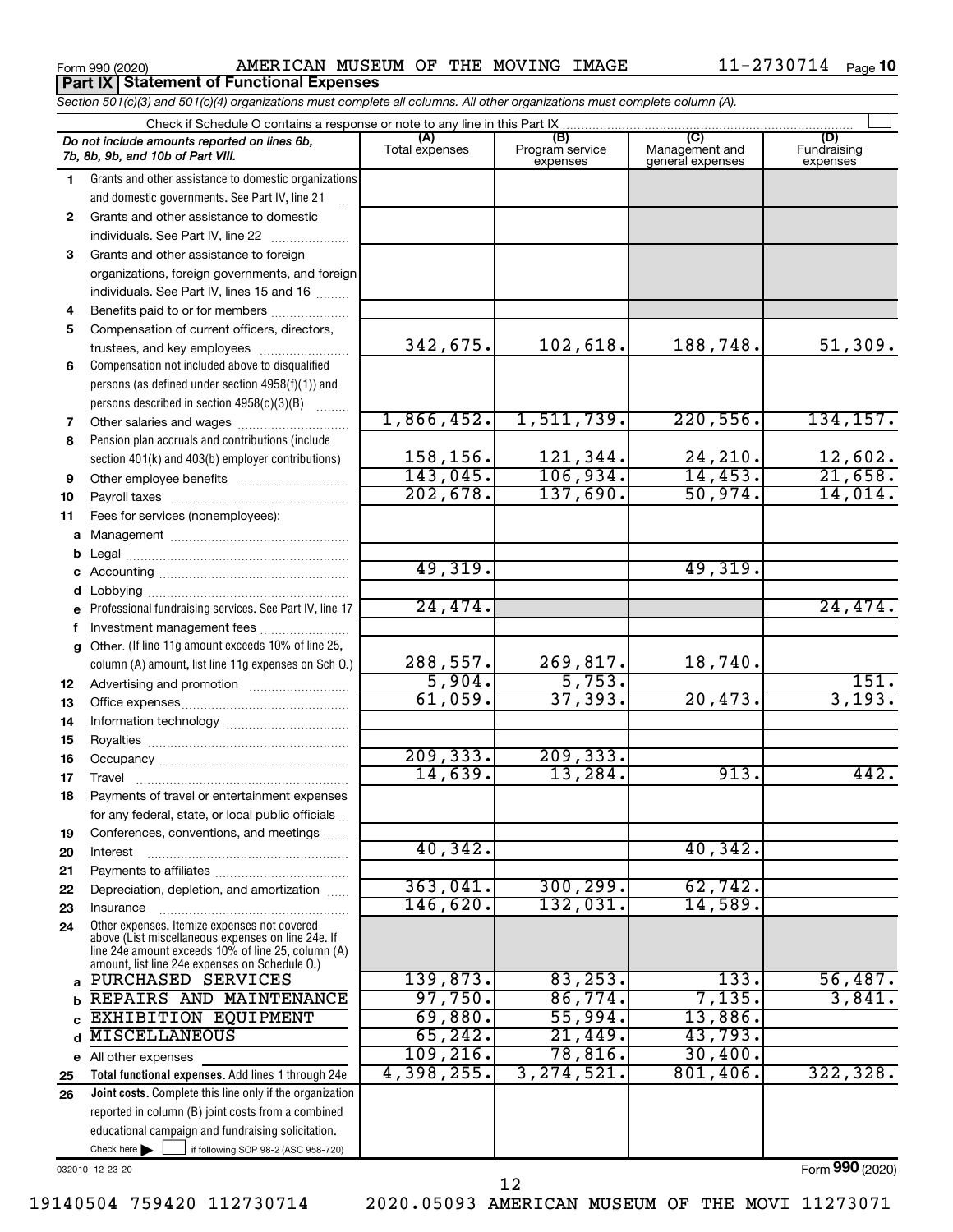**Part X Balance Sheet**

# Form 990 (2020)  $\,$  AMERICAN MUSEUM OF THE MOVING IMAGE  $\,$  11-2730714  $\,$  Page

11-2730714 Page 11

|                             |    |                                                                                                                                                            |                 |              | (A)<br>Beginning of year |                 | (B)<br>End of year |
|-----------------------------|----|------------------------------------------------------------------------------------------------------------------------------------------------------------|-----------------|--------------|--------------------------|-----------------|--------------------|
|                             | 1  |                                                                                                                                                            |                 |              | 642,992.                 | $\mathbf{1}$    | 663, 219.          |
|                             | 2  |                                                                                                                                                            |                 |              | 436,950.                 | $\overline{2}$  | 558, 453.          |
|                             | з  |                                                                                                                                                            |                 |              | 663,066.                 | 3               | 936,000.           |
|                             | 4  |                                                                                                                                                            |                 |              |                          | 4               |                    |
|                             | 5  | Loans and other receivables from any current or former officer, director,                                                                                  |                 |              |                          |                 |                    |
|                             |    | trustee, key employee, creator or founder, substantial contributor, or 35%                                                                                 |                 |              |                          |                 |                    |
|                             |    | controlled entity or family member of any of these persons                                                                                                 |                 | .            |                          | 5               |                    |
|                             | 6  | Loans and other receivables from other disqualified persons (as defined                                                                                    |                 |              |                          |                 |                    |
|                             |    | under section $4958(f)(1)$ , and persons described in section $4958(c)(3)(B)$                                                                              |                 | 1.1.1.1      |                          | 6               |                    |
|                             | 7  |                                                                                                                                                            |                 |              |                          | $\overline{7}$  |                    |
| Assets                      | 8  |                                                                                                                                                            |                 | 39,978.      | 8                        | 39,225.         |                    |
|                             | 9  | Prepaid expenses and deferred charges                                                                                                                      |                 | 260, 858.    | $\mathbf{9}$             | 477,868.        |                    |
|                             |    | 10a Land, buildings, and equipment: cost or other                                                                                                          |                 |              |                          |                 |                    |
|                             |    | basis. Complete Part VI of Schedule D                                                                                                                      | 10a             | 9,700,057.   |                          |                 |                    |
|                             |    | <b>b</b> Less: accumulated depreciation <i></i>                                                                                                            | 10 <sub>b</sub> | 6, 504, 333. | 3,530,682.               | 10 <sub>c</sub> | 3, 195, 724.       |
|                             | 11 |                                                                                                                                                            |                 |              | 11                       |                 |                    |
|                             | 12 |                                                                                                                                                            |                 | 12           |                          |                 |                    |
|                             | 13 |                                                                                                                                                            |                 | 13           |                          |                 |                    |
|                             | 14 |                                                                                                                                                            |                 |              | 14                       |                 |                    |
|                             | 15 |                                                                                                                                                            |                 |              |                          | 15              |                    |
|                             | 16 |                                                                                                                                                            |                 |              | 5,574,526.               | 16              | 5,870,489.         |
|                             | 17 |                                                                                                                                                            |                 |              | 1,071,939.               | 17              | 743,813.           |
|                             | 18 |                                                                                                                                                            |                 | 18           |                          |                 |                    |
|                             | 19 |                                                                                                                                                            | 610,029.        | 19           | 693,376.                 |                 |                    |
|                             | 20 |                                                                                                                                                            |                 |              |                          | 20              |                    |
|                             | 21 | Escrow or custodial account liability. Complete Part IV of Schedule D                                                                                      |                 |              |                          | 21              |                    |
| Liabilities                 | 22 | Loans and other payables to any current or former officer, director,                                                                                       |                 |              |                          |                 |                    |
|                             |    | trustee, key employee, creator or founder, substantial contributor, or 35%                                                                                 |                 |              |                          |                 |                    |
|                             |    |                                                                                                                                                            |                 |              | 500,000.                 | 22              |                    |
|                             | 23 | Secured mortgages and notes payable to unrelated third parties                                                                                             |                 |              |                          | 23              |                    |
|                             | 24 | Unsecured notes and loans payable to unrelated third parties                                                                                               |                 |              |                          | 24              |                    |
|                             | 25 | Other liabilities (including federal income tax, payables to related third<br>parties, and other liabilities not included on lines 17-24). Complete Part X |                 |              |                          |                 |                    |
|                             |    |                                                                                                                                                            |                 |              | 242,656.                 | 25              | 425,898.           |
|                             | 26 |                                                                                                                                                            |                 |              | $2,424,624.$ 26          |                 | 1,863,087.         |
|                             |    | Organizations that follow FASB ASC 958, check here $\blacktriangleright \lfloor \underline{X} \rfloor$                                                     |                 |              |                          |                 |                    |
|                             |    | and complete lines 27, 28, 32, and 33.                                                                                                                     |                 |              |                          |                 |                    |
|                             | 27 | Net assets without donor restrictions                                                                                                                      |                 |              | 1,598,905.               | 27              | 2, 252, 739.       |
|                             | 28 |                                                                                                                                                            |                 |              | 1,550,997.               | 28              | 1,754,663.         |
|                             |    | Organizations that do not follow FASB ASC 958, check here $\blacktriangleright$                                                                            |                 |              |                          |                 |                    |
|                             |    | and complete lines 29 through 33.                                                                                                                          |                 |              |                          |                 |                    |
| Net Assets or Fund Balances | 29 |                                                                                                                                                            |                 |              | 29                       |                 |                    |
|                             | 30 | Paid-in or capital surplus, or land, building, or equipment fund                                                                                           |                 |              | 30                       |                 |                    |
|                             | 31 | Retained earnings, endowment, accumulated income, or other funds                                                                                           |                 |              |                          | 31              |                    |
|                             | 32 |                                                                                                                                                            |                 |              | 3,149,902.               | 32              | 4,007,402.         |
|                             | 33 |                                                                                                                                                            |                 |              | 5,574,526.               | 33              | 5,870,489.         |
|                             |    |                                                                                                                                                            |                 |              |                          |                 |                    |

Form (2020) **990**

19140504 759420 112730714 2020.05093 AMERICAN MUSEUM OF THE MOVI 11273071

13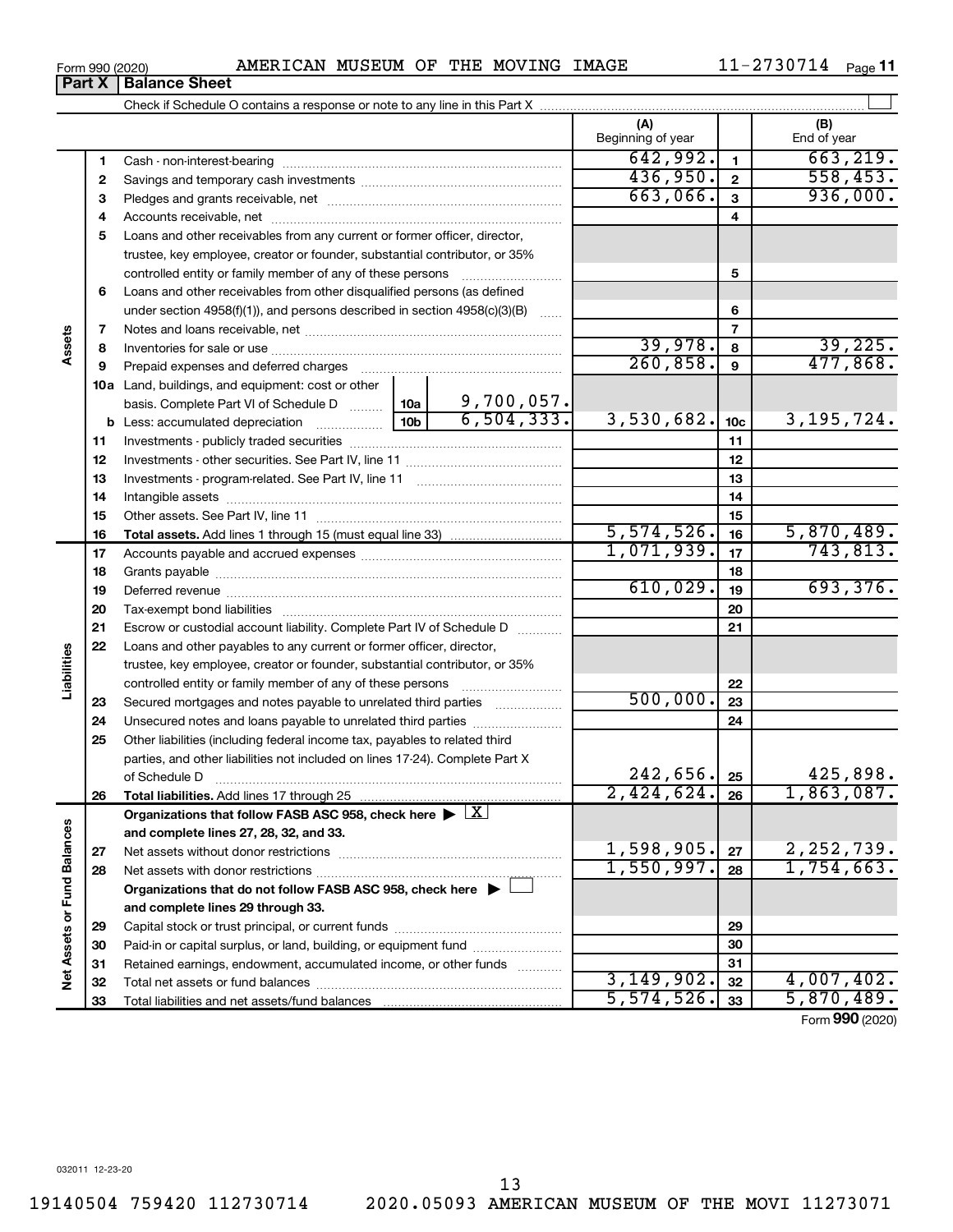|    | AMERICAN MUSEUM OF THE MOVING IMAGE<br>Form 990 (2020)                                                                                                                                                                        |                | 11-2730714     |     | Page 12              |
|----|-------------------------------------------------------------------------------------------------------------------------------------------------------------------------------------------------------------------------------|----------------|----------------|-----|----------------------|
|    | Part XI   Reconciliation of Net Assets                                                                                                                                                                                        |                |                |     |                      |
|    |                                                                                                                                                                                                                               |                |                |     | $\boxed{\textbf{X}}$ |
|    |                                                                                                                                                                                                                               |                |                |     |                      |
| 1  |                                                                                                                                                                                                                               | 1.             |                |     | 5,453,055.           |
| 2  |                                                                                                                                                                                                                               | $\overline{2}$ |                |     | 4,398,255.           |
| 3  | Revenue less expenses. Subtract line 2 from line 1                                                                                                                                                                            | 3              |                |     | 1,054,800.           |
| 4  |                                                                                                                                                                                                                               | 4              |                |     | 3,149,902.           |
| 5  |                                                                                                                                                                                                                               | 5              |                |     |                      |
| 6  | Donated services and use of facilities [[111][12] matter is a series and service in the services and use of facilities [[11][12] matter is a service of facilities [[11] matter is a service of the service of the service of | 6              |                |     |                      |
| 7  |                                                                                                                                                                                                                               | $\overline{7}$ |                |     |                      |
| 8  |                                                                                                                                                                                                                               | 8              |                |     |                      |
| 9  | Other changes in net assets or fund balances (explain on Schedule O)                                                                                                                                                          | 9              |                |     | $-197,300.$          |
| 10 | Net assets or fund balances at end of year. Combine lines 3 through 9 (must equal Part X, line 32,                                                                                                                            |                |                |     |                      |
|    |                                                                                                                                                                                                                               | 10             |                |     | 4,007,402.           |
|    | Part XII Financial Statements and Reporting                                                                                                                                                                                   |                |                |     |                      |
|    |                                                                                                                                                                                                                               |                |                |     |                      |
|    |                                                                                                                                                                                                                               |                |                | Yes | No                   |
| 1  | $\lfloor x \rfloor$ Accrual<br>Accounting method used to prepare the Form 990: $\Box$ Cash<br>$\Box$ Other                                                                                                                    |                |                |     |                      |
|    | If the organization changed its method of accounting from a prior year or checked "Other," explain in Schedule O.                                                                                                             |                |                |     |                      |
|    |                                                                                                                                                                                                                               |                | 2a             |     | x                    |
|    | If "Yes," check a box below to indicate whether the financial statements for the year were compiled or reviewed on a                                                                                                          |                |                |     |                      |
|    | separate basis, consolidated basis, or both:                                                                                                                                                                                  |                |                |     |                      |
|    | Both consolidated and separate basis<br>Separate basis<br>Consolidated basis                                                                                                                                                  |                |                |     |                      |
|    |                                                                                                                                                                                                                               |                | 2 <sub>b</sub> | x   |                      |
|    | If "Yes," check a box below to indicate whether the financial statements for the year were audited on a separate basis,                                                                                                       |                |                |     |                      |
|    | consolidated basis, or both:                                                                                                                                                                                                  |                |                |     |                      |
|    | $ \mathbf{X} $ Separate basis<br>Consolidated basis<br>Both consolidated and separate basis                                                                                                                                   |                |                |     |                      |
|    | c If "Yes" to line 2a or 2b, does the organization have a committee that assumes responsibility for oversight of the audit,                                                                                                   |                |                |     |                      |
|    |                                                                                                                                                                                                                               |                | 2 <sub>c</sub> | x   |                      |
|    | If the organization changed either its oversight process or selection process during the tax year, explain on Schedule O.                                                                                                     |                |                |     |                      |
|    | 3a As a result of a federal award, was the organization required to undergo an audit or audits as set forth in the Single Audit                                                                                               |                |                |     |                      |
|    |                                                                                                                                                                                                                               |                | 3a             |     | x                    |
|    | <b>b</b> If "Yes," did the organization undergo the required audit or audits? If the organization did not undergo the required audit                                                                                          |                |                |     |                      |
|    |                                                                                                                                                                                                                               |                | 3b             |     | $\sim$               |

Form (2020) **990**

032012 12-23-20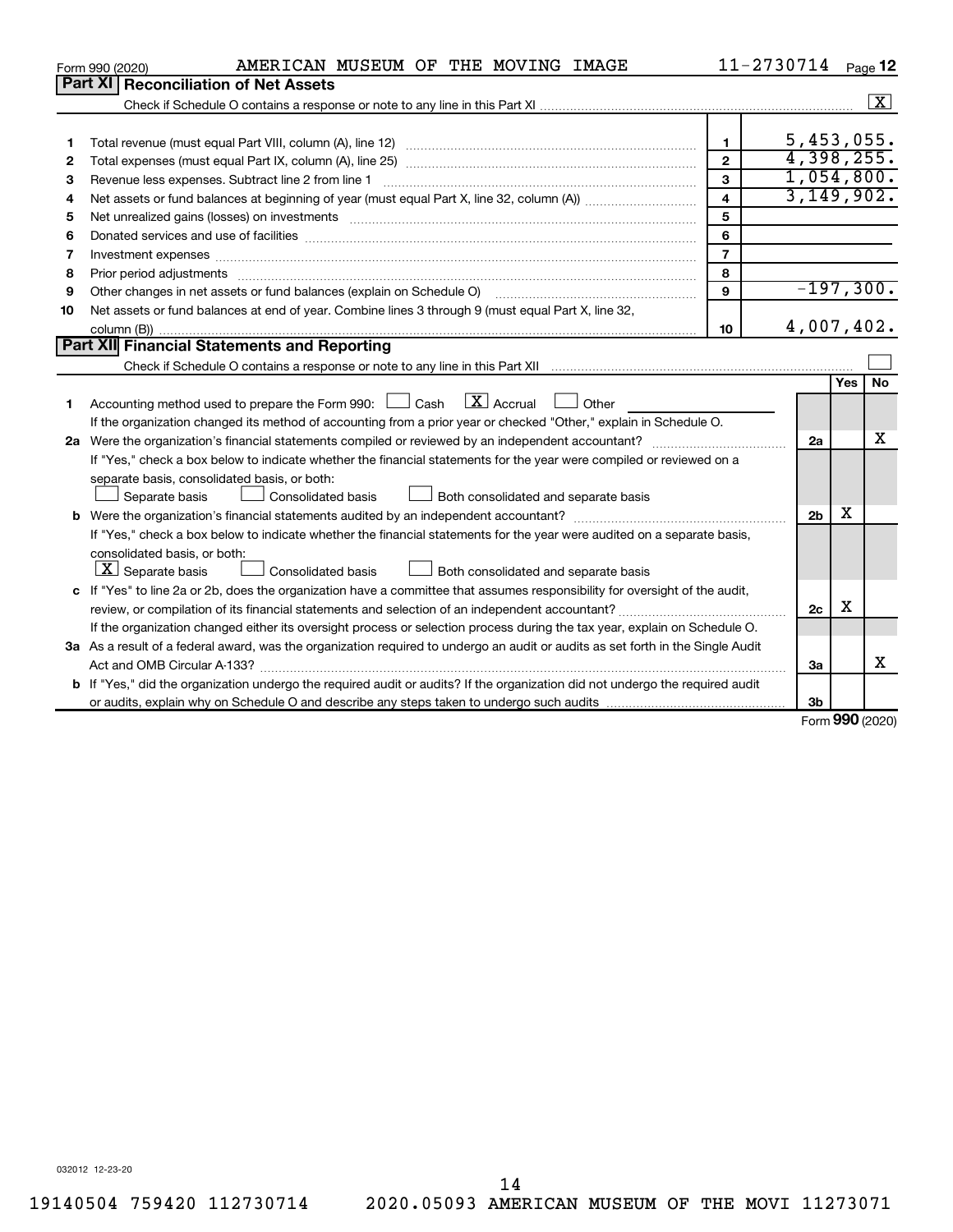| <b>SCHEDULE A</b> |  |
|-------------------|--|
|-------------------|--|

| (Form 990 or 990-EZ) |  |  |  |  |
|----------------------|--|--|--|--|
|----------------------|--|--|--|--|

# Form 990 or 990-EZ) **Public Charity Status and Public Support**<br>
Complete if the organization is a section 501(c)(3) organization or a section<br> **2020**

| OMB No. 1545-0047     |
|-----------------------|
| 2020                  |
| <b>Open to Public</b> |

|                |                     | Department of the Treasury |                                                                        | 4947(a)(1) nonexempt charitable trust.<br>Attach to Form 990 or Form 990-EZ.                                                                 |     |                                                                |                            | <b>Open to Public</b>                 |
|----------------|---------------------|----------------------------|------------------------------------------------------------------------|----------------------------------------------------------------------------------------------------------------------------------------------|-----|----------------------------------------------------------------|----------------------------|---------------------------------------|
|                |                     | Internal Revenue Service   |                                                                        | Go to www.irs.gov/Form990 for instructions and the latest information.                                                                       |     |                                                                |                            | Inspection                            |
|                |                     | Name of the organization   |                                                                        |                                                                                                                                              |     |                                                                |                            | <b>Employer identification number</b> |
|                |                     |                            |                                                                        | AMERICAN MUSEUM OF THE MOVING IMAGE                                                                                                          |     |                                                                |                            | 11-2730714                            |
|                | Part I              |                            |                                                                        | Reason for Public Charity Status. (All organizations must complete this part.) See instructions.                                             |     |                                                                |                            |                                       |
|                |                     |                            |                                                                        | The organization is not a private foundation because it is: (For lines 1 through 12, check only one box.)                                    |     |                                                                |                            |                                       |
| 1              |                     |                            |                                                                        | A church, convention of churches, or association of churches described in section 170(b)(1)(A)(i).                                           |     |                                                                |                            |                                       |
| 2              |                     |                            |                                                                        | A school described in section 170(b)(1)(A)(ii). (Attach Schedule E (Form 990 or 990-EZ).)                                                    |     |                                                                |                            |                                       |
| З              |                     |                            |                                                                        | A hospital or a cooperative hospital service organization described in section 170(b)(1)(A)(iii).                                            |     |                                                                |                            |                                       |
|                |                     |                            |                                                                        | A medical research organization operated in conjunction with a hospital described in section 170(b)(1)(A)(iii). Enter the hospital's name,   |     |                                                                |                            |                                       |
|                |                     | city, and state:           |                                                                        |                                                                                                                                              |     |                                                                |                            |                                       |
| 5              |                     |                            |                                                                        | An organization operated for the benefit of a college or university owned or operated by a governmental unit described in                    |     |                                                                |                            |                                       |
|                |                     |                            | section 170(b)(1)(A)(iv). (Complete Part II.)                          |                                                                                                                                              |     |                                                                |                            |                                       |
| 6              |                     |                            |                                                                        | A federal, state, or local government or governmental unit described in section 170(b)(1)(A)(v).                                             |     |                                                                |                            |                                       |
| $\overline{7}$ | $\lfloor x \rfloor$ |                            |                                                                        | An organization that normally receives a substantial part of its support from a governmental unit or from the general public described in    |     |                                                                |                            |                                       |
|                |                     |                            | section 170(b)(1)(A)(vi). (Complete Part II.)                          |                                                                                                                                              |     |                                                                |                            |                                       |
| 8              |                     |                            |                                                                        | A community trust described in section 170(b)(1)(A)(vi). (Complete Part II.)                                                                 |     |                                                                |                            |                                       |
| 9              |                     |                            |                                                                        | An agricultural research organization described in section 170(b)(1)(A)(ix) operated in conjunction with a land-grant college                |     |                                                                |                            |                                       |
|                |                     |                            |                                                                        | or university or a non-land-grant college of agriculture (see instructions). Enter the name, city, and state of the college or               |     |                                                                |                            |                                       |
|                |                     | university:                |                                                                        |                                                                                                                                              |     |                                                                |                            |                                       |
| 10             |                     |                            |                                                                        | An organization that normally receives (1) more than 33 1/3% of its support from contributions, membership fees, and gross receipts from     |     |                                                                |                            |                                       |
|                |                     |                            |                                                                        | activities related to its exempt functions, subject to certain exceptions; and (2) no more than 33 1/3% of its support from gross investment |     |                                                                |                            |                                       |
|                |                     |                            |                                                                        | income and unrelated business taxable income (less section 511 tax) from businesses acquired by the organization after June 30, 1975.        |     |                                                                |                            |                                       |
|                |                     |                            | See section 509(a)(2). (Complete Part III.)                            |                                                                                                                                              |     |                                                                |                            |                                       |
| 11             |                     |                            |                                                                        | An organization organized and operated exclusively to test for public safety. See section 509(a)(4).                                         |     |                                                                |                            |                                       |
| 12             |                     |                            |                                                                        | An organization organized and operated exclusively for the benefit of, to perform the functions of, or to carry out the purposes of one or   |     |                                                                |                            |                                       |
|                |                     |                            |                                                                        | more publicly supported organizations described in section 509(a)(1) or section 509(a)(2). See section 509(a)(3). Check the box in           |     |                                                                |                            |                                       |
|                |                     |                            |                                                                        | lines 12a through 12d that describes the type of supporting organization and complete lines 12e, 12f, and 12g.                               |     |                                                                |                            |                                       |
| а              |                     |                            |                                                                        | Type I. A supporting organization operated, supervised, or controlled by its supported organization(s), typically by giving                  |     |                                                                |                            |                                       |
|                |                     |                            |                                                                        | the supported organization(s) the power to regularly appoint or elect a majority of the directors or trustees of the supporting              |     |                                                                |                            |                                       |
|                |                     |                            | organization. You must complete Part IV, Sections A and B.             |                                                                                                                                              |     |                                                                |                            |                                       |
| b              |                     |                            |                                                                        | Type II. A supporting organization supervised or controlled in connection with its supported organization(s), by having                      |     |                                                                |                            |                                       |
|                |                     |                            |                                                                        | control or management of the supporting organization vested in the same persons that control or manage the supported                         |     |                                                                |                            |                                       |
|                |                     |                            |                                                                        | organization(s). You must complete Part IV, Sections A and C.                                                                                |     |                                                                |                            |                                       |
| с              |                     |                            |                                                                        | Type III functionally integrated. A supporting organization operated in connection with, and functionally integrated with,                   |     |                                                                |                            |                                       |
|                |                     |                            |                                                                        | its supported organization(s) (see instructions). You must complete Part IV, Sections A, D, and E.                                           |     |                                                                |                            |                                       |
| d              |                     |                            |                                                                        | Type III non-functionally integrated. A supporting organization operated in connection with its supported organization(s)                    |     |                                                                |                            |                                       |
|                |                     |                            |                                                                        | that is not functionally integrated. The organization generally must satisfy a distribution requirement and an attentiveness                 |     |                                                                |                            |                                       |
|                |                     |                            |                                                                        | requirement (see instructions). You must complete Part IV, Sections A and D, and Part V.                                                     |     |                                                                |                            |                                       |
| е              |                     |                            |                                                                        | Check this box if the organization received a written determination from the IRS that it is a Type I, Type II, Type III                      |     |                                                                |                            |                                       |
|                |                     |                            |                                                                        | functionally integrated, or Type III non-functionally integrated supporting organization.                                                    |     |                                                                |                            |                                       |
|                |                     |                            | Enter the number of supported organizations                            |                                                                                                                                              |     |                                                                |                            |                                       |
|                |                     |                            | Provide the following information about the supported organization(s). |                                                                                                                                              |     |                                                                |                            |                                       |
|                |                     | (i) Name of supported      | (ii) EIN                                                               | (iii) Type of organization                                                                                                                   |     | (iv) Is the organization listed<br>in your governing document? | (v) Amount of monetary     | (vi) Amount of other                  |
|                |                     | organization               |                                                                        | (described on lines 1-10<br>above (see instructions))                                                                                        | Yes | No                                                             | support (see instructions) | support (see instructions)            |
|                |                     |                            |                                                                        |                                                                                                                                              |     |                                                                |                            |                                       |
|                |                     |                            |                                                                        |                                                                                                                                              |     |                                                                |                            |                                       |
|                |                     |                            |                                                                        |                                                                                                                                              |     |                                                                |                            |                                       |
|                |                     |                            |                                                                        |                                                                                                                                              |     |                                                                |                            |                                       |
|                |                     |                            |                                                                        |                                                                                                                                              |     |                                                                |                            |                                       |
|                |                     |                            |                                                                        |                                                                                                                                              |     |                                                                |                            |                                       |
|                |                     |                            |                                                                        |                                                                                                                                              |     |                                                                |                            |                                       |
|                |                     |                            |                                                                        |                                                                                                                                              |     |                                                                |                            |                                       |
|                |                     |                            |                                                                        |                                                                                                                                              |     |                                                                |                            |                                       |
|                |                     |                            |                                                                        |                                                                                                                                              |     |                                                                |                            |                                       |
| Total          |                     |                            |                                                                        |                                                                                                                                              |     |                                                                |                            |                                       |

LHA For Paperwork Reduction Act Notice, see the Instructions for Form 990 or 990-EZ. 032021 01-25-21 Schedule A (Form 990 or 990-EZ) 2020 15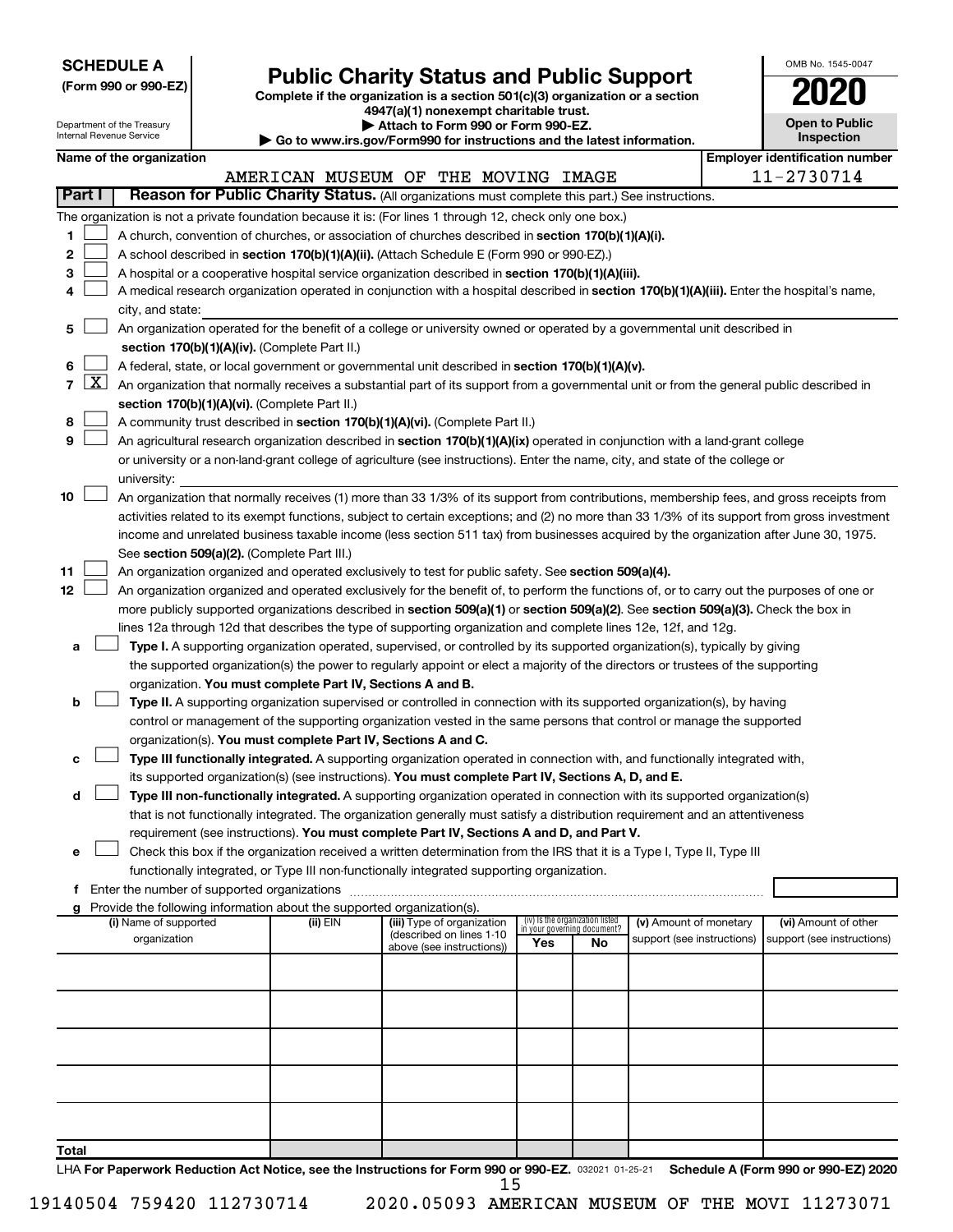#### 11-2730714 Page 2 Schedule A (Form 990 or 990-EZ) 2020 AMERICAN MUSEUM OF THE MOVING IMAGE  $11$  –  $2730714$  Page

**Part II Support Schedule for Organizations Described in Sections 170(b)(1)(A)(iv) and 170(b)(1)(A)(vi)**

(Complete only if you checked the box on line 5, 7, or 8 of Part I or if the organization failed to qualify under Part III. If the organization fails to qualify under the tests listed below, please complete Part III.)

|    | <b>Section A. Public Support</b>                                                                                                                                                                                                                                                                                                                                           |          |           |            |            |          |                                        |  |  |
|----|----------------------------------------------------------------------------------------------------------------------------------------------------------------------------------------------------------------------------------------------------------------------------------------------------------------------------------------------------------------------------|----------|-----------|------------|------------|----------|----------------------------------------|--|--|
|    | Calendar year (or fiscal year beginning in)                                                                                                                                                                                                                                                                                                                                | (a) 2016 | (b) 2017  | $(c)$ 2018 | $(d)$ 2019 | (e) 2020 | (f) Total                              |  |  |
|    | 1 Gifts, grants, contributions, and                                                                                                                                                                                                                                                                                                                                        |          |           |            |            |          |                                        |  |  |
|    | membership fees received. (Do not                                                                                                                                                                                                                                                                                                                                          |          |           |            |            |          |                                        |  |  |
|    | include any "unusual grants.")                                                                                                                                                                                                                                                                                                                                             | 3929936. | 4565133.  | 4587470.   | 4126033.   |          | 4307417.21515989.                      |  |  |
|    | 2 Tax revenues levied for the organ-                                                                                                                                                                                                                                                                                                                                       |          |           |            |            |          |                                        |  |  |
|    | ization's benefit and either paid to                                                                                                                                                                                                                                                                                                                                       |          |           |            |            |          |                                        |  |  |
|    | or expended on its behalf                                                                                                                                                                                                                                                                                                                                                  |          |           |            |            |          |                                        |  |  |
|    | 3 The value of services or facilities                                                                                                                                                                                                                                                                                                                                      |          |           |            |            |          |                                        |  |  |
|    | furnished by a governmental unit to                                                                                                                                                                                                                                                                                                                                        |          |           |            |            |          |                                        |  |  |
|    | the organization without charge                                                                                                                                                                                                                                                                                                                                            |          |           |            |            |          |                                        |  |  |
|    | 4 Total. Add lines 1 through 3                                                                                                                                                                                                                                                                                                                                             | 3929936. | 4565133.  | 4587470.   | 4126033.   |          | 4307417.21515989.                      |  |  |
|    | 5 The portion of total contributions                                                                                                                                                                                                                                                                                                                                       |          |           |            |            |          |                                        |  |  |
|    | by each person (other than a                                                                                                                                                                                                                                                                                                                                               |          |           |            |            |          |                                        |  |  |
|    | governmental unit or publicly                                                                                                                                                                                                                                                                                                                                              |          |           |            |            |          |                                        |  |  |
|    | supported organization) included                                                                                                                                                                                                                                                                                                                                           |          |           |            |            |          |                                        |  |  |
|    | on line 1 that exceeds 2% of the                                                                                                                                                                                                                                                                                                                                           |          |           |            |            |          |                                        |  |  |
|    | amount shown on line 11,                                                                                                                                                                                                                                                                                                                                                   |          |           |            |            |          |                                        |  |  |
|    | column (f)                                                                                                                                                                                                                                                                                                                                                                 |          |           |            |            |          | 559,796.                               |  |  |
|    | 6 Public support. Subtract line 5 from line 4.                                                                                                                                                                                                                                                                                                                             |          |           |            |            |          | 20956193.                              |  |  |
|    | <b>Section B. Total Support</b>                                                                                                                                                                                                                                                                                                                                            |          |           |            |            |          |                                        |  |  |
|    | Calendar year (or fiscal year beginning in)                                                                                                                                                                                                                                                                                                                                | (a) 2016 | (b) 2017  | $(c)$ 2018 | $(d)$ 2019 | (e) 2020 | (f) Total                              |  |  |
|    | 7 Amounts from line 4                                                                                                                                                                                                                                                                                                                                                      | 3929936. | 4565133   | 4587470    | 4126033    |          | 4307417.21515989.                      |  |  |
|    | 8 Gross income from interest,                                                                                                                                                                                                                                                                                                                                              |          |           |            |            |          |                                        |  |  |
|    | dividends, payments received on                                                                                                                                                                                                                                                                                                                                            |          |           |            |            |          |                                        |  |  |
|    | securities loans, rents, royalties,                                                                                                                                                                                                                                                                                                                                        |          |           |            |            |          |                                        |  |  |
|    | and income from similar sources                                                                                                                                                                                                                                                                                                                                            | 415,592. | 703, 304. | 669,582.   | 313,301.   | 92,845.  | 2194624.                               |  |  |
|    | <b>9</b> Net income from unrelated business                                                                                                                                                                                                                                                                                                                                |          |           |            |            |          |                                        |  |  |
|    | activities, whether or not the                                                                                                                                                                                                                                                                                                                                             |          |           |            |            |          |                                        |  |  |
|    | business is regularly carried on                                                                                                                                                                                                                                                                                                                                           |          |           |            |            |          |                                        |  |  |
|    | 10 Other income. Do not include gain                                                                                                                                                                                                                                                                                                                                       |          |           |            |            |          |                                        |  |  |
|    | or loss from the sale of capital                                                                                                                                                                                                                                                                                                                                           |          |           |            |            |          |                                        |  |  |
|    | assets (Explain in Part VI.)                                                                                                                                                                                                                                                                                                                                               | 71, 326. | 65, 571.  |            |            |          | 75, 735. 144, 453. 195, 384. 552, 469. |  |  |
|    | 11 Total support. Add lines 7 through 10                                                                                                                                                                                                                                                                                                                                   |          |           |            |            |          | 24263082.                              |  |  |
|    | <b>12</b> Gross receipts from related activities, etc. (see instructions)                                                                                                                                                                                                                                                                                                  |          |           |            |            | 12       | 8,823,701.                             |  |  |
|    | 13 First 5 years. If the Form 990 is for the organization's first, second, third, fourth, or fifth tax year as a section 501(c)(3)                                                                                                                                                                                                                                         |          |           |            |            |          |                                        |  |  |
|    | <b>Section C. Computation of Public Support Percentage</b>                                                                                                                                                                                                                                                                                                                 |          |           |            |            |          |                                        |  |  |
|    |                                                                                                                                                                                                                                                                                                                                                                            |          |           |            |            |          | 86.37                                  |  |  |
|    |                                                                                                                                                                                                                                                                                                                                                                            |          |           |            |            | 14<br>15 | %<br>85.22                             |  |  |
|    | 16a 33 1/3% support test - 2020. If the organization did not check the box on line 13, and line 14 is 33 1/3% or more, check this box and                                                                                                                                                                                                                                  |          |           |            |            |          | %                                      |  |  |
|    |                                                                                                                                                                                                                                                                                                                                                                            |          |           |            |            |          | $\blacktriangleright$ $\mathbf{X}$     |  |  |
|    | stop here. The organization qualifies as a publicly supported organization manufaction manufacture or the organization manufacture or the organization manufacture or the organization manufacture or the state of the state o<br>b 33 1/3% support test - 2019. If the organization did not check a box on line 13 or 16a, and line 15 is 33 1/3% or more, check this box |          |           |            |            |          |                                        |  |  |
|    |                                                                                                                                                                                                                                                                                                                                                                            |          |           |            |            |          |                                        |  |  |
|    | 17a 10% -facts-and-circumstances test - 2020. If the organization did not check a box on line 13, 16a, or 16b, and line 14 is 10% or more,                                                                                                                                                                                                                                 |          |           |            |            |          |                                        |  |  |
|    |                                                                                                                                                                                                                                                                                                                                                                            |          |           |            |            |          |                                        |  |  |
|    | and if the organization meets the facts-and-circumstances test, check this box and stop here. Explain in Part VI how the organization<br>meets the facts-and-circumstances test. The organization qualifies as a publicly supported organization                                                                                                                           |          |           |            |            |          |                                        |  |  |
|    | <b>b 10%</b> -facts-and-circumstances test - 2019. If the organization did not check a box on line 13, 16a, 16b, or 17a, and line 15 is 10% or                                                                                                                                                                                                                             |          |           |            |            |          |                                        |  |  |
|    | more, and if the organization meets the facts-and-circumstances test, check this box and <b>stop here.</b> Explain in Part VI how the                                                                                                                                                                                                                                      |          |           |            |            |          |                                        |  |  |
|    | organization meets the facts-and-circumstances test. The organization qualifies as a publicly supported organization                                                                                                                                                                                                                                                       |          |           |            |            |          |                                        |  |  |
| 18 | Private foundation. If the organization did not check a box on line 13, 16a, 16b, 17a, or 17b, check this box and see instructions.                                                                                                                                                                                                                                        |          |           |            |            |          |                                        |  |  |
|    |                                                                                                                                                                                                                                                                                                                                                                            |          |           |            |            |          | Schedule A (Form 990 or 990-EZ) 2020   |  |  |

032022 01-25-21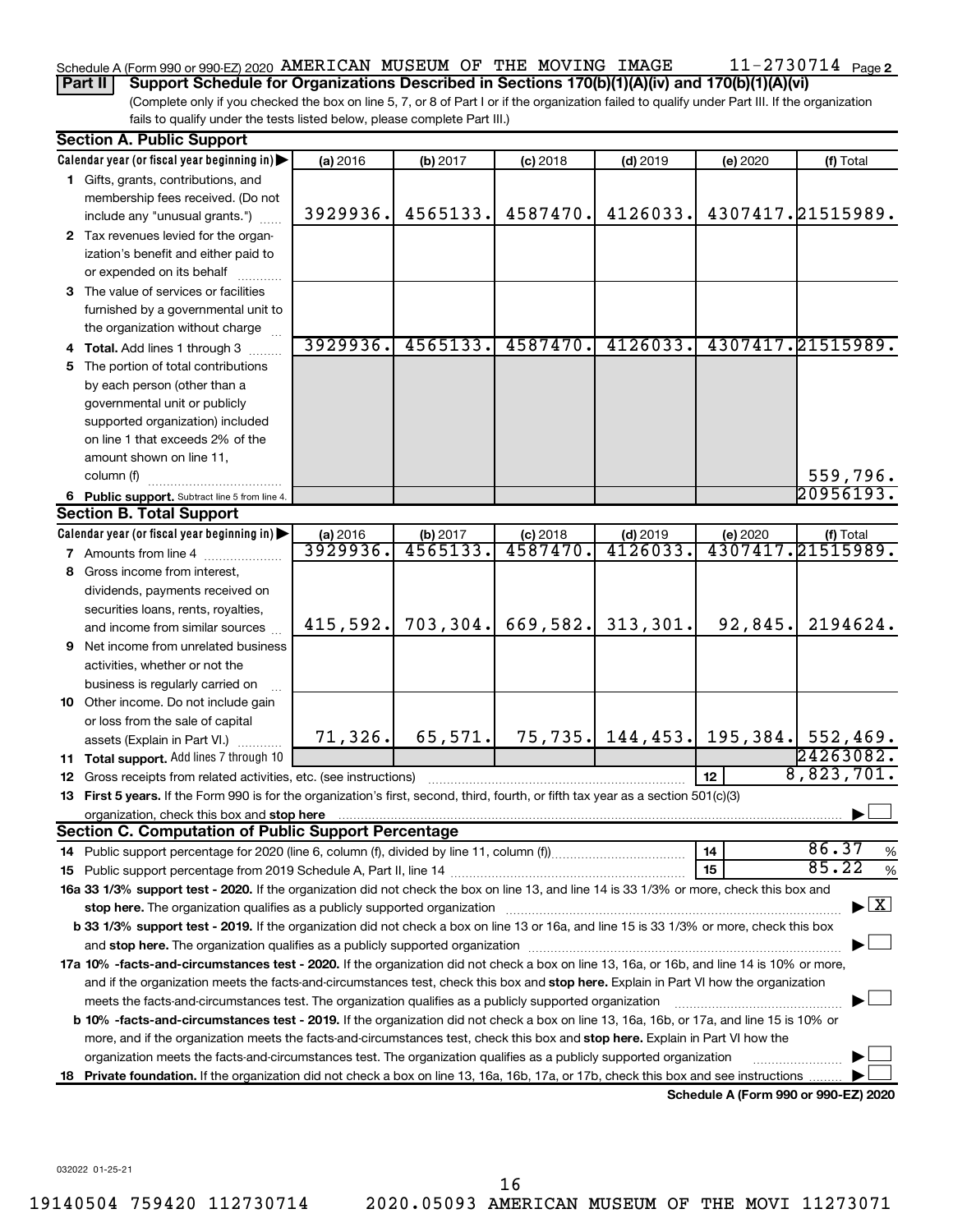## Schedule A (Form 990 or 990-EZ) 2020 AMERICAN MUSEUM OF THE MOVING IMAGE  $11$  –  $2730714$  Page **Part III Support Schedule for Organizations Described in Section 509(a)(2)**

(Complete only if you checked the box on line 10 of Part I or if the organization failed to qualify under Part II. If the organization fails to qualify under the tests listed below, please complete Part II.)

|    | <b>Section A. Public Support</b>                                                                                                                                                                                               |          |          |            |            |          |                                      |
|----|--------------------------------------------------------------------------------------------------------------------------------------------------------------------------------------------------------------------------------|----------|----------|------------|------------|----------|--------------------------------------|
|    | Calendar year (or fiscal year beginning in)                                                                                                                                                                                    | (a) 2016 | (b) 2017 | (c) 2018   | $(d)$ 2019 | (e) 2020 | (f) Total                            |
|    | 1 Gifts, grants, contributions, and                                                                                                                                                                                            |          |          |            |            |          |                                      |
|    | membership fees received. (Do not                                                                                                                                                                                              |          |          |            |            |          |                                      |
|    | include any "unusual grants.")                                                                                                                                                                                                 |          |          |            |            |          |                                      |
|    | <b>2</b> Gross receipts from admissions,<br>merchandise sold or services per-<br>formed, or facilities furnished in<br>any activity that is related to the<br>organization's tax-exempt purpose                                |          |          |            |            |          |                                      |
|    | 3 Gross receipts from activities that                                                                                                                                                                                          |          |          |            |            |          |                                      |
|    | are not an unrelated trade or bus-                                                                                                                                                                                             |          |          |            |            |          |                                      |
|    | iness under section 513                                                                                                                                                                                                        |          |          |            |            |          |                                      |
|    | 4 Tax revenues levied for the organ-                                                                                                                                                                                           |          |          |            |            |          |                                      |
|    | ization's benefit and either paid to                                                                                                                                                                                           |          |          |            |            |          |                                      |
|    | or expended on its behalf                                                                                                                                                                                                      |          |          |            |            |          |                                      |
|    | 5 The value of services or facilities                                                                                                                                                                                          |          |          |            |            |          |                                      |
|    | furnished by a governmental unit to                                                                                                                                                                                            |          |          |            |            |          |                                      |
|    | the organization without charge                                                                                                                                                                                                |          |          |            |            |          |                                      |
|    | <b>6 Total.</b> Add lines 1 through 5                                                                                                                                                                                          |          |          |            |            |          |                                      |
|    | 7a Amounts included on lines 1, 2, and                                                                                                                                                                                         |          |          |            |            |          |                                      |
|    | 3 received from disqualified persons                                                                                                                                                                                           |          |          |            |            |          |                                      |
|    | <b>b</b> Amounts included on lines 2 and 3 received<br>from other than disqualified persons that<br>exceed the greater of \$5,000 or 1% of the<br>amount on line 13 for the year                                               |          |          |            |            |          |                                      |
|    | c Add lines 7a and 7b                                                                                                                                                                                                          |          |          |            |            |          |                                      |
|    | 8 Public support. (Subtract line 7c from line 6.)                                                                                                                                                                              |          |          |            |            |          |                                      |
|    | <b>Section B. Total Support</b>                                                                                                                                                                                                |          |          |            |            |          |                                      |
|    | Calendar year (or fiscal year beginning in)                                                                                                                                                                                    | (a) 2016 | (b) 2017 | $(c)$ 2018 | $(d)$ 2019 | (e) 2020 | (f) Total                            |
|    | 9 Amounts from line 6                                                                                                                                                                                                          |          |          |            |            |          |                                      |
|    | <b>10a</b> Gross income from interest,<br>dividends, payments received on<br>securities loans, rents, royalties,<br>and income from similar sources                                                                            |          |          |            |            |          |                                      |
|    | <b>b</b> Unrelated business taxable income                                                                                                                                                                                     |          |          |            |            |          |                                      |
|    | (less section 511 taxes) from businesses                                                                                                                                                                                       |          |          |            |            |          |                                      |
|    | acquired after June 30, 1975                                                                                                                                                                                                   |          |          |            |            |          |                                      |
|    | c Add lines 10a and 10b                                                                                                                                                                                                        |          |          |            |            |          |                                      |
|    | <b>11</b> Net income from unrelated business<br>activities not included in line 10b.<br>whether or not the business is<br>regularly carried on                                                                                 |          |          |            |            |          |                                      |
|    | 12 Other income. Do not include gain<br>or loss from the sale of capital<br>assets (Explain in Part VI.)                                                                                                                       |          |          |            |            |          |                                      |
|    | <b>13</b> Total support. (Add lines 9, 10c, 11, and 12.)                                                                                                                                                                       |          |          |            |            |          |                                      |
|    | 14 First 5 years. If the Form 990 is for the organization's first, second, third, fourth, or fifth tax year as a section 501(c)(3) organization,                                                                               |          |          |            |            |          |                                      |
|    | check this box and stop here measurements and contact the state of the state of the state of the state of the state of the state of the state of the state of the state of the state of the state of the state of the state of |          |          |            |            |          |                                      |
|    | Section C. Computation of Public Support Percentage                                                                                                                                                                            |          |          |            |            |          |                                      |
|    | 15 Public support percentage for 2020 (line 8, column (f), divided by line 13, column (f) <i></i>                                                                                                                              |          |          |            |            | 15       | %                                    |
|    |                                                                                                                                                                                                                                |          |          |            |            | 16       | %                                    |
|    | Section D. Computation of Investment Income Percentage                                                                                                                                                                         |          |          |            |            |          |                                      |
|    | 17 Investment income percentage for 2020 (line 10c, column (f), divided by line 13, column (f))                                                                                                                                |          |          |            |            | 17       | %                                    |
|    | 18 Investment income percentage from 2019 Schedule A, Part III, line 17                                                                                                                                                        |          |          |            |            | 18       | %                                    |
|    | 19a 33 1/3% support tests - 2020. If the organization did not check the box on line 14, and line 15 is more than 33 1/3%, and line 17 is not                                                                                   |          |          |            |            |          |                                      |
|    | more than 33 1/3%, check this box and stop here. The organization qualifies as a publicly supported organization                                                                                                               |          |          |            |            |          |                                      |
|    | b 33 1/3% support tests - 2019. If the organization did not check a box on line 14 or line 19a, and line 16 is more than 33 1/3%, and                                                                                          |          |          |            |            |          |                                      |
|    | line 18 is not more than 33 1/3%, check this box and stop here. The organization qualifies as a publicly supported organization                                                                                                |          |          |            |            |          |                                      |
| 20 |                                                                                                                                                                                                                                |          |          |            |            |          |                                      |
|    | 032023 01-25-21                                                                                                                                                                                                                |          |          |            |            |          | Schedule A (Form 990 or 990-EZ) 2020 |
|    |                                                                                                                                                                                                                                |          |          | 17         |            |          |                                      |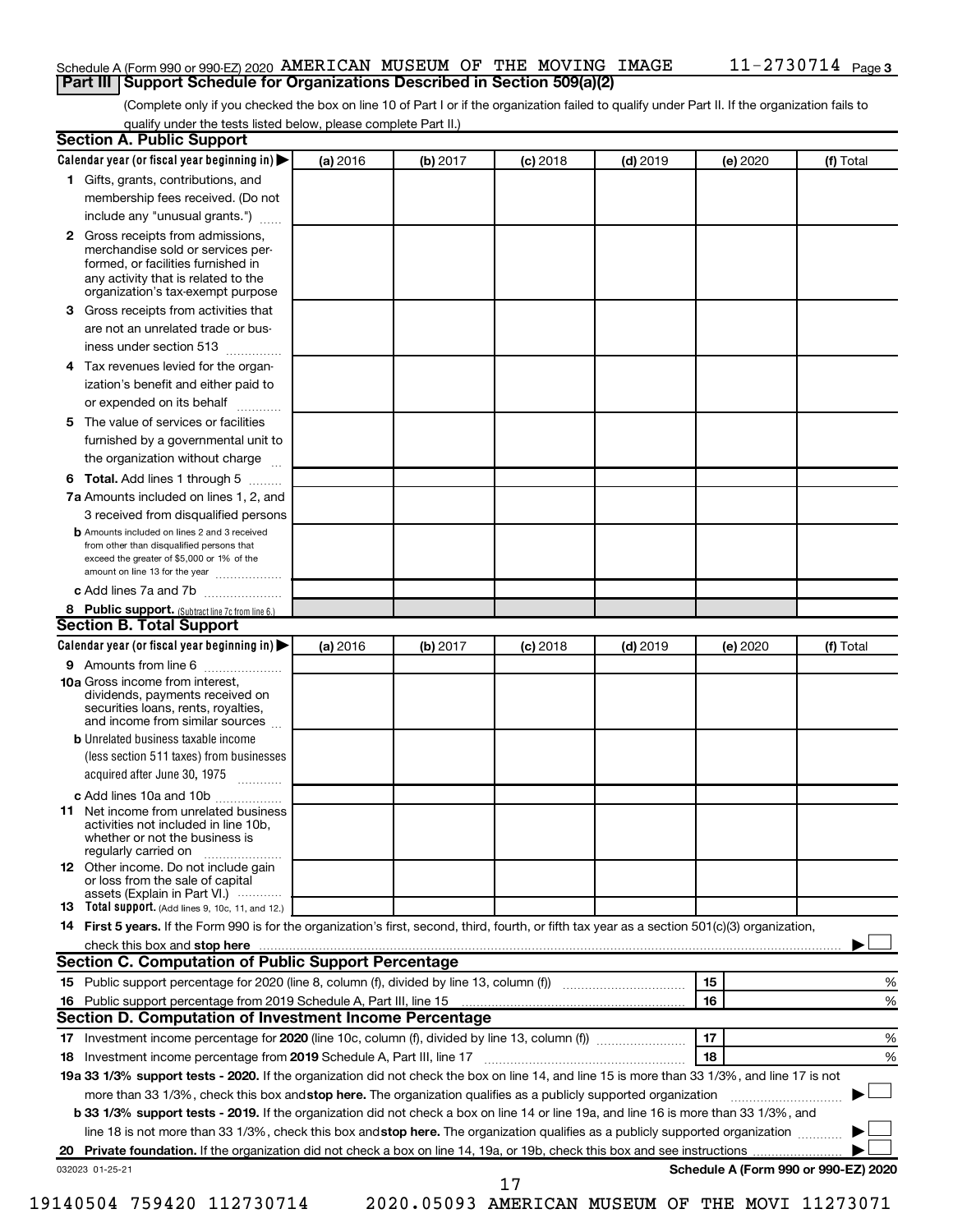**1**

**2**

**3a**

**3b**

**3c**

**4a**

**4b**

**4c**

**5a**

**5b 5c**

**6**

**7**

**8**

**9a**

**9b**

**9c**

**10a**

**10b**

**Yes No**

# **Part IV Supporting Organizations**

(Complete only if you checked a box in line 12 on Part I. If you checked box 12a, Part I, complete Sections A and B. If you checked box 12b, Part I, complete Sections A and C. If you checked box 12c, Part I, complete Sections A, D, and E. If you checked box 12d, Part I, complete Sections A and D, and complete Part V.)

# **Section A. All Supporting Organizations**

- **1** Are all of the organization's supported organizations listed by name in the organization's governing documents? If "No," describe in Part VI how the supported organizations are designated. If designated by *class or purpose, describe the designation. If historic and continuing relationship, explain.*
- **2** Did the organization have any supported organization that does not have an IRS determination of status under section 509(a)(1) or (2)? If "Yes," explain in Part **VI** how the organization determined that the supported *organization was described in section 509(a)(1) or (2).*
- **3a** Did the organization have a supported organization described in section 501(c)(4), (5), or (6)? If "Yes," answer *lines 3b and 3c below.*
- **b** Did the organization confirm that each supported organization qualified under section 501(c)(4), (5), or (6) and satisfied the public support tests under section 509(a)(2)? If "Yes," describe in Part VI when and how the *organization made the determination.*
- **c** Did the organization ensure that all support to such organizations was used exclusively for section 170(c)(2)(B) purposes? If "Yes," explain in Part VI what controls the organization put in place to ensure such use.
- **4 a** *If* Was any supported organization not organized in the United States ("foreign supported organization")? *"Yes," and if you checked box 12a or 12b in Part I, answer lines 4b and 4c below.*
- **b** Did the organization have ultimate control and discretion in deciding whether to make grants to the foreign supported organization? If "Yes," describe in Part VI how the organization had such control and discretion *despite being controlled or supervised by or in connection with its supported organizations.*
- **c** Did the organization support any foreign supported organization that does not have an IRS determination under sections 501(c)(3) and 509(a)(1) or (2)? If "Yes," explain in Part VI what controls the organization used *to ensure that all support to the foreign supported organization was used exclusively for section 170(c)(2)(B) purposes.*
- **5a** Did the organization add, substitute, or remove any supported organizations during the tax year? If "Yes," answer lines 5b and 5c below (if applicable). Also, provide detail in **Part VI,** including (i) the names and EIN *numbers of the supported organizations added, substituted, or removed; (ii) the reasons for each such action; (iii) the authority under the organization's organizing document authorizing such action; and (iv) how the action was accomplished (such as by amendment to the organizing document).*
- **b Type I or Type II only.** Was any added or substituted supported organization part of a class already designated in the organization's organizing document?
- **c Substitutions only.**  Was the substitution the result of an event beyond the organization's control?
- **6** Did the organization provide support (whether in the form of grants or the provision of services or facilities) to **Part VI.** support or benefit one or more of the filing organization's supported organizations? If "Yes," provide detail in anyone other than (i) its supported organizations, (ii) individuals that are part of the charitable class benefited by one or more of its supported organizations, or (iii) other supporting organizations that also
- **7** Did the organization provide a grant, loan, compensation, or other similar payment to a substantial contributor regard to a substantial contributor? If "Yes," complete Part I of Schedule L (Form 990 or 990-EZ). (as defined in section 4958(c)(3)(C)), a family member of a substantial contributor, or a 35% controlled entity with
- **8** Did the organization make a loan to a disqualified person (as defined in section 4958) not described in line 7? *If "Yes," complete Part I of Schedule L (Form 990 or 990-EZ).*
- **9 a** Was the organization controlled directly or indirectly at any time during the tax year by one or more in section 509(a)(1) or (2))? If "Yes," provide detail in **Part VI.** disqualified persons, as defined in section 4946 (other than foundation managers and organizations described
- **b** Did one or more disqualified persons (as defined in line 9a) hold a controlling interest in any entity in which the supporting organization had an interest? If "Yes," provide detail in Part VI.
- **c** Did a disqualified person (as defined in line 9a) have an ownership interest in, or derive any personal benefit from, assets in which the supporting organization also had an interest? If "Yes," provide detail in Part VI.
- **10 a** Was the organization subject to the excess business holdings rules of section 4943 because of section supporting organizations)? If "Yes," answer line 10b below. 4943(f) (regarding certain Type II supporting organizations, and all Type III non-functionally integrated
	- **b** Did the organization have any excess business holdings in the tax year? (Use Schedule C, Form 4720, to *determine whether the organization had excess business holdings.)*

032024 01-25-21

**Schedule A (Form 990 or 990-EZ) 2020**

18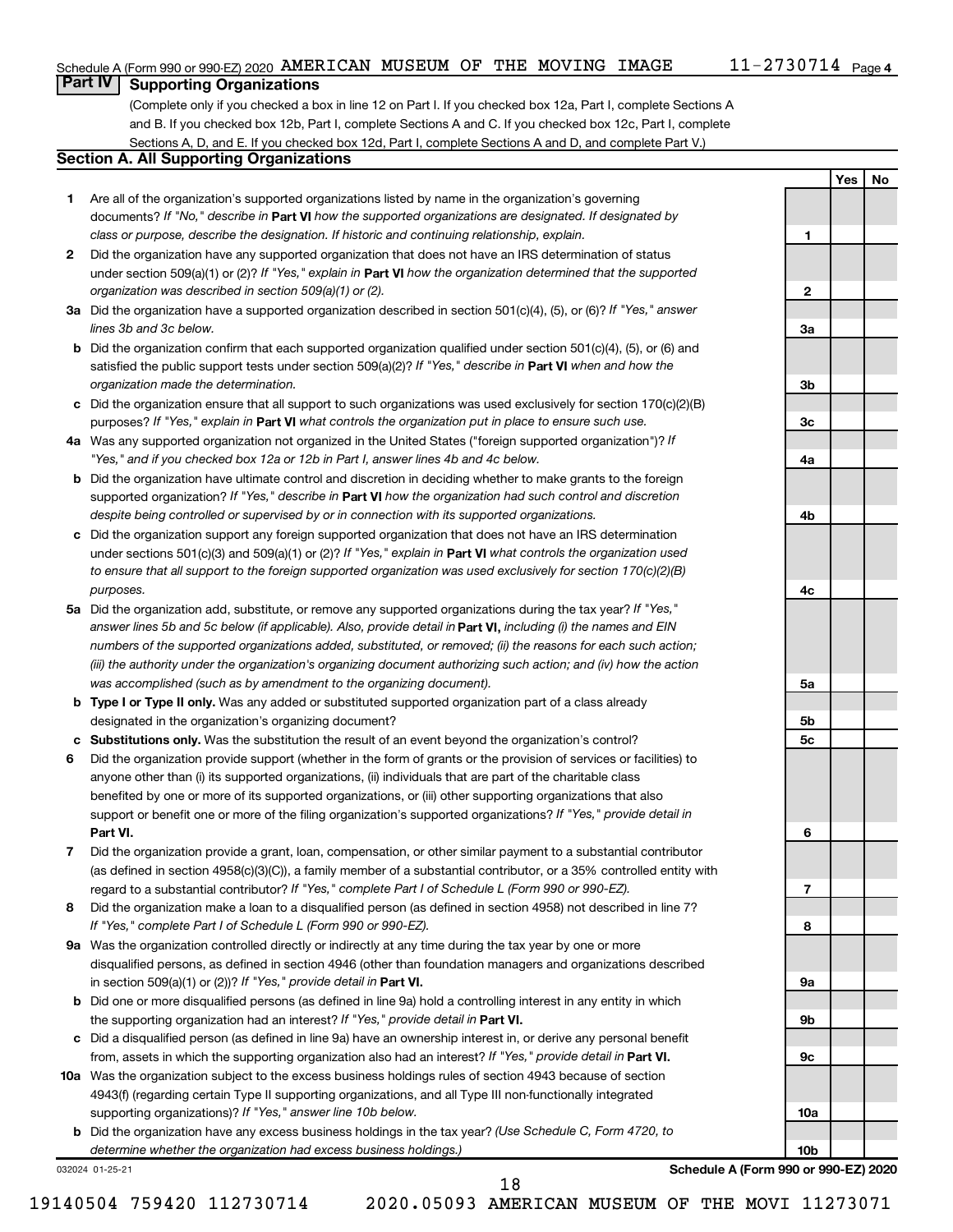# Schedule A (Form 990 or 990-EZ) 2020 AMERICAN MUSEUM OF THE MOVING IMAGE  $11$  –  $2730714$  Page **Part IV Supporting Organizations** *(continued)*

| $\mathbf{2}$ | Did the organization operate for the benefit of any supported organization other than the supported                                                                                                                                  |              |     |    |
|--------------|--------------------------------------------------------------------------------------------------------------------------------------------------------------------------------------------------------------------------------------|--------------|-----|----|
|              | organization(s) that operated, supervised, or controlled the supporting organization? If "Yes," explain in<br>Part VI how providing such benefit carried out the purposes of the supported organization(s) that operated,            |              |     |    |
|              | supervised, or controlled the supporting organization.                                                                                                                                                                               | $\mathbf{2}$ |     |    |
|              | <b>Section C. Type II Supporting Organizations</b>                                                                                                                                                                                   |              |     |    |
|              |                                                                                                                                                                                                                                      |              | Yes | No |
| 1            | Were a majority of the organization's directors or trustees during the tax year also a majority of the directors                                                                                                                     |              |     |    |
|              | or trustees of each of the organization's supported organization(s)? If "No," describe in Part VI how control                                                                                                                        |              |     |    |
|              | or management of the supporting organization was vested in the same persons that controlled or managed                                                                                                                               |              |     |    |
|              | the supported organization(s).                                                                                                                                                                                                       | 1            |     |    |
|              | Section D. All Type III Supporting Organizations                                                                                                                                                                                     |              |     |    |
|              |                                                                                                                                                                                                                                      |              | Yes | No |
| 1            | Did the organization provide to each of its supported organizations, by the last day of the fifth month of the                                                                                                                       |              |     |    |
|              | organization's tax year, (i) a written notice describing the type and amount of support provided during the prior tax                                                                                                                |              |     |    |
|              | year, (ii) a copy of the Form 990 that was most recently filed as of the date of notification, and (iii) copies of the                                                                                                               |              |     |    |
| 2            | organization's governing documents in effect on the date of notification, to the extent not previously provided?<br>Were any of the organization's officers, directors, or trustees either (i) appointed or elected by the supported | 1            |     |    |
|              | organization(s) or (ii) serving on the governing body of a supported organization? If "No," explain in Part VI how                                                                                                                   |              |     |    |
|              | the organization maintained a close and continuous working relationship with the supported organization(s).                                                                                                                          | $\mathbf{2}$ |     |    |
| 3            | By reason of the relationship described in line 2, above, did the organization's supported organizations have a                                                                                                                      |              |     |    |
|              | significant voice in the organization's investment policies and in directing the use of the organization's                                                                                                                           |              |     |    |
|              | income or assets at all times during the tax year? If "Yes," describe in Part VI the role the organization's                                                                                                                         |              |     |    |
|              | supported organizations played in this regard.                                                                                                                                                                                       | 3            |     |    |
|              | Section E. Type III Functionally Integrated Supporting Organizations                                                                                                                                                                 |              |     |    |
| 1            | Check the box next to the method that the organization used to satisfy the Integral Part Test during the yealsee instructions).                                                                                                      |              |     |    |
| a            | The organization satisfied the Activities Test. Complete line 2 below.                                                                                                                                                               |              |     |    |
| b<br>с       | The organization is the parent of each of its supported organizations. Complete line 3 below.<br>The organization supported a governmental entity. Describe in Part VI how you supported a governmental entity (see instructions).   |              |     |    |
| 2            | Activities Test. Answer lines 2a and 2b below.                                                                                                                                                                                       |              | Yes | No |
| а            | Did substantially all of the organization's activities during the tax year directly further the exempt purposes of                                                                                                                   |              |     |    |
|              | the supported organization(s) to which the organization was responsive? If "Yes," then in Part VI identify                                                                                                                           |              |     |    |
|              | those supported organizations and explain how these activities directly furthered their exempt purposes,                                                                                                                             |              |     |    |
|              | how the organization was responsive to those supported organizations, and how the organization determined                                                                                                                            |              |     |    |
|              | that these activities constituted substantially all of its activities.                                                                                                                                                               | 2a           |     |    |
| b            | Did the activities described in line 2a, above, constitute activities that, but for the organization's involvement,                                                                                                                  |              |     |    |
|              | one or more of the organization's supported organization(s) would have been engaged in? If "Yes," explain in                                                                                                                         |              |     |    |
|              | <b>Part VI</b> the reasons for the organization's position that its supported organization(s) would have engaged in                                                                                                                  |              |     |    |
|              | these activities but for the organization's involvement.                                                                                                                                                                             | 2b           |     |    |
| з            | Parent of Supported Organizations. Answer lines 3a and 3b below.<br>Did the organization have the power to regularly appoint or elect a majority of the officers, directors, or                                                      |              |     |    |
| а            | trustees of each of the supported organizations? If "Yes" or "No" provide details in Part VI.                                                                                                                                        | За           |     |    |
| b            | Did the organization exercise a substantial degree of direction over the policies, programs, and activities of each                                                                                                                  |              |     |    |
|              | of its supported organizations? If "Yes," describe in Part VI the role played by the organization in this regard.                                                                                                                    | 3b           |     |    |
|              | Schedule A (Form 990 or 990-EZ) 2020<br>032025 01-25-21                                                                                                                                                                              |              |     |    |
|              | 19                                                                                                                                                                                                                                   |              |     |    |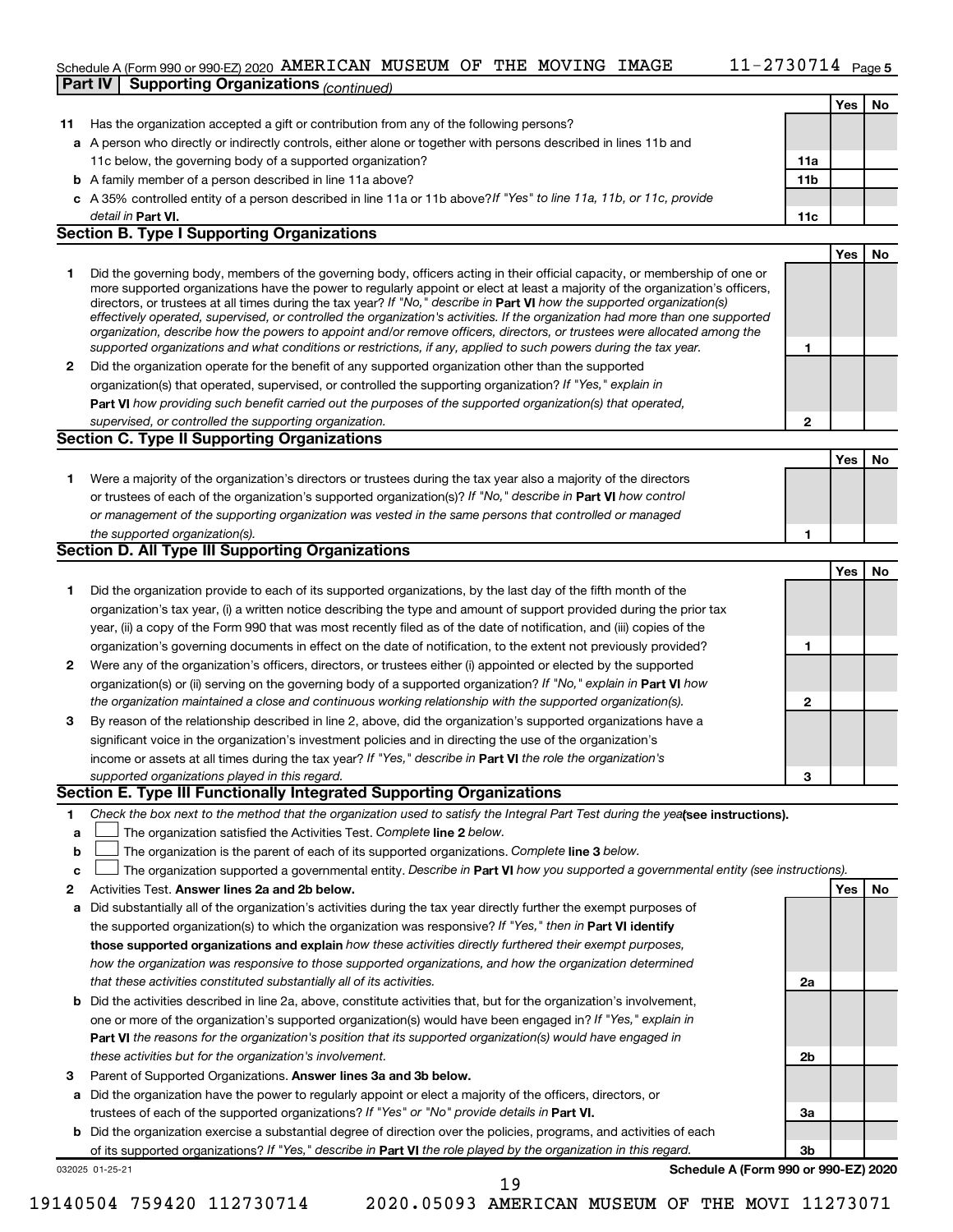## Schedule A (Form 990 or 990-EZ) 2020 AMERICAN MUSEUM OF THE MOVING IMAGE  $11$  –  $2730714$  Page **Part V Type III Non-Functionally Integrated 509(a)(3) Supporting Organizations**

1 **Letter See instructions.** Check here if the organization satisfied the Integral Part Test as a qualifying trust on Nov. 20, 1970 (*explain in* Part **VI**). See instructions. All other Type III non-functionally integrated supporting organizations must complete Sections A through E.

|    | Section A - Adjusted Net Income                                                                                                   |                | (A) Prior Year | (B) Current Year<br>(optional) |
|----|-----------------------------------------------------------------------------------------------------------------------------------|----------------|----------------|--------------------------------|
| 1. | Net short-term capital gain                                                                                                       | 1              |                |                                |
| 2  | Recoveries of prior-year distributions                                                                                            | $\mathbf{2}$   |                |                                |
| З  | Other gross income (see instructions)                                                                                             | 3              |                |                                |
| 4  | Add lines 1 through 3.                                                                                                            | 4              |                |                                |
| 5  | Depreciation and depletion                                                                                                        | 5              |                |                                |
| 6  | Portion of operating expenses paid or incurred for production or                                                                  |                |                |                                |
|    | collection of gross income or for management, conservation, or                                                                    |                |                |                                |
|    | maintenance of property held for production of income (see instructions)                                                          | 6              |                |                                |
| 7  | Other expenses (see instructions)                                                                                                 | 7              |                |                                |
| 8  | <b>Adjusted Net Income</b> (subtract lines 5, 6, and 7 from line 4)                                                               | 8              |                |                                |
|    | <b>Section B - Minimum Asset Amount</b>                                                                                           |                | (A) Prior Year | (B) Current Year<br>(optional) |
| 1. | Aggregate fair market value of all non-exempt-use assets (see                                                                     |                |                |                                |
|    | instructions for short tax year or assets held for part of year):                                                                 |                |                |                                |
|    | <b>a</b> Average monthly value of securities                                                                                      | 1a             |                |                                |
|    | <b>b</b> Average monthly cash balances                                                                                            | 1b             |                |                                |
|    | c Fair market value of other non-exempt-use assets                                                                                | 1 <sub>c</sub> |                |                                |
|    | d Total (add lines 1a, 1b, and 1c)                                                                                                | 1d             |                |                                |
|    | e Discount claimed for blockage or other factors                                                                                  |                |                |                                |
|    | (explain in detail in <b>Part VI</b> ):                                                                                           |                |                |                                |
| 2  | Acquisition indebtedness applicable to non-exempt-use assets                                                                      | 2              |                |                                |
| з  | Subtract line 2 from line 1d.                                                                                                     | 3              |                |                                |
| 4  | Cash deemed held for exempt use. Enter 0.015 of line 3 (for greater amount,                                                       |                |                |                                |
|    | see instructions).                                                                                                                | 4              |                |                                |
| 5  | Net value of non-exempt-use assets (subtract line 4 from line 3)                                                                  | 5              |                |                                |
| 6  | Multiply line 5 by 0.035.                                                                                                         | 6              |                |                                |
| 7  | Recoveries of prior-year distributions                                                                                            | $\overline{7}$ |                |                                |
| 8  | Minimum Asset Amount (add line 7 to line 6)                                                                                       | 8              |                |                                |
|    | <b>Section C - Distributable Amount</b>                                                                                           |                |                | <b>Current Year</b>            |
| 1  | Adjusted net income for prior year (from Section A, line 8, column A)                                                             | 1              |                |                                |
| 2  | Enter 0.85 of line 1.                                                                                                             | $\overline{2}$ |                |                                |
| з  | Minimum asset amount for prior year (from Section B, line 8, column A)                                                            | 3              |                |                                |
| 4  | Enter greater of line 2 or line 3.                                                                                                | 4              |                |                                |
| 5  | Income tax imposed in prior year                                                                                                  | 5              |                |                                |
| 6  | <b>Distributable Amount.</b> Subtract line 5 from line 4, unless subject to                                                       |                |                |                                |
|    | emergency temporary reduction (see instructions).                                                                                 | 6              |                |                                |
| 7  | Check here if the current year is the organization's first as a non-functionally integrated Type III supporting organization (see |                |                |                                |

instructions).

**Schedule A (Form 990 or 990-EZ) 2020**

032026 01-25-21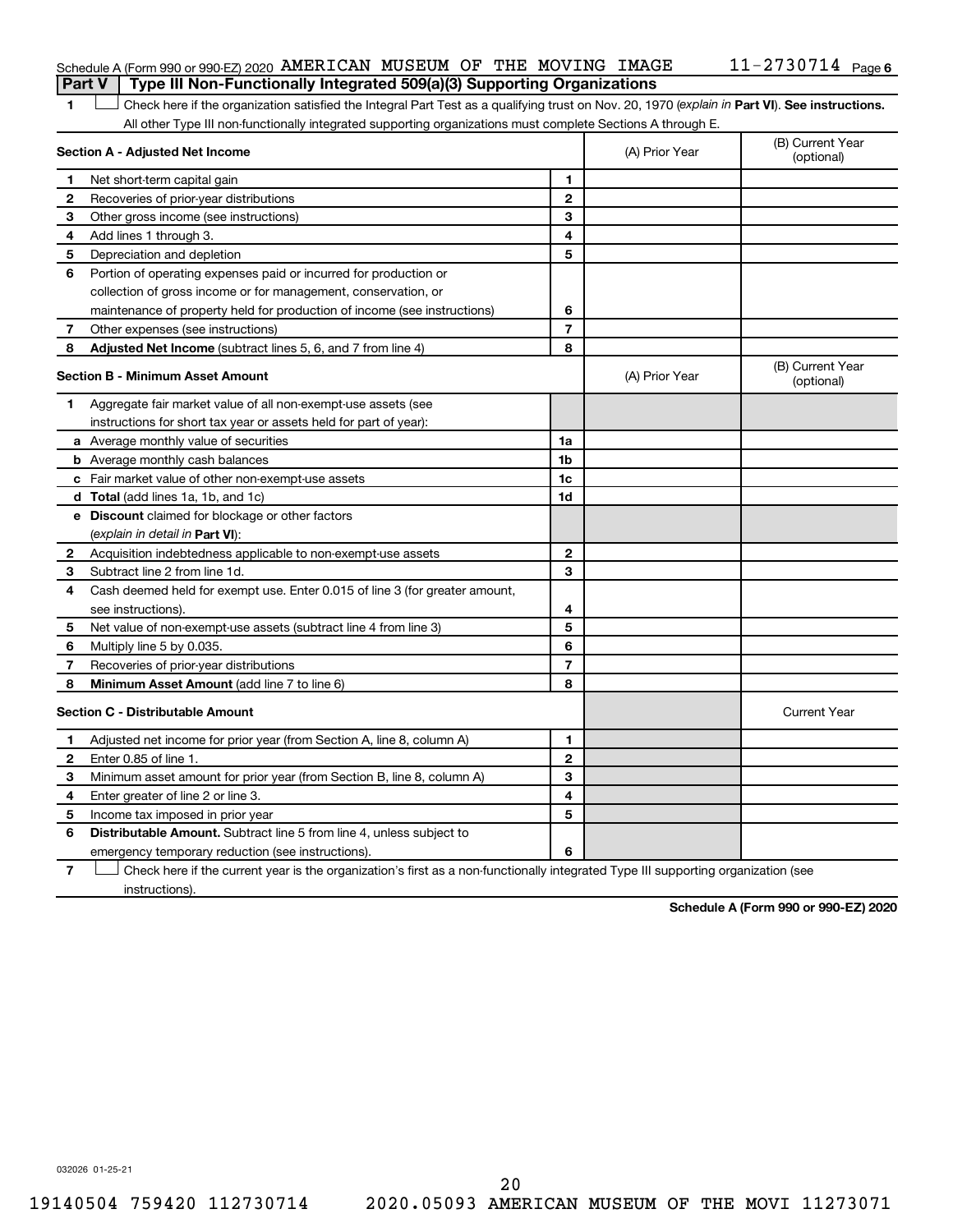#### Schedule A (Form 990 or 990-EZ) 2020 AMERICAN MUSEUM OF THE MOVING IMAGE THI-Z 7 3 U 7 I 4 Page AMERICAN MUSEUM OF THE MOVING IMAGE 11-2730714

| <b>Part V</b> | Type III Non-Functionally Integrated 509(a)(3) Supporting Organizations (continued)        |                             |                                       |    |                                         |
|---------------|--------------------------------------------------------------------------------------------|-----------------------------|---------------------------------------|----|-----------------------------------------|
|               | <b>Section D - Distributions</b>                                                           |                             |                                       |    | <b>Current Year</b>                     |
| 1             | Amounts paid to supported organizations to accomplish exempt purposes                      |                             |                                       | 1  |                                         |
| 2             | Amounts paid to perform activity that directly furthers exempt purposes of supported       |                             |                                       |    |                                         |
|               | organizations, in excess of income from activity                                           |                             |                                       | 2  |                                         |
| 3             | Administrative expenses paid to accomplish exempt purposes of supported organizations      |                             |                                       | 3  |                                         |
| 4             | Amounts paid to acquire exempt-use assets                                                  |                             |                                       | 4  |                                         |
| 5             | Qualified set-aside amounts (prior IRS approval required - provide details in Part VI)     |                             |                                       | 5  |                                         |
| 6             | Other distributions ( <i>describe in Part VI</i> ). See instructions.                      |                             |                                       | 6  |                                         |
| 7             | Total annual distributions. Add lines 1 through 6.                                         |                             |                                       | 7  |                                         |
| 8             | Distributions to attentive supported organizations to which the organization is responsive |                             |                                       |    |                                         |
|               | (provide details in Part VI). See instructions.                                            |                             |                                       | 8  |                                         |
| 9             | Distributable amount for 2020 from Section C, line 6                                       |                             |                                       | 9  |                                         |
| 10            | Line 8 amount divided by line 9 amount                                                     |                             |                                       | 10 |                                         |
|               |                                                                                            | (i)                         | (ii)                                  |    | (iii)                                   |
|               | <b>Section E - Distribution Allocations (see instructions)</b>                             | <b>Excess Distributions</b> | <b>Underdistributions</b><br>Pre-2020 |    | <b>Distributable</b><br>Amount for 2020 |
| 1             | Distributable amount for 2020 from Section C, line 6                                       |                             |                                       |    |                                         |
| 2             | Underdistributions, if any, for years prior to 2020 (reason-                               |                             |                                       |    |                                         |
|               | able cause required - explain in Part VI). See instructions.                               |                             |                                       |    |                                         |
| 3             | Excess distributions carryover, if any, to 2020                                            |                             |                                       |    |                                         |
|               | a From 2015                                                                                |                             |                                       |    |                                         |
|               | $b$ From 2016                                                                              |                             |                                       |    |                                         |
|               | c From 2017                                                                                |                             |                                       |    |                                         |
|               | <b>d</b> From 2018                                                                         |                             |                                       |    |                                         |
|               | e From 2019                                                                                |                             |                                       |    |                                         |
|               | f Total of lines 3a through 3e                                                             |                             |                                       |    |                                         |
|               | g Applied to underdistributions of prior years                                             |                             |                                       |    |                                         |
|               | <b>h</b> Applied to 2020 distributable amount                                              |                             |                                       |    |                                         |
| Ť.            | Carryover from 2015 not applied (see instructions)                                         |                             |                                       |    |                                         |
|               | Remainder. Subtract lines 3g, 3h, and 3i from line 3f.                                     |                             |                                       |    |                                         |
| 4             | Distributions for 2020 from Section D,                                                     |                             |                                       |    |                                         |
|               | line $7:$                                                                                  |                             |                                       |    |                                         |
|               | a Applied to underdistributions of prior years                                             |                             |                                       |    |                                         |
|               | <b>b</b> Applied to 2020 distributable amount                                              |                             |                                       |    |                                         |
|               | c Remainder. Subtract lines 4a and 4b from line 4.                                         |                             |                                       |    |                                         |
| 5             | Remaining underdistributions for years prior to 2020, if                                   |                             |                                       |    |                                         |
|               | any. Subtract lines 3g and 4a from line 2. For result greater                              |                             |                                       |    |                                         |
|               | than zero, explain in Part VI. See instructions.                                           |                             |                                       |    |                                         |
| 6             | Remaining underdistributions for 2020. Subtract lines 3h                                   |                             |                                       |    |                                         |
|               | and 4b from line 1. For result greater than zero, explain in                               |                             |                                       |    |                                         |
|               | <b>Part VI.</b> See instructions.                                                          |                             |                                       |    |                                         |
| 7             | Excess distributions carryover to 2021. Add lines 3j                                       |                             |                                       |    |                                         |
|               | and 4c.                                                                                    |                             |                                       |    |                                         |
| 8             | Breakdown of line 7:                                                                       |                             |                                       |    |                                         |
|               | a Excess from 2016                                                                         |                             |                                       |    |                                         |
|               | <b>b</b> Excess from 2017                                                                  |                             |                                       |    |                                         |
|               | c Excess from 2018                                                                         |                             |                                       |    |                                         |
|               |                                                                                            |                             |                                       |    |                                         |
|               | d Excess from 2019<br>e Excess from 2020                                                   |                             |                                       |    |                                         |
|               |                                                                                            |                             |                                       |    |                                         |

**Schedule A (Form 990 or 990-EZ) 2020**

032027 01-25-21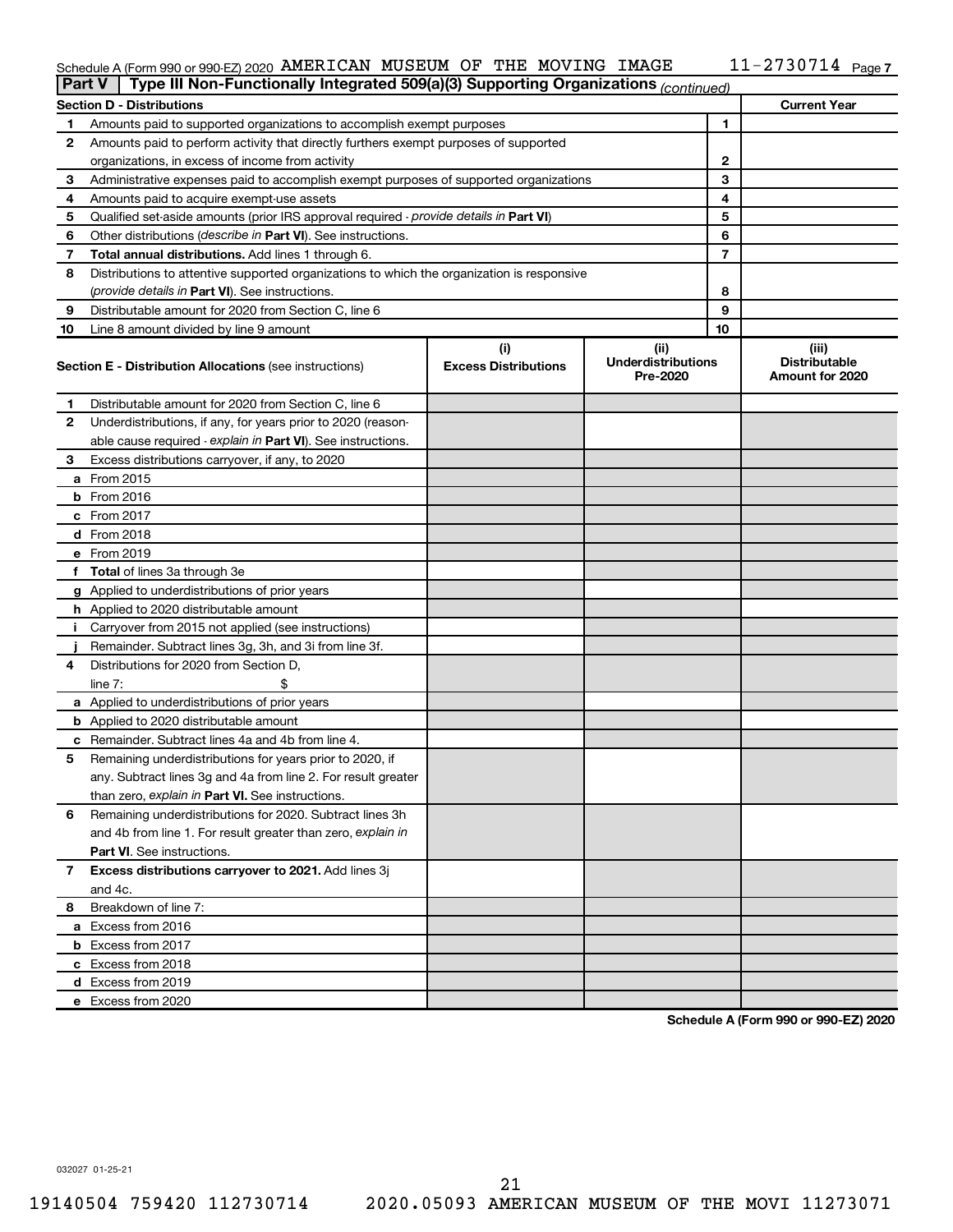| 032028 01-25-21 |                                                                                                                                                                                                                                                                                                  |  |  | 22 |  |  | Schedule A (Form 990 or 990-EZ) 2020 |  |
|-----------------|--------------------------------------------------------------------------------------------------------------------------------------------------------------------------------------------------------------------------------------------------------------------------------------------------|--|--|----|--|--|--------------------------------------|--|
|                 |                                                                                                                                                                                                                                                                                                  |  |  |    |  |  |                                      |  |
|                 |                                                                                                                                                                                                                                                                                                  |  |  |    |  |  |                                      |  |
|                 |                                                                                                                                                                                                                                                                                                  |  |  |    |  |  |                                      |  |
|                 |                                                                                                                                                                                                                                                                                                  |  |  |    |  |  |                                      |  |
|                 |                                                                                                                                                                                                                                                                                                  |  |  |    |  |  |                                      |  |
|                 |                                                                                                                                                                                                                                                                                                  |  |  |    |  |  |                                      |  |
|                 |                                                                                                                                                                                                                                                                                                  |  |  |    |  |  |                                      |  |
|                 |                                                                                                                                                                                                                                                                                                  |  |  |    |  |  |                                      |  |
|                 |                                                                                                                                                                                                                                                                                                  |  |  |    |  |  |                                      |  |
|                 |                                                                                                                                                                                                                                                                                                  |  |  |    |  |  |                                      |  |
|                 |                                                                                                                                                                                                                                                                                                  |  |  |    |  |  |                                      |  |
|                 |                                                                                                                                                                                                                                                                                                  |  |  |    |  |  |                                      |  |
|                 |                                                                                                                                                                                                                                                                                                  |  |  |    |  |  |                                      |  |
|                 |                                                                                                                                                                                                                                                                                                  |  |  |    |  |  |                                      |  |
|                 |                                                                                                                                                                                                                                                                                                  |  |  |    |  |  |                                      |  |
|                 |                                                                                                                                                                                                                                                                                                  |  |  |    |  |  |                                      |  |
|                 |                                                                                                                                                                                                                                                                                                  |  |  |    |  |  |                                      |  |
|                 |                                                                                                                                                                                                                                                                                                  |  |  |    |  |  |                                      |  |
|                 |                                                                                                                                                                                                                                                                                                  |  |  |    |  |  |                                      |  |
|                 |                                                                                                                                                                                                                                                                                                  |  |  |    |  |  |                                      |  |
|                 |                                                                                                                                                                                                                                                                                                  |  |  |    |  |  |                                      |  |
|                 |                                                                                                                                                                                                                                                                                                  |  |  |    |  |  |                                      |  |
|                 |                                                                                                                                                                                                                                                                                                  |  |  |    |  |  |                                      |  |
|                 |                                                                                                                                                                                                                                                                                                  |  |  |    |  |  |                                      |  |
|                 |                                                                                                                                                                                                                                                                                                  |  |  |    |  |  |                                      |  |
|                 |                                                                                                                                                                                                                                                                                                  |  |  |    |  |  |                                      |  |
|                 |                                                                                                                                                                                                                                                                                                  |  |  |    |  |  |                                      |  |
|                 |                                                                                                                                                                                                                                                                                                  |  |  |    |  |  |                                      |  |
|                 |                                                                                                                                                                                                                                                                                                  |  |  |    |  |  |                                      |  |
|                 |                                                                                                                                                                                                                                                                                                  |  |  |    |  |  |                                      |  |
|                 |                                                                                                                                                                                                                                                                                                  |  |  |    |  |  |                                      |  |
|                 | Section D, lines 5, 6, and 8; and Part V, Section E, lines 2, 5, and 6. Also complete this part for any additional information.<br>(See instructions.)                                                                                                                                           |  |  |    |  |  |                                      |  |
|                 | Part IV, Section A, lines 1, 2, 3b, 3c, 4b, 4c, 5a, 6, 9a, 9b, 9c, 11a, 11b, and 11c; Part IV, Section B, lines 1 and 2; Part IV, Section C,<br>line 1; Part IV, Section D, lines 2 and 3; Part IV, Section E, lines 1c, 2a, 2b, 3a, and 3b; Part V, line 1; Part V, Section B, line 1e; Part V, |  |  |    |  |  |                                      |  |
| <b>Part VI</b>  | Schedule A (Form 990 or 990-EZ) 2020 AMERICAN MUSEUM OF THE MOVING IMAGE<br>Supplemental Information. Provide the explanations required by Part II, line 10; Part II, line 17a or 17b; Part III, line 12;                                                                                        |  |  |    |  |  | 11-2730714 Page 8                    |  |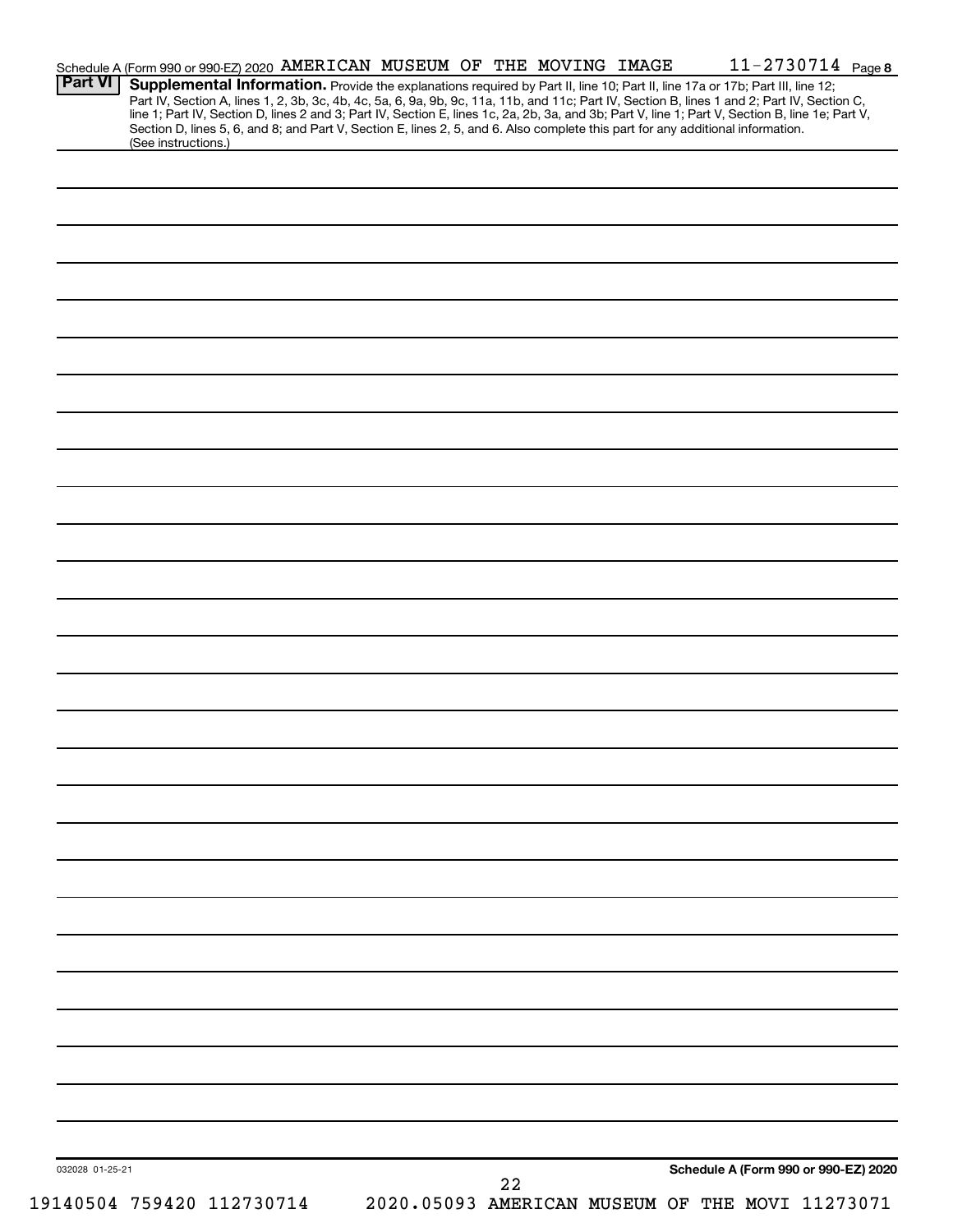# **Identification of Excess Contributions Included on Part II, Line 5 Schedule A <sup>2020</sup>**

# **\*\* Do Not File \*\* \*\*\* Not Open to Public Inspection \*\*\***

| <b>Contributor's Name</b>                                 | <b>Total</b><br>Contributions | <b>Excess</b><br><b>Contributions</b> |
|-----------------------------------------------------------|-------------------------------|---------------------------------------|
| ALFRED P. SLOAN FOUNDATION                                | 632,820.                      | 147,558.                              |
| PANNONIA FOUNDATION                                       | 897,500.                      | 412,238.                              |
|                                                           |                               |                                       |
|                                                           |                               |                                       |
|                                                           |                               |                                       |
|                                                           |                               |                                       |
|                                                           |                               |                                       |
|                                                           |                               |                                       |
|                                                           |                               |                                       |
|                                                           |                               |                                       |
|                                                           |                               |                                       |
|                                                           |                               |                                       |
|                                                           |                               |                                       |
|                                                           |                               |                                       |
|                                                           |                               |                                       |
|                                                           |                               |                                       |
|                                                           |                               |                                       |
|                                                           |                               |                                       |
|                                                           |                               |                                       |
|                                                           |                               |                                       |
|                                                           |                               |                                       |
|                                                           |                               |                                       |
|                                                           |                               |                                       |
|                                                           |                               |                                       |
| Total Excess Contributions to Schedule A, Part II, Line 5 |                               | 559,796.                              |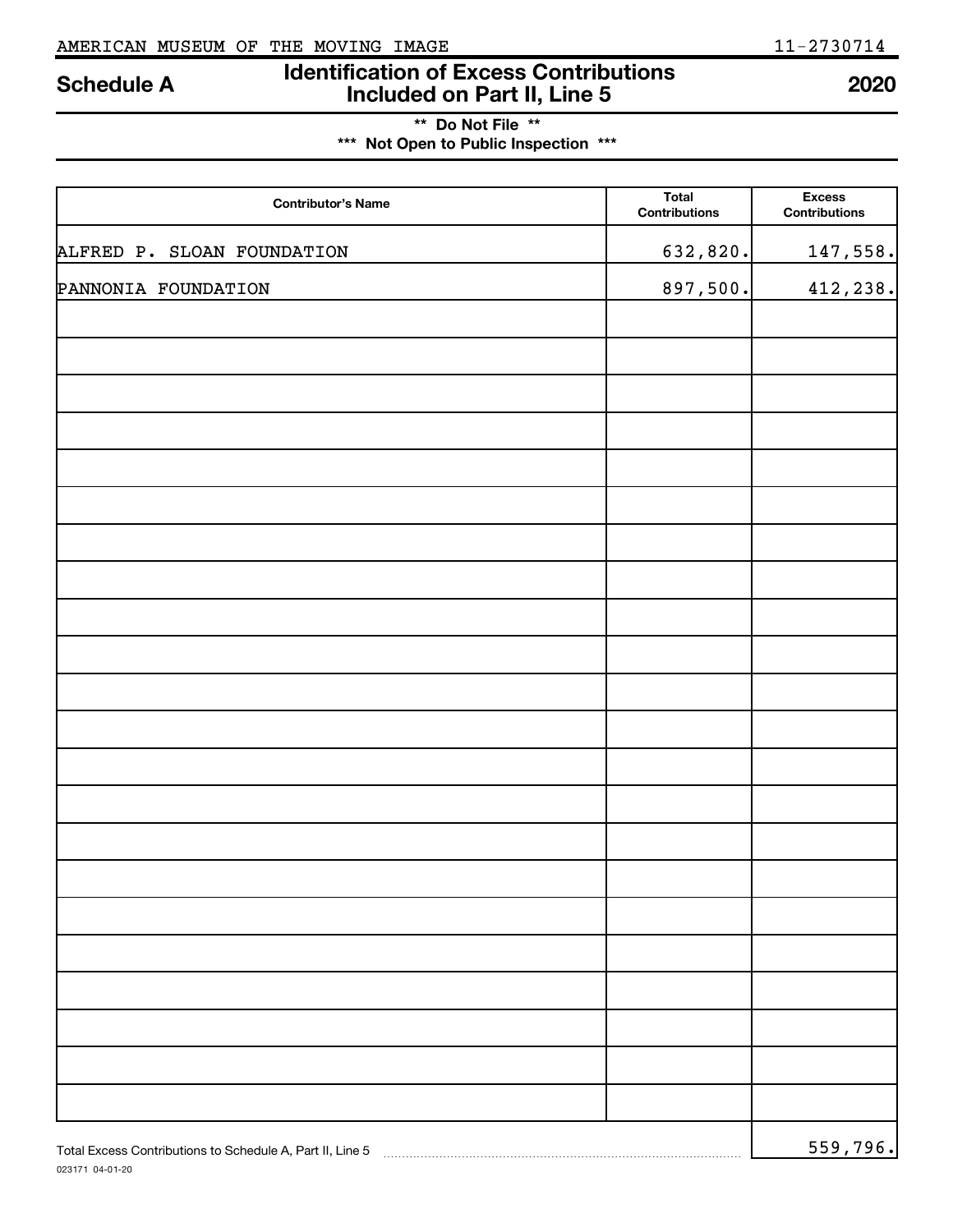| <b>SCHEDULE D</b> |  |
|-------------------|--|
|-------------------|--|

Department of the Treasury Internal Revenue Service

# **SCHEDULE D Supplemental Financial Statements**<br> **Form 990 2020**<br> **Part IV** line 6.7.8.9.10, 11a, 11b, 11d, 11d, 11d, 11d, 11d, 12a, 0r, 12b

**(Form 990) | Complete if the organization answered "Yes" on Form 990, Part IV, line 6, 7, 8, 9, 10, 11a, 11b, 11c, 11d, 11e, 11f, 12a, or 12b.**

**| Attach to Form 990. |Go to www.irs.gov/Form990 for instructions and the latest information.**



Name of the organization<br>**AMERICAN MUSEUM OF THE MOVING IMAGE** 11-2730714 AMERICAN MUSEUM OF THE MOVING IMAGE

| Part I   | Organizations Maintaining Donor Advised Funds or Other Similar Funds or Accounts. Complete if the                                                                             |                         |                         |                                                    |    |
|----------|-------------------------------------------------------------------------------------------------------------------------------------------------------------------------------|-------------------------|-------------------------|----------------------------------------------------|----|
|          | organization answered "Yes" on Form 990, Part IV, line 6.                                                                                                                     |                         |                         |                                                    |    |
|          |                                                                                                                                                                               | (a) Donor advised funds |                         | (b) Funds and other accounts                       |    |
| 1.       |                                                                                                                                                                               |                         |                         |                                                    |    |
| 2        | Aggregate value of contributions to (during year)                                                                                                                             |                         |                         |                                                    |    |
| з        | Aggregate value of grants from (during year)                                                                                                                                  |                         |                         |                                                    |    |
| 4        |                                                                                                                                                                               |                         |                         |                                                    |    |
| 5        | Did the organization inform all donors and donor advisors in writing that the assets held in donor advised funds                                                              |                         |                         |                                                    |    |
|          |                                                                                                                                                                               |                         |                         | Yes                                                | No |
| 6        | Did the organization inform all grantees, donors, and donor advisors in writing that grant funds can be used only                                                             |                         |                         |                                                    |    |
|          | for charitable purposes and not for the benefit of the donor or donor advisor, or for any other purpose conferring                                                            |                         |                         |                                                    |    |
|          | impermissible private benefit?                                                                                                                                                |                         |                         | Yes                                                | No |
| Part II  | Conservation Easements. Complete if the organization answered "Yes" on Form 990, Part IV, line 7.                                                                             |                         |                         |                                                    |    |
| 1.       | Purpose(s) of conservation easements held by the organization (check all that apply).                                                                                         |                         |                         |                                                    |    |
|          | Preservation of land for public use (for example, recreation or education)                                                                                                    |                         |                         | Preservation of a historically important land area |    |
|          | Protection of natural habitat                                                                                                                                                 |                         |                         | Preservation of a certified historic structure     |    |
|          | Preservation of open space                                                                                                                                                    |                         |                         |                                                    |    |
| 2        | Complete lines 2a through 2d if the organization held a qualified conservation contribution in the form of a conservation easement on the last                                |                         |                         |                                                    |    |
|          | day of the tax year.                                                                                                                                                          |                         |                         | Held at the End of the Tax Year                    |    |
|          |                                                                                                                                                                               |                         | 2a                      |                                                    |    |
| b        | Total acreage restricted by conservation easements                                                                                                                            |                         | 2 <sub>b</sub>          |                                                    |    |
| c        | Number of conservation easements on a certified historic structure included in (a) manufacture included in (a)                                                                |                         | 2c                      |                                                    |    |
|          | d Number of conservation easements included in (c) acquired after 7/25/06, and not on a historic structure                                                                    |                         |                         |                                                    |    |
|          |                                                                                                                                                                               |                         | 2d                      |                                                    |    |
| 3        | Number of conservation easements modified, transferred, released, extinguished, or terminated by the organization during the tax                                              |                         |                         |                                                    |    |
|          | $year \blacktriangleright$                                                                                                                                                    |                         |                         |                                                    |    |
| 4        | Number of states where property subject to conservation easement is located >                                                                                                 |                         |                         |                                                    |    |
| 5        | Does the organization have a written policy regarding the periodic monitoring, inspection, handling of<br>violations, and enforcement of the conservation easements it holds? |                         |                         | Yes                                                | No |
| 6        | Staff and volunteer hours devoted to monitoring, inspecting, handling of violations, and enforcing conservation easements during the year                                     |                         |                         |                                                    |    |
|          |                                                                                                                                                                               |                         |                         |                                                    |    |
| 7        | Amount of expenses incurred in monitoring, inspecting, handling of violations, and enforcing conservation easements during the year                                           |                         |                         |                                                    |    |
|          | $\blacktriangleright$ \$                                                                                                                                                      |                         |                         |                                                    |    |
| 8        | Does each conservation easement reported on line 2(d) above satisfy the requirements of section 170(h)(4)(B)(i)                                                               |                         |                         |                                                    |    |
|          |                                                                                                                                                                               |                         |                         | Yes                                                | No |
| 9        | In Part XIII, describe how the organization reports conservation easements in its revenue and expense statement and                                                           |                         |                         |                                                    |    |
|          | balance sheet, and include, if applicable, the text of the footnote to the organization's financial statements that describes the                                             |                         |                         |                                                    |    |
|          | organization's accounting for conservation easements.                                                                                                                         |                         |                         |                                                    |    |
| Part III | Organizations Maintaining Collections of Art, Historical Treasures, or Other Similar Assets.                                                                                  |                         |                         |                                                    |    |
|          | Complete if the organization answered "Yes" on Form 990, Part IV, line 8.                                                                                                     |                         |                         |                                                    |    |
|          | 1a If the organization elected, as permitted under FASB ASC 958, not to report in its revenue statement and balance sheet works                                               |                         |                         |                                                    |    |
|          | of art, historical treasures, or other similar assets held for public exhibition, education, or research in furtherance of public                                             |                         |                         |                                                    |    |
|          | service, provide in Part XIII the text of the footnote to its financial statements that describes these items.                                                                |                         |                         |                                                    |    |
|          | <b>b</b> If the organization elected, as permitted under FASB ASC 958, to report in its revenue statement and balance sheet works of                                          |                         |                         |                                                    |    |
|          | art, historical treasures, or other similar assets held for public exhibition, education, or research in furtherance of public service,                                       |                         |                         |                                                    |    |
|          | provide the following amounts relating to these items:                                                                                                                        |                         |                         |                                                    |    |
|          |                                                                                                                                                                               |                         |                         |                                                    |    |
|          | (ii) Assets included in Form 990, Part X [11] [12] Assets included in Form 990, Part X                                                                                        |                         | $\blacktriangleright$ s |                                                    |    |
| 2        | If the organization received or held works of art, historical treasures, or other similar assets for financial gain, provide                                                  |                         |                         |                                                    |    |
|          | the following amounts required to be reported under FASB ASC 958 relating to these items:                                                                                     |                         |                         |                                                    |    |
|          |                                                                                                                                                                               |                         | \$                      |                                                    |    |
|          | LHA For Paperwork Reduction Act Notice, see the Instructions for Form 990.                                                                                                    |                         |                         | Schedule D (Form 990) 2020                         |    |
|          | 032051 12-01-20                                                                                                                                                               |                         |                         |                                                    |    |
|          |                                                                                                                                                                               | 28                      |                         |                                                    |    |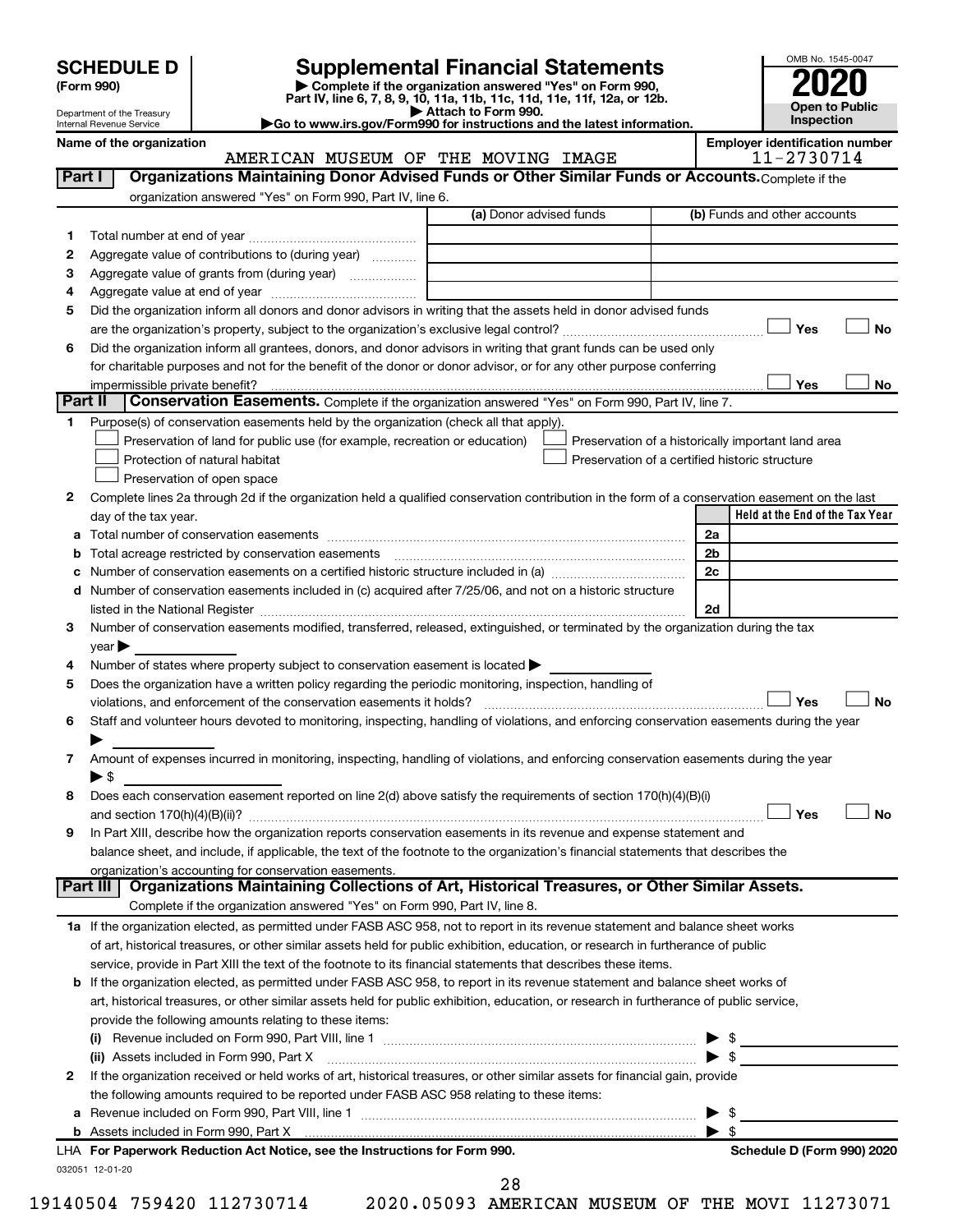|               | Schedule D (Form 990) 2020                                                                                                                                                                                                                                       | AMERICAN MUSEUM OF THE MOVING IMAGE |   |                                                                                                                                                                                                                               |                    |         |                 | 11-2730714 Page 2          |                     |         |                          |
|---------------|------------------------------------------------------------------------------------------------------------------------------------------------------------------------------------------------------------------------------------------------------------------|-------------------------------------|---|-------------------------------------------------------------------------------------------------------------------------------------------------------------------------------------------------------------------------------|--------------------|---------|-----------------|----------------------------|---------------------|---------|--------------------------|
|               | Part III   Organizations Maintaining Collections of Art, Historical Treasures, or Other Similar Assets continued)                                                                                                                                                |                                     |   |                                                                                                                                                                                                                               |                    |         |                 |                            |                     |         |                          |
| 3             | Using the organization's acquisition, accession, and other records, check any of the following that make significant use of its                                                                                                                                  |                                     |   |                                                                                                                                                                                                                               |                    |         |                 |                            |                     |         |                          |
|               | collection items (check all that apply):<br>$\lfloor x \rfloor$ Public exhibition                                                                                                                                                                                |                                     |   | $ \mathbf{X} $ Loan or exchange program                                                                                                                                                                                       |                    |         |                 |                            |                     |         |                          |
| a             | $ \mathbf{X} $ Scholarly research                                                                                                                                                                                                                                |                                     |   |                                                                                                                                                                                                                               |                    |         |                 |                            |                     |         |                          |
| b             | $X$ Preservation for future generations                                                                                                                                                                                                                          | e                                   |   | Other and the contract of the contract of the contract of the contract of the contract of the contract of the contract of the contract of the contract of the contract of the contract of the contract of the contract of the |                    |         |                 |                            |                     |         |                          |
| c             |                                                                                                                                                                                                                                                                  |                                     |   |                                                                                                                                                                                                                               |                    |         |                 |                            |                     |         |                          |
| 4             | Provide a description of the organization's collections and explain how they further the organization's exempt purpose in Part XIII.<br>During the year, did the organization solicit or receive donations of art, historical treasures, or other similar assets |                                     |   |                                                                                                                                                                                                                               |                    |         |                 |                            |                     |         |                          |
| 5             |                                                                                                                                                                                                                                                                  |                                     |   |                                                                                                                                                                                                                               |                    |         |                 |                            | Yes                 |         | $\overline{\text{X}}$ No |
|               | Part IV<br>Escrow and Custodial Arrangements. Complete if the organization answered "Yes" on Form 990, Part IV, line 9, or                                                                                                                                       |                                     |   |                                                                                                                                                                                                                               |                    |         |                 |                            |                     |         |                          |
|               | reported an amount on Form 990, Part X, line 21.                                                                                                                                                                                                                 |                                     |   |                                                                                                                                                                                                                               |                    |         |                 |                            |                     |         |                          |
|               | 1a Is the organization an agent, trustee, custodian or other intermediary for contributions or other assets not included                                                                                                                                         |                                     |   |                                                                                                                                                                                                                               |                    |         |                 |                            |                     |         |                          |
|               |                                                                                                                                                                                                                                                                  |                                     |   |                                                                                                                                                                                                                               |                    |         |                 |                            | Yes                 |         | <b>No</b>                |
|               | b If "Yes," explain the arrangement in Part XIII and complete the following table:                                                                                                                                                                               |                                     |   |                                                                                                                                                                                                                               |                    |         |                 |                            |                     |         |                          |
|               |                                                                                                                                                                                                                                                                  |                                     |   |                                                                                                                                                                                                                               |                    |         |                 |                            | Amount              |         |                          |
|               | c Beginning balance <b>contract to the contract of the contract of the contract of the contract of the contract of the contract of the contract of the contract of the contract of the contract of the contract of the contract </b>                             |                                     |   |                                                                                                                                                                                                                               |                    |         | 1c              |                            |                     |         |                          |
|               |                                                                                                                                                                                                                                                                  |                                     |   |                                                                                                                                                                                                                               |                    |         | 1d              |                            |                     |         |                          |
|               | e Distributions during the year manufactured and continuum and contact the year manufactured and contact the year manufactured and contact the year manufactured and contact the year manufactured and contact the year manufa                                   |                                     |   |                                                                                                                                                                                                                               |                    |         | 1e              |                            |                     |         |                          |
| f             |                                                                                                                                                                                                                                                                  |                                     |   |                                                                                                                                                                                                                               |                    |         | 1f              |                            |                     |         |                          |
|               | 2a Did the organization include an amount on Form 990, Part X, line 21, for escrow or custodial account liability?                                                                                                                                               |                                     |   |                                                                                                                                                                                                                               |                    |         |                 |                            | Yes                 |         | No                       |
|               | <b>b</b> If "Yes," explain the arrangement in Part XIII. Check here if the explanation has been provided on Part XIII                                                                                                                                            |                                     |   |                                                                                                                                                                                                                               |                    |         |                 |                            |                     |         |                          |
| <b>Part V</b> | <b>Endowment Funds.</b> Complete if the organization answered "Yes" on Form 990, Part IV, line 10.                                                                                                                                                               |                                     |   |                                                                                                                                                                                                                               |                    |         |                 |                            |                     |         |                          |
|               |                                                                                                                                                                                                                                                                  | (a) Current year                    |   | (b) Prior year                                                                                                                                                                                                                | (c) Two years back |         |                 | (d) Three years back       | (e) Four years back |         |                          |
|               | 1a Beginning of year balance                                                                                                                                                                                                                                     | 50,000.                             |   | 50,000.                                                                                                                                                                                                                       |                    | 50,000. |                 | 50,000.                    |                     |         | 50,000.                  |
|               |                                                                                                                                                                                                                                                                  |                                     |   |                                                                                                                                                                                                                               |                    |         |                 |                            |                     |         |                          |
|               | c Net investment earnings, gains, and losses                                                                                                                                                                                                                     |                                     |   |                                                                                                                                                                                                                               |                    |         |                 |                            |                     |         |                          |
|               |                                                                                                                                                                                                                                                                  |                                     |   |                                                                                                                                                                                                                               |                    |         |                 |                            |                     |         |                          |
|               | e Other expenditures for facilities                                                                                                                                                                                                                              |                                     |   |                                                                                                                                                                                                                               |                    |         |                 |                            |                     |         |                          |
|               | and programs                                                                                                                                                                                                                                                     |                                     |   |                                                                                                                                                                                                                               |                    |         |                 |                            |                     |         |                          |
|               |                                                                                                                                                                                                                                                                  |                                     |   |                                                                                                                                                                                                                               |                    |         |                 |                            |                     |         |                          |
| g             |                                                                                                                                                                                                                                                                  | 50,000.                             |   | 50,000.                                                                                                                                                                                                                       |                    | 50,000. |                 | 50,000.                    |                     |         | 50,000.                  |
| 2             | Provide the estimated percentage of the current year end balance (line 1g, column (a)) held as:                                                                                                                                                                  |                                     |   |                                                                                                                                                                                                                               |                    |         |                 |                            |                     |         |                          |
|               | a Board designated or quasi-endowment >                                                                                                                                                                                                                          | .0000                               | % |                                                                                                                                                                                                                               |                    |         |                 |                            |                     |         |                          |
|               | 100<br><b>b</b> Permanent endowment $\blacktriangleright$                                                                                                                                                                                                        | %                                   |   |                                                                                                                                                                                                                               |                    |         |                 |                            |                     |         |                          |
|               | c Term endowment $\blacktriangleright$                                                                                                                                                                                                                           |                                     |   |                                                                                                                                                                                                                               |                    |         |                 |                            |                     |         |                          |
|               | The percentages on lines 2a, 2b, and 2c should equal 100%.                                                                                                                                                                                                       |                                     |   |                                                                                                                                                                                                                               |                    |         |                 |                            |                     |         |                          |
|               | 3a Are there endowment funds not in the possession of the organization that are held and administered for the organization                                                                                                                                       |                                     |   |                                                                                                                                                                                                                               |                    |         |                 |                            |                     |         |                          |
|               | by:                                                                                                                                                                                                                                                              |                                     |   |                                                                                                                                                                                                                               |                    |         |                 |                            |                     | Yes     | No                       |
|               | (i)                                                                                                                                                                                                                                                              |                                     |   |                                                                                                                                                                                                                               |                    |         |                 |                            | 3a(i)               |         | х                        |
|               |                                                                                                                                                                                                                                                                  |                                     |   |                                                                                                                                                                                                                               |                    |         |                 |                            | 3a(ii)              |         | X                        |
|               |                                                                                                                                                                                                                                                                  |                                     |   |                                                                                                                                                                                                                               |                    |         |                 |                            | 3b                  |         |                          |
| 4             | Describe in Part XIII the intended uses of the organization's endowment funds.                                                                                                                                                                                   |                                     |   |                                                                                                                                                                                                                               |                    |         |                 |                            |                     |         |                          |
|               | Part VI   Land, Buildings, and Equipment.                                                                                                                                                                                                                        |                                     |   |                                                                                                                                                                                                                               |                    |         |                 |                            |                     |         |                          |
|               | Complete if the organization answered "Yes" on Form 990, Part IV, line 11a. See Form 990, Part X, line 10.                                                                                                                                                       |                                     |   |                                                                                                                                                                                                                               |                    |         |                 |                            |                     |         |                          |
|               | Description of property                                                                                                                                                                                                                                          | (a) Cost or other                   |   |                                                                                                                                                                                                                               | (b) Cost or other  |         | (c) Accumulated |                            | (d) Book value      |         |                          |
|               |                                                                                                                                                                                                                                                                  | basis (investment)                  |   |                                                                                                                                                                                                                               | basis (other)      |         | depreciation    |                            |                     |         |                          |
|               |                                                                                                                                                                                                                                                                  |                                     |   |                                                                                                                                                                                                                               |                    |         |                 |                            |                     |         |                          |
|               |                                                                                                                                                                                                                                                                  |                                     |   |                                                                                                                                                                                                                               |                    |         |                 |                            |                     |         |                          |
|               |                                                                                                                                                                                                                                                                  |                                     |   |                                                                                                                                                                                                                               | 6,754,976.         |         | 3,620,372.      |                            | 3,134,604.          |         |                          |
|               |                                                                                                                                                                                                                                                                  |                                     |   |                                                                                                                                                                                                                               | 2,945,081.         |         | 2,883,961.      |                            |                     | 61,120. |                          |
|               |                                                                                                                                                                                                                                                                  |                                     |   |                                                                                                                                                                                                                               |                    |         |                 |                            |                     |         |                          |
|               | Total. Add lines 1a through 1e. (Column (d) must equal Form 990, Part X, column (B), line 10c.)                                                                                                                                                                  |                                     |   |                                                                                                                                                                                                                               |                    |         |                 |                            | 3,195,724.          |         |                          |
|               |                                                                                                                                                                                                                                                                  |                                     |   |                                                                                                                                                                                                                               |                    |         |                 | Schedule D (Form 990) 2020 |                     |         |                          |
|               |                                                                                                                                                                                                                                                                  |                                     |   |                                                                                                                                                                                                                               |                    |         |                 |                            |                     |         |                          |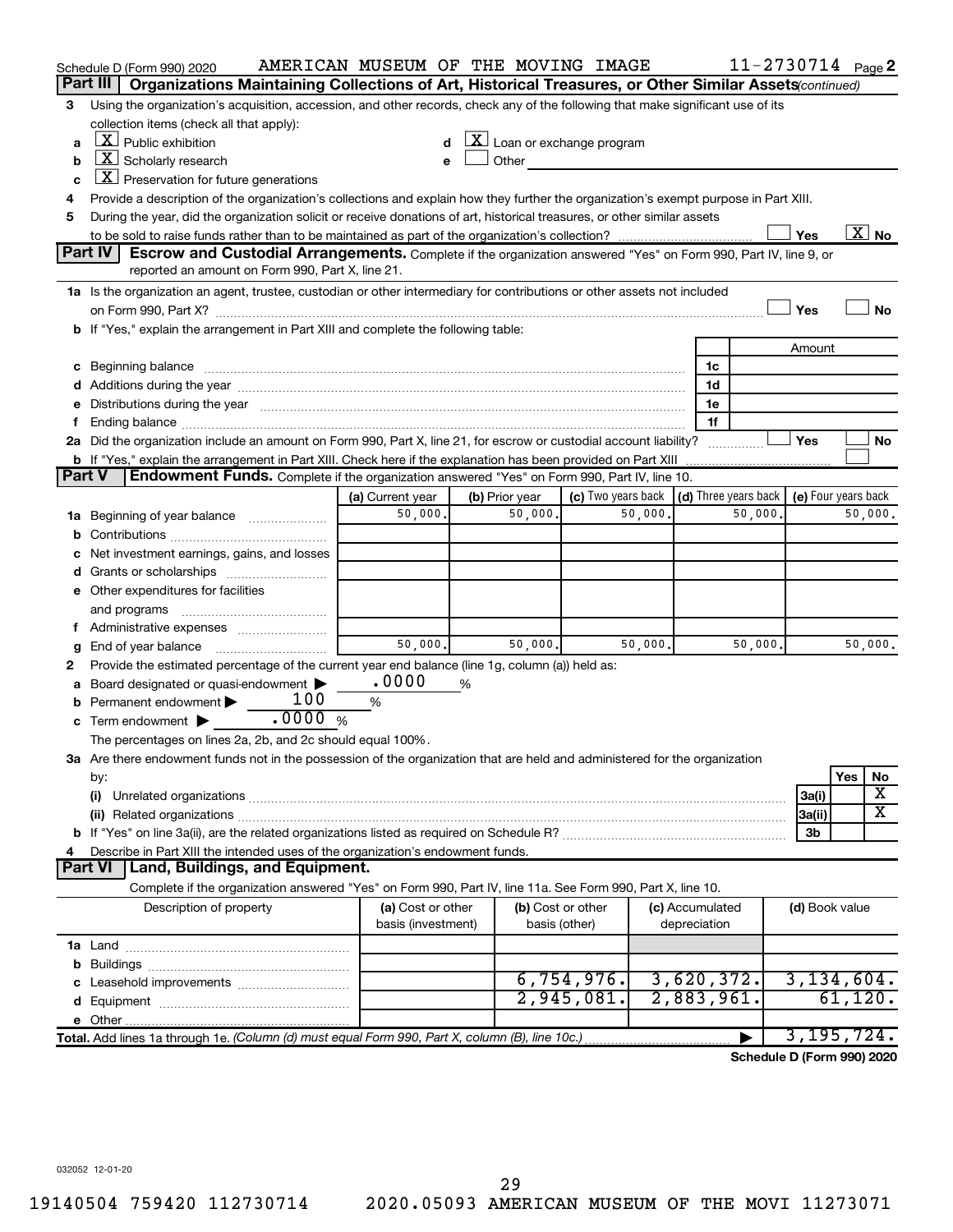| Part VII Investments - Other Securities.                                                                                                                                           |                 |                                                           |                |
|------------------------------------------------------------------------------------------------------------------------------------------------------------------------------------|-----------------|-----------------------------------------------------------|----------------|
| Complete if the organization answered "Yes" on Form 990, Part IV, line 11b. See Form 990, Part X, line 12.<br>(a) Description of security or category (including name of security) | (b) Book value  | (c) Method of valuation: Cost or end-of-year market value |                |
|                                                                                                                                                                                    |                 |                                                           |                |
|                                                                                                                                                                                    |                 |                                                           |                |
| (3) Other                                                                                                                                                                          |                 |                                                           |                |
| (A)                                                                                                                                                                                |                 |                                                           |                |
| (B)                                                                                                                                                                                |                 |                                                           |                |
| (C)                                                                                                                                                                                |                 |                                                           |                |
| (D)                                                                                                                                                                                |                 |                                                           |                |
| (E)                                                                                                                                                                                |                 |                                                           |                |
| (F)                                                                                                                                                                                |                 |                                                           |                |
| (G)                                                                                                                                                                                |                 |                                                           |                |
| (H)                                                                                                                                                                                |                 |                                                           |                |
| Total. (Col. (b) must equal Form 990, Part X, col. (B) line 12.) $\blacktriangleright$                                                                                             |                 |                                                           |                |
| Part VIII Investments - Program Related.                                                                                                                                           |                 |                                                           |                |
| Complete if the organization answered "Yes" on Form 990, Part IV, line 11c. See Form 990, Part X, line 13.                                                                         |                 |                                                           |                |
| (a) Description of investment                                                                                                                                                      | (b) Book value  | (c) Method of valuation: Cost or end-of-year market value |                |
| (1)                                                                                                                                                                                |                 |                                                           |                |
| (2)                                                                                                                                                                                |                 |                                                           |                |
| (3)                                                                                                                                                                                |                 |                                                           |                |
| (4)                                                                                                                                                                                |                 |                                                           |                |
| (5)                                                                                                                                                                                |                 |                                                           |                |
| (6)                                                                                                                                                                                |                 |                                                           |                |
| (7)                                                                                                                                                                                |                 |                                                           |                |
| (8)                                                                                                                                                                                |                 |                                                           |                |
| (9)                                                                                                                                                                                |                 |                                                           |                |
| Total. (Col. (b) must equal Form 990, Part X, col. (B) line 13.)                                                                                                                   |                 |                                                           |                |
| Part IX<br><b>Other Assets.</b>                                                                                                                                                    |                 |                                                           |                |
| Complete if the organization answered "Yes" on Form 990, Part IV, line 11d. See Form 990, Part X, line 15.                                                                         | (a) Description |                                                           | (b) Book value |
|                                                                                                                                                                                    |                 |                                                           |                |
| (1)                                                                                                                                                                                |                 |                                                           |                |
| (2)                                                                                                                                                                                |                 |                                                           |                |
| (3)                                                                                                                                                                                |                 |                                                           |                |
| (4)                                                                                                                                                                                |                 |                                                           |                |
| (5)<br>(6)                                                                                                                                                                         |                 |                                                           |                |
| (7)                                                                                                                                                                                |                 |                                                           |                |
| (8)                                                                                                                                                                                |                 |                                                           |                |
| (9)                                                                                                                                                                                |                 |                                                           |                |
| Total. (Column (b) must equal Form 990, Part X, col. (B) line 15.)                                                                                                                 |                 |                                                           |                |
| <b>Other Liabilities.</b><br>Part X                                                                                                                                                |                 |                                                           |                |
| Complete if the organization answered "Yes" on Form 990, Part IV, line 11e or 11f. See Form 990, Part X, line 25.                                                                  |                 |                                                           |                |
| (a) Description of liability<br>1.                                                                                                                                                 |                 |                                                           | (b) Book value |
| Federal income taxes<br>(1)                                                                                                                                                        |                 |                                                           |                |
| CAPITAL LEASE OBLIGATION<br>(2)                                                                                                                                                    |                 |                                                           | 1,554.         |
| REFUNDABLE ADVANCE<br>(3)                                                                                                                                                          |                 |                                                           | 424,344.       |
| (4)                                                                                                                                                                                |                 |                                                           |                |
| (5)                                                                                                                                                                                |                 |                                                           |                |
| (6)                                                                                                                                                                                |                 |                                                           |                |
| (7)                                                                                                                                                                                |                 |                                                           |                |
| (8)                                                                                                                                                                                |                 |                                                           |                |
| (9)                                                                                                                                                                                |                 |                                                           |                |
|                                                                                                                                                                                    |                 |                                                           | 425,898.       |
| 2. Liability for uncertain tax positions. In Part XIII, provide the text of the footnote to the organization's financial statements that reports the                               |                 |                                                           |                |

Schedule D (Form 990) 2020  $\;$  <code>AMERICAN MUSEUM OF THE MOVING IMAGE</code>  $\;$  <code>11-2730714</code>  $\;$  <code>page</code>

organization's liability for uncertain tax positions under FASB ASC 740. Check here if the text of the footnote has been provided in Part XIII...

11-2730714 Page 3

032053 12-01-20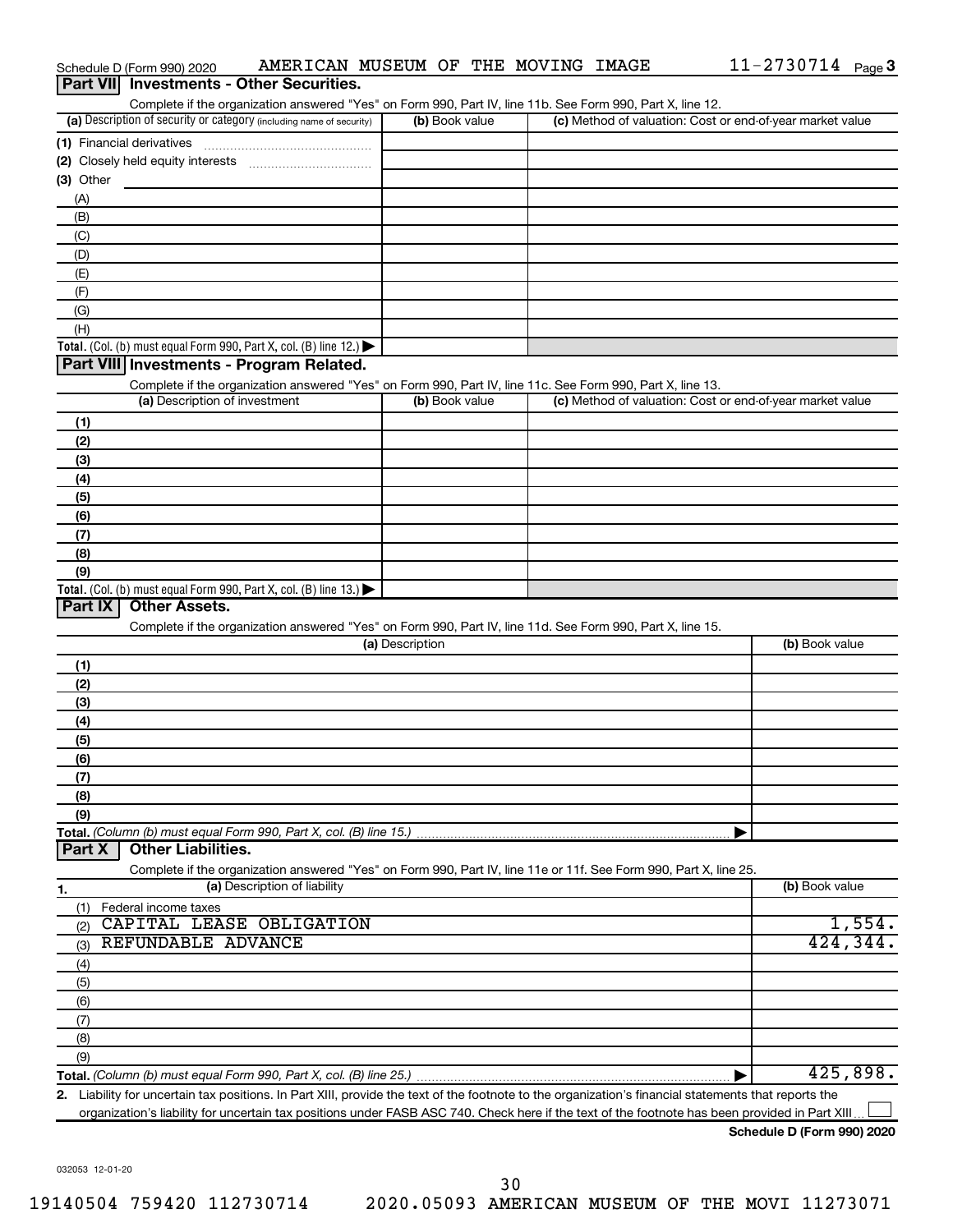|    | AMERICAN MUSEUM OF THE MOVING IMAGE<br>Schedule D (Form 990) 2020                                                                                                                                                                   |                |         |                | $11 - 2730714$ Page 4 |
|----|-------------------------------------------------------------------------------------------------------------------------------------------------------------------------------------------------------------------------------------|----------------|---------|----------------|-----------------------|
|    | Reconciliation of Revenue per Audited Financial Statements With Revenue per Return.<br>Part XI                                                                                                                                      |                |         |                |                       |
|    | Complete if the organization answered "Yes" on Form 990, Part IV, line 12a.                                                                                                                                                         |                |         |                |                       |
| 1  | Total revenue, gains, and other support per audited financial statements [111] [11] Total revenue, gains, and other support per audited financial statements                                                                        |                |         | $\mathbf 1$    | 5,474,563.            |
| 2  | Amounts included on line 1 but not on Form 990, Part VIII, line 12:                                                                                                                                                                 |                |         |                |                       |
| a  |                                                                                                                                                                                                                                     | 2a             |         |                |                       |
|    |                                                                                                                                                                                                                                     | 2 <sub>b</sub> | 21,508. |                |                       |
| с  |                                                                                                                                                                                                                                     | 2 <sub>c</sub> |         |                |                       |
| d  |                                                                                                                                                                                                                                     | 2d             |         |                |                       |
| e  | Add lines 2a through 2d <b>contained a contained a contained a contained a</b> contained a contact the set of the set of the set of the set of the set of the set of the set of the set of the set of the set of the set of the set |                |         | 2е             | 21,508.               |
| 3  |                                                                                                                                                                                                                                     |                |         | $\mathbf{3}$   | 5,453,055.            |
| 4  | Amounts included on Form 990, Part VIII, line 12, but not on line 1:                                                                                                                                                                |                |         |                |                       |
| a  |                                                                                                                                                                                                                                     | 4a             |         |                |                       |
| b  |                                                                                                                                                                                                                                     | 4 <sub>b</sub> |         |                |                       |
| c. | Add lines 4a and 4b                                                                                                                                                                                                                 |                |         | 4c             | υ.                    |
| 5  |                                                                                                                                                                                                                                     |                |         | 5              | 5,453,055.            |
|    |                                                                                                                                                                                                                                     |                |         |                |                       |
|    | Part XII   Reconciliation of Expenses per Audited Financial Statements With Expenses per Return.                                                                                                                                    |                |         |                |                       |
|    | Complete if the organization answered "Yes" on Form 990, Part IV, line 12a.                                                                                                                                                         |                |         |                |                       |
| 1  |                                                                                                                                                                                                                                     |                |         | $\blacksquare$ | 4,419,763.            |
| 2  | Amounts included on line 1 but not on Form 990, Part IX, line 25:                                                                                                                                                                   |                |         |                |                       |
| a  |                                                                                                                                                                                                                                     | 2a             | 21,508. |                |                       |
|    | Prior year adjustments [ www.communications of the contract of the contract of the contract of the contract of                                                                                                                      | 2 <sub>b</sub> |         |                |                       |
| c  |                                                                                                                                                                                                                                     | 2 <sub>c</sub> |         |                |                       |
|    |                                                                                                                                                                                                                                     | 2d             |         |                |                       |
| е  |                                                                                                                                                                                                                                     |                |         | 2e             | 21,508.               |
| 3  | Add lines 2a through 2d <b>contained a contained a contained a contained a</b> contained a contained a contained a contained a contained a contained a contained a contained a contained a contained a contained a contained a cont |                |         | 3              | 4,398,255.            |
| 4  | Amounts included on Form 990, Part IX, line 25, but not on line 1:                                                                                                                                                                  |                |         |                |                       |
| a  |                                                                                                                                                                                                                                     | 4a             |         |                |                       |
| b  |                                                                                                                                                                                                                                     | 4b             |         |                |                       |
|    | Add lines 4a and 4b                                                                                                                                                                                                                 |                |         | 4c             |                       |
| 5  | Part XIII Supplemental Information.                                                                                                                                                                                                 |                |         | 5              | 4,398,255.            |

Provide the descriptions required for Part II, lines 3, 5, and 9; Part III, lines 1a and 4; Part IV, lines 1b and 2b; Part V, line 4; Part X, line 2; Part XI, lines 2d and 4b; and Part XII, lines 2d and 4b. Also complete this part to provide any additional information.

# PART III, LINE 1A:

COLLECTION OF ARTIFACTS:

| THE MUSEUM COLLECTS HISTORIC AND CONTEMPORARY ARTIFACTS ASSOCIATED WITH     |
|-----------------------------------------------------------------------------|
| THE PRODUCTION, PROMOTION AND EXHIBITION OF MOTION PICTURES, TELEVISION,    |
| VIDEO AND DIGITAL MEDIA. COLLECTION ITEMS ACOUIRED EITHER THROUGH PURCHASE  |
| OR DONATION ARE NOT CAPITALIZED. PURCHASES OF COLLECTION ITEMS ARE          |
| RECORDED AS DECREASES IN UNRESTRICTED NET ASSETS. A DESCRIPTION OF THE      |
| CONTENTS OF THE COLLECTION IS KEPT BY THE REGISTRAR AND IS CURRENTLY        |
| INSURED FOR A VALUE OF APPROXIMATELY \$8,000,000 PLUS \$2,400,000 FOR ITEMS |
| ON LOAN.                                                                    |
|                                                                             |

PART III, LINE 4:

032054 12-01-20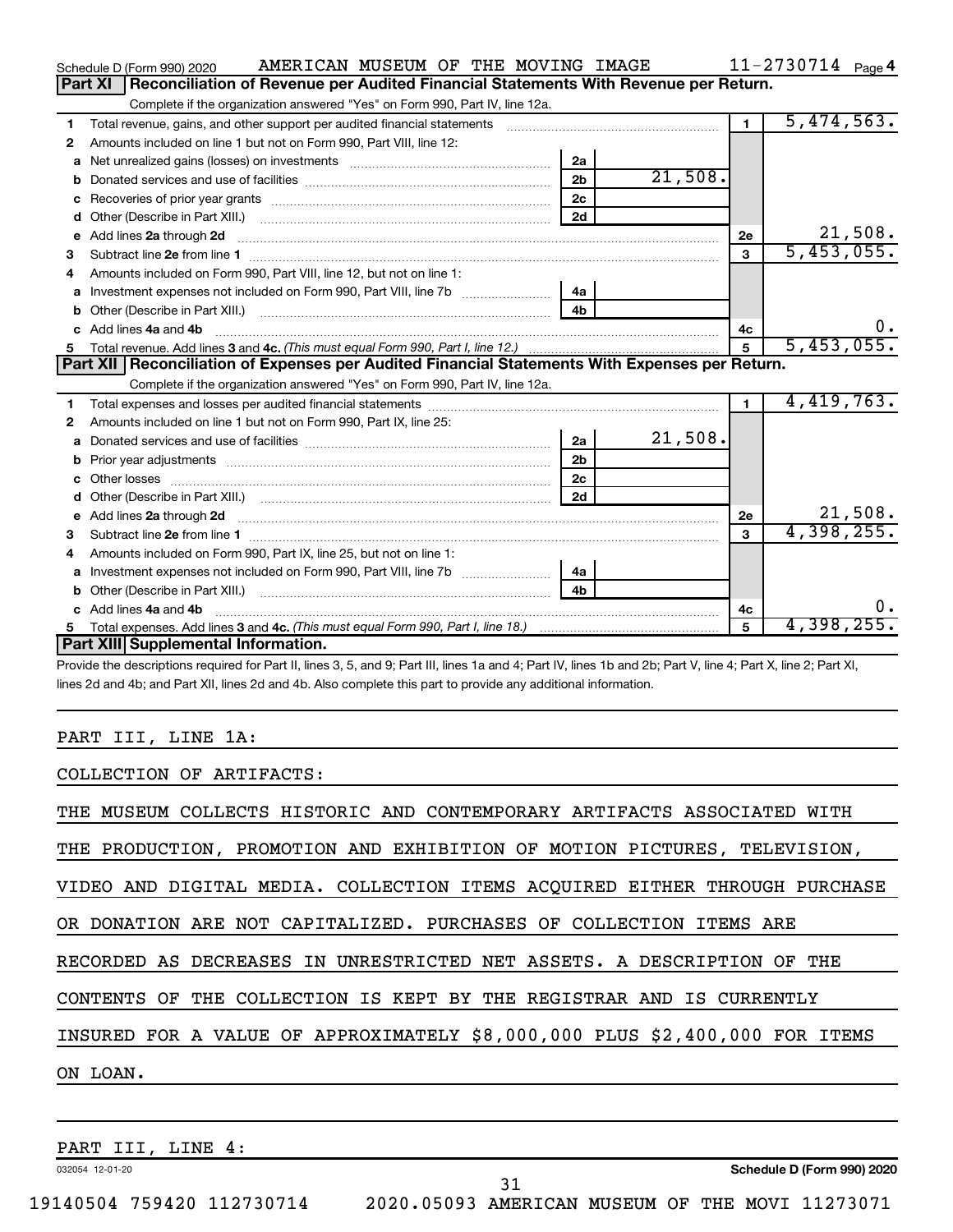11-2730714 Page 5 *(continued)* **Part XIII Supplemental Information**  Schedule D (Form 990) 2020 Page AMERICAN MUSEUM OF THE MOVING IMAGE 11-2730714 THE MUSEUM MAINTAINS THE NATION'S LARGEST AND MOST COMPREHENSIVE COLLECTION OF ARTIFACTS RELATING TO THE ART, HISTORY, AND TECHNOLOGY OF THE MOVING IMAGE. COMPRISING OVER 130,000 ARTIFACTS, THE COLLECTION IS AN INVALUABLE RESOURCE FOR BOTH THE GENERAL PUBLIC AND FOR SCHOLARS, BENEFITING ANYONE WHO TAKES AN INTEREST IN THE HISTORY AND CULTURE OF THE MOVING IMAGE.

PART V, LINE 4:

THE MUSEUM'S ENDOWMENT WAS ESTABLISHED BY A BEQUEST. THE INCOME EARNED ON

THE PRINCIPAL OF THE ENDOWMENT IS TO BE USED FOR THE MUSEUM'S OPERATIONS.

**Schedule D (Form 990) 2020**

032055 12-01-20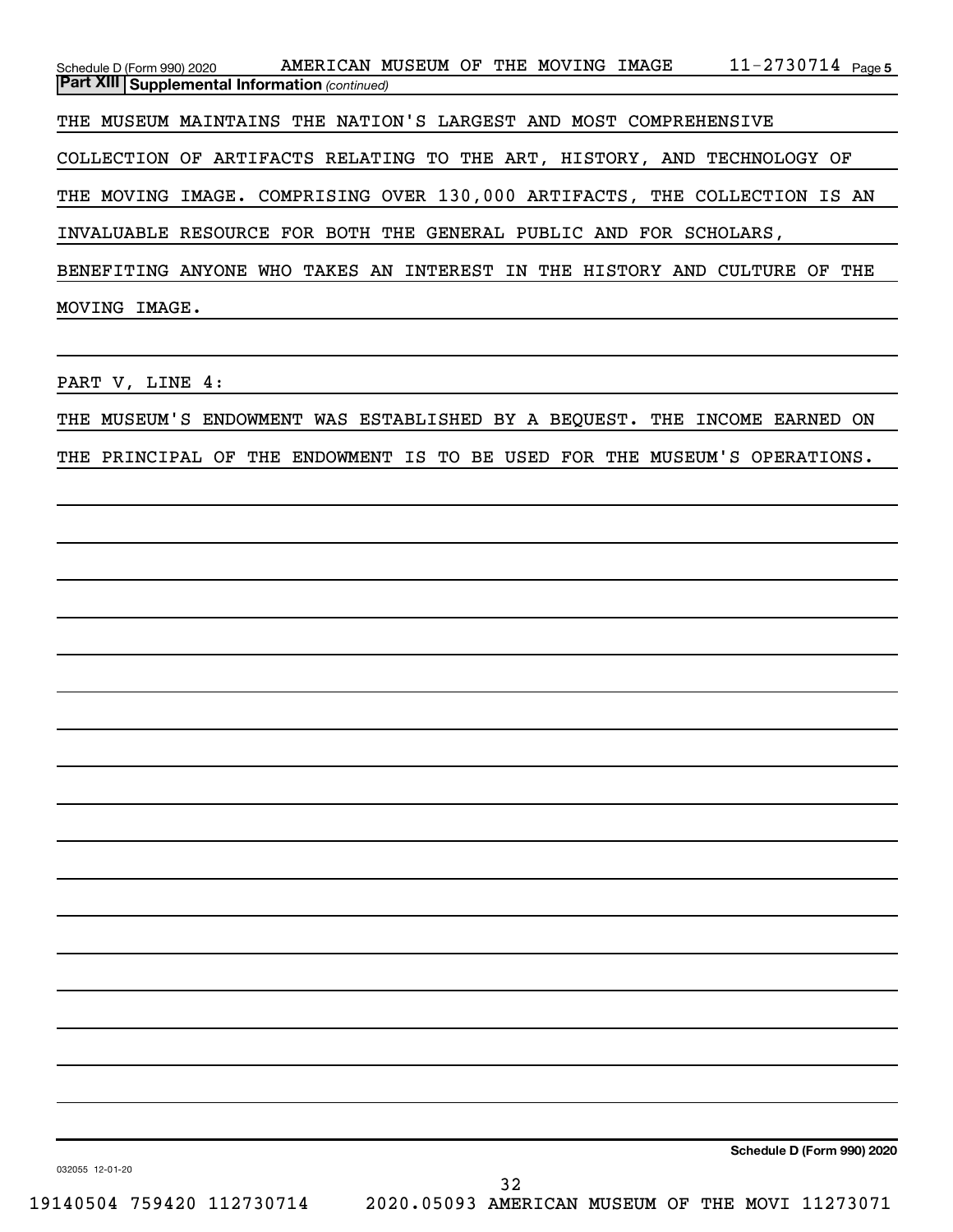| <b>SCHEDULE G</b>                                                                                                                                                                                                        |                                 | <b>Supplemental Information Regarding Fundraising or Gaming Activities</b>                                                                                                                                                                                                                                                                                                                                                                                            |                                                                            |    |                                                              |                                                                            | OMB No. 1545-0047                                       |
|--------------------------------------------------------------------------------------------------------------------------------------------------------------------------------------------------------------------------|---------------------------------|-----------------------------------------------------------------------------------------------------------------------------------------------------------------------------------------------------------------------------------------------------------------------------------------------------------------------------------------------------------------------------------------------------------------------------------------------------------------------|----------------------------------------------------------------------------|----|--------------------------------------------------------------|----------------------------------------------------------------------------|---------------------------------------------------------|
| (Form 990 or 990-EZ)                                                                                                                                                                                                     |                                 | Complete if the organization answered "Yes" on Form 990, Part IV, line 17, 18, or 19, or if the<br>organization entered more than \$15,000 on Form 990-EZ, line 6a.                                                                                                                                                                                                                                                                                                   |                                                                            |    |                                                              |                                                                            |                                                         |
| Department of the Treasury                                                                                                                                                                                               |                                 | Attach to Form 990 or Form 990-EZ.                                                                                                                                                                                                                                                                                                                                                                                                                                    |                                                                            |    |                                                              |                                                                            | <b>Open to Public</b>                                   |
| Internal Revenue Service<br>Name of the organization                                                                                                                                                                     |                                 | ► Go to www.irs.gov/Form990 for instructions and the latest information.                                                                                                                                                                                                                                                                                                                                                                                              |                                                                            |    |                                                              |                                                                            | Inspection<br><b>Employer identification number</b>     |
|                                                                                                                                                                                                                          |                                 | AMERICAN MUSEUM OF THE MOVING IMAGE                                                                                                                                                                                                                                                                                                                                                                                                                                   |                                                                            |    |                                                              | 11-2730714                                                                 |                                                         |
| Part I                                                                                                                                                                                                                   | required to complete this part. | Fundraising Activities. Complete if the organization answered "Yes" on Form 990, Part IV, line 17. Form 990-EZ filers are not                                                                                                                                                                                                                                                                                                                                         |                                                                            |    |                                                              |                                                                            |                                                         |
| $\lfloor \mathbf{X} \rfloor$ Mail solicitations<br>a<br>$\boxed{\textbf{X}}$ Internet and email solicitations<br>b<br>$\boxed{\mathbf{X}}$ Phone solicitations<br>C<br>$\boxed{\mathbf{X}}$ In-person solicitations<br>d |                                 | 1 Indicate whether the organization raised funds through any of the following activities. Check all that apply.<br>$f\left[\frac{X}{X}\right]$ Solicitation of government grants<br>$g\mid X$ Special fundraising events<br>2 a Did the organization have a written or oral agreement with any individual (including officers, directors, trustees, or<br>key employees listed in Form 990, Part VII) or entity in connection with professional fundraising services? |                                                                            |    | $e$ $\boxed{\text{X}}$ Solicitation of non-government grants | $\boxed{\text{X}}$ Yes                                                     | <b>No</b>                                               |
| compensated at least \$5,000 by the organization.                                                                                                                                                                        |                                 | b If "Yes," list the 10 highest paid individuals or entities (fundraisers) pursuant to agreements under which the fundraiser is to be                                                                                                                                                                                                                                                                                                                                 |                                                                            |    |                                                              |                                                                            |                                                         |
| (i) Name and address of individual<br>or entity (fundraiser)                                                                                                                                                             |                                 | (ii) Activity                                                                                                                                                                                                                                                                                                                                                                                                                                                         | (iii) Did<br>fundraiser<br>have custody<br>or control of<br>contributions? |    | (iv) Gross receipts<br>from activity                         | (v) Amount paid<br>to (or retained by)<br>fundraiser<br>listed in col. (i) | (vi) Amount paid<br>to (or retained by)<br>organization |
| ELINORE ANTELL - 345 SOUTH                                                                                                                                                                                               |                                 |                                                                                                                                                                                                                                                                                                                                                                                                                                                                       | Yes                                                                        | No |                                                              |                                                                            |                                                         |
| END AVENUE, #5B, NEW YORK, NY                                                                                                                                                                                            |                                 | FUNDRAISING CONSULTING                                                                                                                                                                                                                                                                                                                                                                                                                                                |                                                                            | x  | 0                                                            | 24,474.                                                                    | 0.                                                      |
|                                                                                                                                                                                                                          |                                 |                                                                                                                                                                                                                                                                                                                                                                                                                                                                       |                                                                            |    |                                                              |                                                                            |                                                         |
|                                                                                                                                                                                                                          |                                 |                                                                                                                                                                                                                                                                                                                                                                                                                                                                       |                                                                            |    |                                                              |                                                                            |                                                         |
|                                                                                                                                                                                                                          |                                 |                                                                                                                                                                                                                                                                                                                                                                                                                                                                       |                                                                            |    |                                                              |                                                                            |                                                         |
|                                                                                                                                                                                                                          |                                 |                                                                                                                                                                                                                                                                                                                                                                                                                                                                       |                                                                            |    |                                                              |                                                                            |                                                         |
|                                                                                                                                                                                                                          |                                 |                                                                                                                                                                                                                                                                                                                                                                                                                                                                       |                                                                            |    |                                                              |                                                                            |                                                         |
|                                                                                                                                                                                                                          |                                 |                                                                                                                                                                                                                                                                                                                                                                                                                                                                       |                                                                            |    |                                                              |                                                                            |                                                         |
|                                                                                                                                                                                                                          |                                 |                                                                                                                                                                                                                                                                                                                                                                                                                                                                       |                                                                            |    |                                                              |                                                                            |                                                         |
|                                                                                                                                                                                                                          |                                 |                                                                                                                                                                                                                                                                                                                                                                                                                                                                       |                                                                            |    |                                                              |                                                                            |                                                         |
|                                                                                                                                                                                                                          |                                 |                                                                                                                                                                                                                                                                                                                                                                                                                                                                       |                                                                            |    |                                                              |                                                                            |                                                         |
|                                                                                                                                                                                                                          |                                 |                                                                                                                                                                                                                                                                                                                                                                                                                                                                       |                                                                            |    |                                                              |                                                                            |                                                         |
|                                                                                                                                                                                                                          |                                 |                                                                                                                                                                                                                                                                                                                                                                                                                                                                       |                                                                            |    |                                                              |                                                                            |                                                         |
| Total                                                                                                                                                                                                                    |                                 |                                                                                                                                                                                                                                                                                                                                                                                                                                                                       |                                                                            |    |                                                              | 24,474.                                                                    |                                                         |
| or licensing.                                                                                                                                                                                                            |                                 | 3 List all states in which the organization is registered or licensed to solicit contributions or has been notified it is exempt from registration                                                                                                                                                                                                                                                                                                                    |                                                                            |    |                                                              |                                                                            |                                                         |
| ΝY                                                                                                                                                                                                                       |                                 |                                                                                                                                                                                                                                                                                                                                                                                                                                                                       |                                                                            |    |                                                              |                                                                            |                                                         |
|                                                                                                                                                                                                                          |                                 |                                                                                                                                                                                                                                                                                                                                                                                                                                                                       |                                                                            |    |                                                              |                                                                            |                                                         |
|                                                                                                                                                                                                                          |                                 |                                                                                                                                                                                                                                                                                                                                                                                                                                                                       |                                                                            |    |                                                              |                                                                            |                                                         |
|                                                                                                                                                                                                                          |                                 |                                                                                                                                                                                                                                                                                                                                                                                                                                                                       |                                                                            |    |                                                              |                                                                            |                                                         |
|                                                                                                                                                                                                                          |                                 |                                                                                                                                                                                                                                                                                                                                                                                                                                                                       |                                                                            |    |                                                              |                                                                            |                                                         |
|                                                                                                                                                                                                                          |                                 |                                                                                                                                                                                                                                                                                                                                                                                                                                                                       |                                                                            |    |                                                              |                                                                            |                                                         |
|                                                                                                                                                                                                                          |                                 |                                                                                                                                                                                                                                                                                                                                                                                                                                                                       |                                                                            |    |                                                              |                                                                            |                                                         |
|                                                                                                                                                                                                                          |                                 | LHA For Paperwork Reduction Act Notice, see the Instructions for Form 990 or 990-EZ.<br>SEE PART IV FOR CONTINUATIONS                                                                                                                                                                                                                                                                                                                                                 |                                                                            |    |                                                              |                                                                            | Schedule G (Form 990 or 990-EZ) 2020                    |
| 032081 11-25-20                                                                                                                                                                                                          |                                 |                                                                                                                                                                                                                                                                                                                                                                                                                                                                       |                                                                            |    |                                                              |                                                                            |                                                         |

33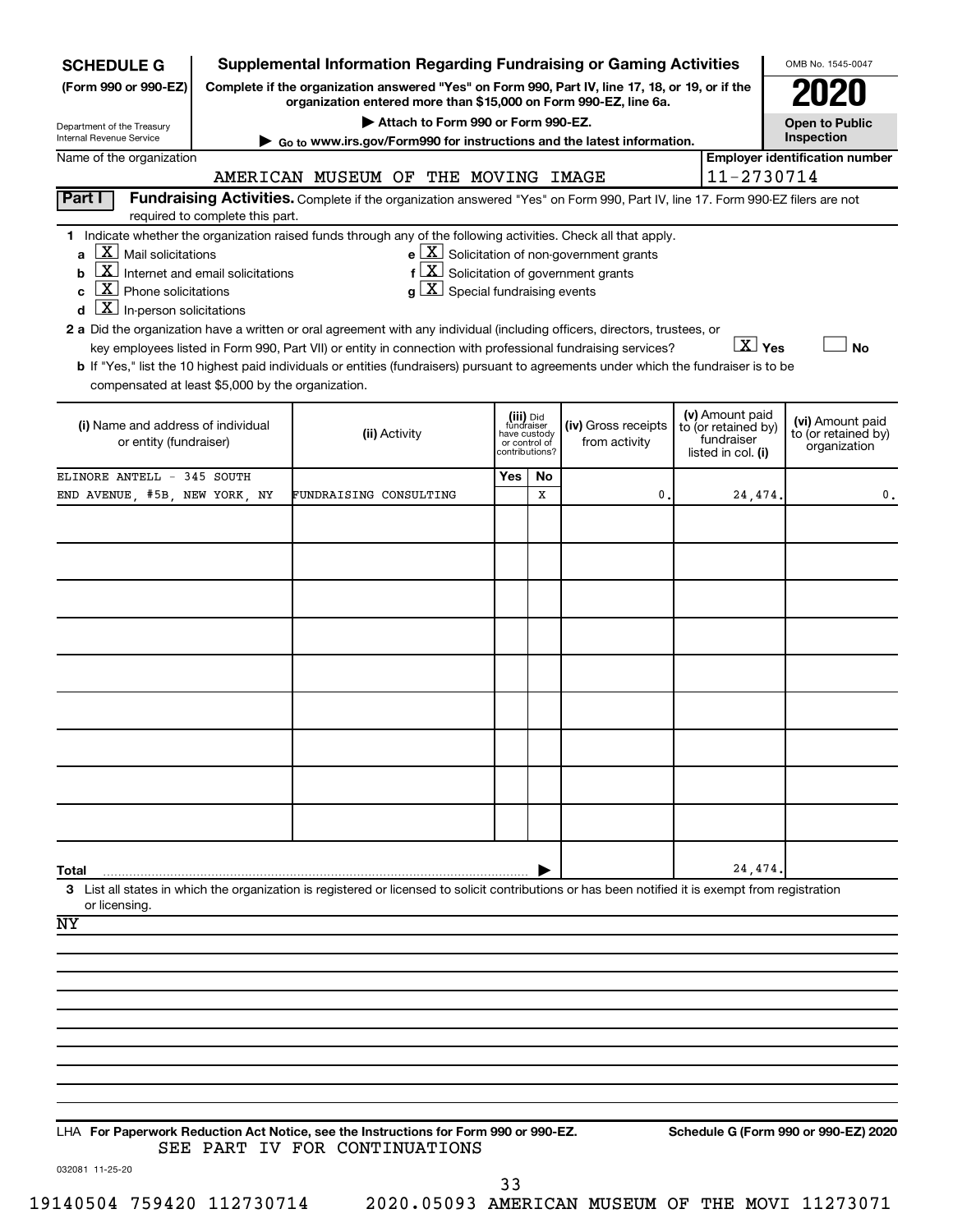| Schedule G (Form 990 or 990-EZ) 2020 AMERICAN MUSEUM OF THE MOVING IMAGE |  |  |  | $11 - 2730714$ Page 2                                                                                                                        |
|--------------------------------------------------------------------------|--|--|--|----------------------------------------------------------------------------------------------------------------------------------------------|
|                                                                          |  |  |  | <b>Part II</b> Fundraising Events. Complete if the organization answered "Yes" on Form 990, Part IV, line 18, or reported more than \$15,000 |

of fundraising event contributions and gross income on Form 990-EZ, lines 1 and 6b. List events with gross receipts greater than \$5,000.

|                 |              |                                                                                                                                                     | VIRTUAL GALA<br>(event type)                                                              | (event type)                                     | (total number)   | (add col. (a) through<br>col. (c))                  |
|-----------------|--------------|-----------------------------------------------------------------------------------------------------------------------------------------------------|-------------------------------------------------------------------------------------------|--------------------------------------------------|------------------|-----------------------------------------------------|
|                 |              |                                                                                                                                                     |                                                                                           |                                                  |                  |                                                     |
| Revenue         | 1.           |                                                                                                                                                     | 184,959.                                                                                  |                                                  |                  | 184,959.                                            |
|                 | $\mathbf{2}$ |                                                                                                                                                     | 184,959.                                                                                  |                                                  |                  | 184,959.                                            |
|                 |              | 3 Gross income (line 1 minus line 2)                                                                                                                |                                                                                           |                                                  |                  |                                                     |
|                 |              |                                                                                                                                                     |                                                                                           |                                                  |                  |                                                     |
|                 |              |                                                                                                                                                     |                                                                                           |                                                  |                  |                                                     |
|                 | 5            |                                                                                                                                                     |                                                                                           |                                                  |                  |                                                     |
| Direct Expenses |              |                                                                                                                                                     |                                                                                           |                                                  |                  |                                                     |
|                 | $\mathbf{7}$ | Food and beverages                                                                                                                                  |                                                                                           |                                                  |                  |                                                     |
|                 | 8            |                                                                                                                                                     |                                                                                           |                                                  |                  |                                                     |
|                 | 9            |                                                                                                                                                     |                                                                                           |                                                  |                  |                                                     |
|                 | 10           | Direct expense summary. Add lines 4 through 9 in column (d)                                                                                         |                                                                                           |                                                  |                  |                                                     |
|                 |              |                                                                                                                                                     |                                                                                           |                                                  |                  |                                                     |
| <b>Part III</b> |              | Gaming. Complete if the organization answered "Yes" on Form 990, Part IV, line 19, or reported more than                                            |                                                                                           |                                                  |                  |                                                     |
|                 |              | \$15,000 on Form 990-EZ, line 6a.                                                                                                                   |                                                                                           |                                                  |                  |                                                     |
|                 |              |                                                                                                                                                     | (a) Bingo                                                                                 | (b) Pull tabs/instant<br>bingo/progressive bingo | (c) Other gaming | (d) Total gaming (add<br>col. (a) through col. (c)) |
| Revenue         |              |                                                                                                                                                     |                                                                                           |                                                  |                  |                                                     |
|                 | 1.           |                                                                                                                                                     |                                                                                           |                                                  |                  |                                                     |
|                 |              |                                                                                                                                                     |                                                                                           |                                                  |                  |                                                     |
|                 |              |                                                                                                                                                     |                                                                                           |                                                  |                  |                                                     |
| Direct Expenses | 3            |                                                                                                                                                     |                                                                                           |                                                  |                  |                                                     |
|                 | 4            |                                                                                                                                                     |                                                                                           |                                                  |                  |                                                     |
|                 |              |                                                                                                                                                     |                                                                                           |                                                  |                  |                                                     |
|                 |              |                                                                                                                                                     |                                                                                           |                                                  |                  |                                                     |
|                 |              |                                                                                                                                                     | Yes<br>%                                                                                  | Yes<br>%                                         | Yes<br>%         |                                                     |
|                 | 6            | Volunteer labor                                                                                                                                     | No                                                                                        | No                                               | No               |                                                     |
|                 | 7            | Direct expense summary. Add lines 2 through 5 in column (d)                                                                                         |                                                                                           |                                                  |                  |                                                     |
|                 | 8            |                                                                                                                                                     |                                                                                           |                                                  |                  |                                                     |
|                 |              |                                                                                                                                                     |                                                                                           |                                                  |                  |                                                     |
| 9               |              | Enter the state(s) in which the organization conducts gaming activities:                                                                            |                                                                                           |                                                  |                  |                                                     |
|                 |              |                                                                                                                                                     |                                                                                           |                                                  |                  | Yes<br>No                                           |
|                 |              | <b>b</b> If "No," explain:                                                                                                                          | the control of the control of the control of the control of the control of the control of |                                                  |                  |                                                     |
|                 |              |                                                                                                                                                     |                                                                                           |                                                  |                  |                                                     |
|                 |              |                                                                                                                                                     |                                                                                           |                                                  |                  | Yes<br>No                                           |
|                 |              | <b>b</b> If "Yes," explain:<br><u> 1989 - Andrea Santa Andrea Santa Andrea Santa Andrea Santa Andrea Santa Andrea Santa Andrea Santa Andrea San</u> |                                                                                           |                                                  |                  |                                                     |
|                 |              |                                                                                                                                                     |                                                                                           |                                                  |                  |                                                     |
|                 |              |                                                                                                                                                     |                                                                                           |                                                  |                  |                                                     |
|                 |              | 032082 11-25-20                                                                                                                                     |                                                                                           |                                                  |                  | Schedule G (Form 990 or 990-EZ) 2020                |
|                 |              |                                                                                                                                                     |                                                                                           |                                                  |                  |                                                     |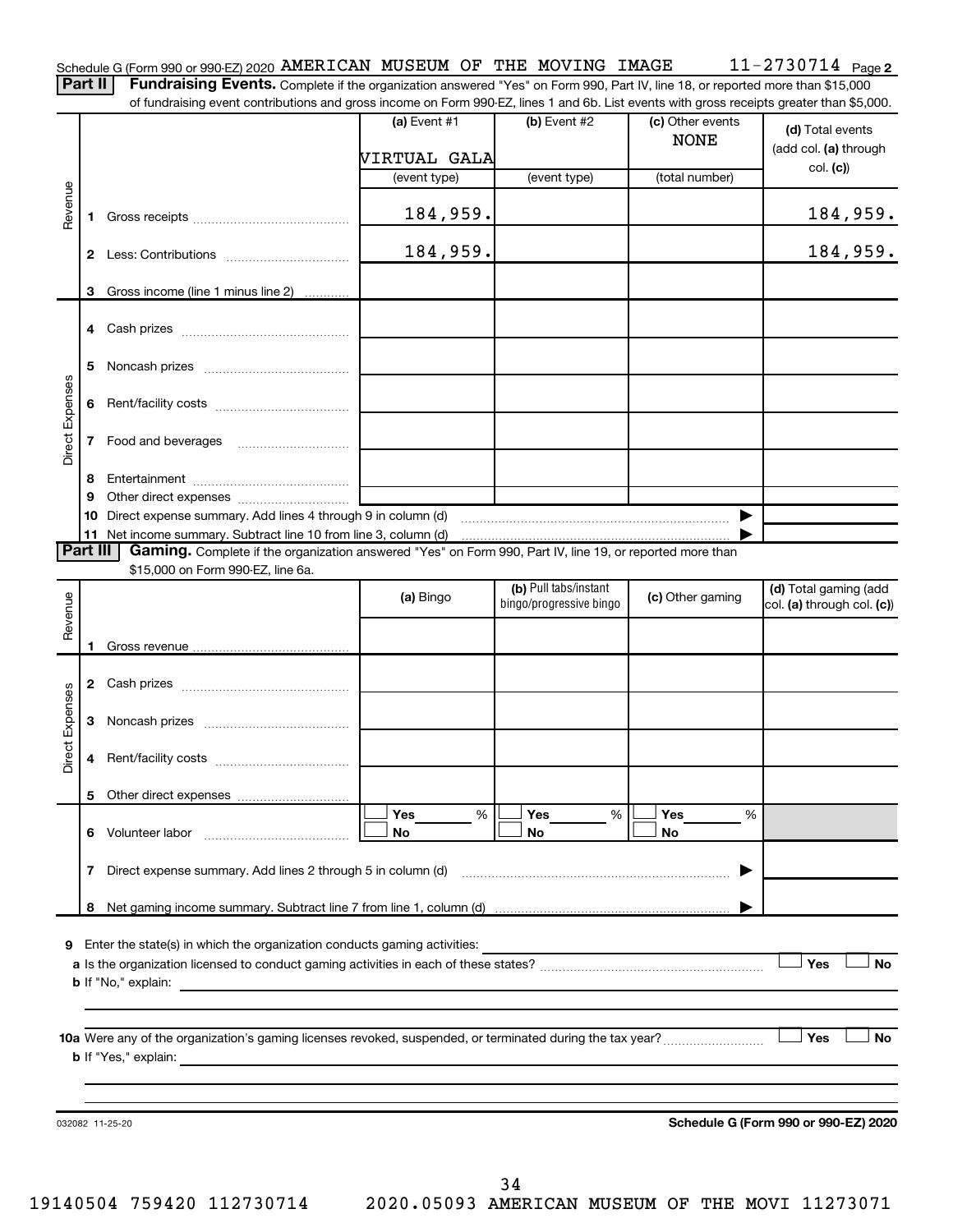| Schedule G (Form 990 or 990-EZ) 2020 AMERICAN MUSEUM OF THE MOVING IMAGE                                                                                                                                                                               | $11 - 2730714$ Page 3                |
|--------------------------------------------------------------------------------------------------------------------------------------------------------------------------------------------------------------------------------------------------------|--------------------------------------|
| 11.                                                                                                                                                                                                                                                    | Yes<br><b>No</b>                     |
| 12 Is the organization a grantor, beneficiary or trustee of a trust, or a member of a partnership or other entity formed                                                                                                                               |                                      |
|                                                                                                                                                                                                                                                        | Yes<br><b>No</b>                     |
| <b>13</b> Indicate the percentage of gaming activity conducted in:                                                                                                                                                                                     |                                      |
|                                                                                                                                                                                                                                                        | 13a<br>℅<br>13 <sub>b</sub><br>%     |
| 14 Enter the name and address of the person who prepares the organization's gaming/special events books and records:                                                                                                                                   |                                      |
|                                                                                                                                                                                                                                                        |                                      |
|                                                                                                                                                                                                                                                        |                                      |
|                                                                                                                                                                                                                                                        |                                      |
|                                                                                                                                                                                                                                                        | Yes<br>No                            |
|                                                                                                                                                                                                                                                        |                                      |
| of gaming revenue retained by the third party $\triangleright$ \$                                                                                                                                                                                      |                                      |
| c If "Yes," enter name and address of the third party:                                                                                                                                                                                                 |                                      |
| Name $\blacktriangleright$ $\lrcorner$                                                                                                                                                                                                                 |                                      |
|                                                                                                                                                                                                                                                        |                                      |
|                                                                                                                                                                                                                                                        |                                      |
| Gaming manager information:<br>16.                                                                                                                                                                                                                     |                                      |
| Name $\blacktriangleright$                                                                                                                                                                                                                             |                                      |
| Gaming manager compensation > \$                                                                                                                                                                                                                       |                                      |
|                                                                                                                                                                                                                                                        |                                      |
| Description of services provided > The Communication of Services and Theorem Communication of Services provided                                                                                                                                        |                                      |
|                                                                                                                                                                                                                                                        |                                      |
|                                                                                                                                                                                                                                                        |                                      |
| Director/officer<br>Employee<br>Independent contractor                                                                                                                                                                                                 |                                      |
| <b>17</b> Mandatory distributions:                                                                                                                                                                                                                     |                                      |
| a Is the organization required under state law to make charitable distributions from the gaming proceeds to                                                                                                                                            |                                      |
| retain the state gaming license? $\ldots$ No                                                                                                                                                                                                           |                                      |
| <b>b</b> Enter the amount of distributions required under state law to be distributed to other exempt organizations or spent in the                                                                                                                    |                                      |
| organization's own exempt activities during the tax year $\triangleright$ \$                                                                                                                                                                           |                                      |
| Supplemental Information. Provide the explanations required by Part I, line 2b, columns (iii) and (v); and Part III, lines 9, 9b, 10b,<br> Part IV<br>15b, 15c, 16, and 17b, as applicable. Also provide any additional information. See instructions. |                                      |
|                                                                                                                                                                                                                                                        |                                      |
| SCHEDULE G, PART I, LINE 2B, LIST OF TEN HIGHEST PAID FUNDRAISERS:                                                                                                                                                                                     |                                      |
|                                                                                                                                                                                                                                                        |                                      |
|                                                                                                                                                                                                                                                        |                                      |
| NAME OF FUNDRAISER: ELINORE ANTELL<br>( I )                                                                                                                                                                                                            |                                      |
| ADDRESS OF FUNDRAISER: 345 SOUTH END AVENUE, #5B, NEW YORK, NY<br>( I )                                                                                                                                                                                | 10280                                |
|                                                                                                                                                                                                                                                        |                                      |
|                                                                                                                                                                                                                                                        |                                      |
|                                                                                                                                                                                                                                                        |                                      |
|                                                                                                                                                                                                                                                        |                                      |
|                                                                                                                                                                                                                                                        |                                      |
|                                                                                                                                                                                                                                                        |                                      |
|                                                                                                                                                                                                                                                        |                                      |
| 032083 11-25-20                                                                                                                                                                                                                                        | Schedule G (Form 990 or 990-EZ) 2020 |

19140504 759420 112730714 2020.05093 AMERICAN MUSEUM OF THE MOVI 11273071

35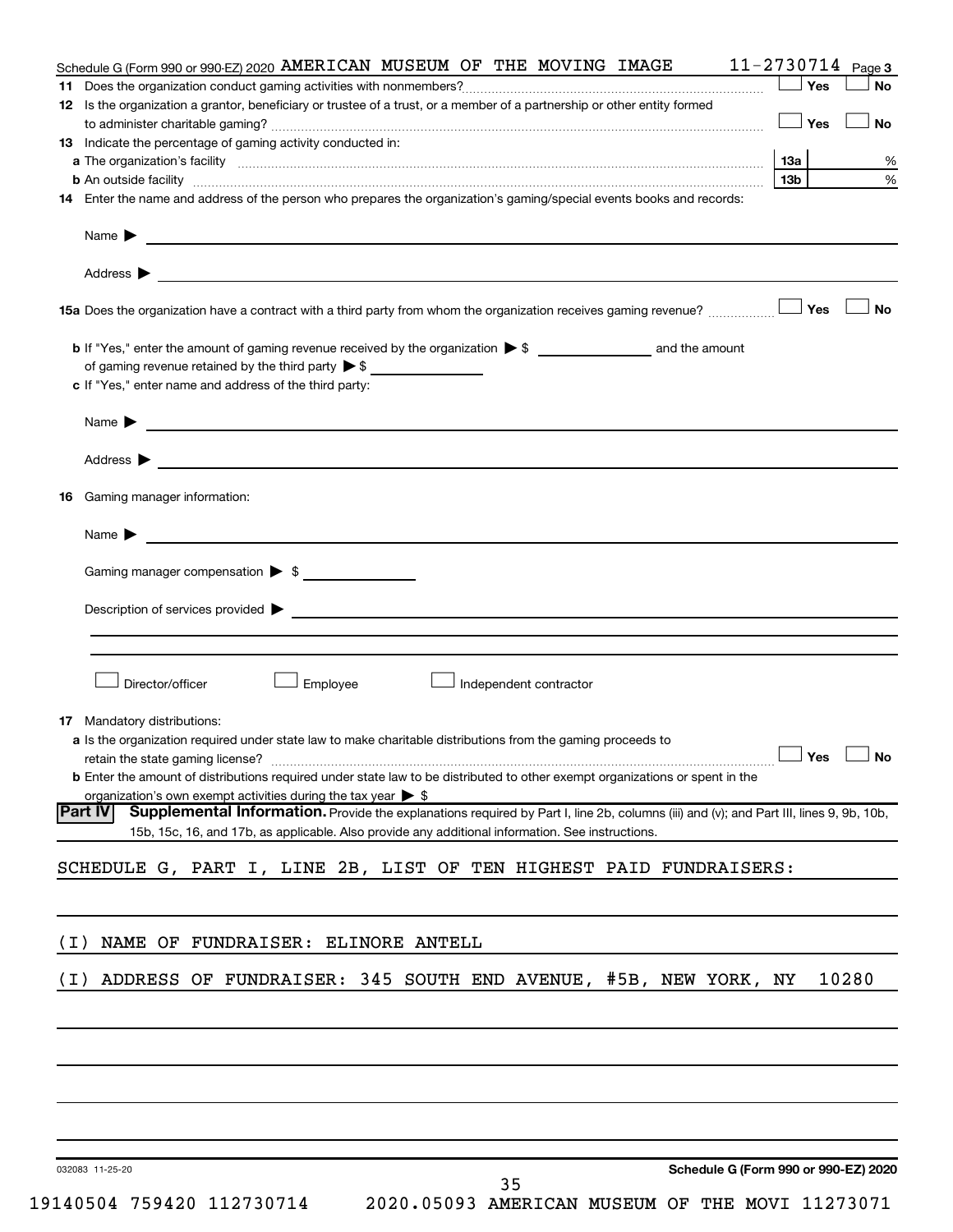|                 | Schedule G (Form 990 or 990-EZ) AMERICAN M<br><b>Part IV   Supplemental Information</b> (continued) | AMERICAN MUSEUM OF THE MOVING IMAGE |    |  | $11 - 2730714$ Page 4                           |
|-----------------|-----------------------------------------------------------------------------------------------------|-------------------------------------|----|--|-------------------------------------------------|
|                 |                                                                                                     |                                     |    |  |                                                 |
|                 |                                                                                                     |                                     |    |  |                                                 |
|                 |                                                                                                     |                                     |    |  |                                                 |
|                 |                                                                                                     |                                     |    |  |                                                 |
|                 |                                                                                                     |                                     |    |  |                                                 |
|                 |                                                                                                     |                                     |    |  |                                                 |
|                 |                                                                                                     |                                     |    |  |                                                 |
|                 |                                                                                                     |                                     |    |  |                                                 |
|                 |                                                                                                     |                                     |    |  |                                                 |
|                 |                                                                                                     |                                     |    |  |                                                 |
|                 |                                                                                                     |                                     |    |  |                                                 |
|                 |                                                                                                     |                                     |    |  |                                                 |
|                 |                                                                                                     |                                     |    |  |                                                 |
|                 |                                                                                                     |                                     |    |  |                                                 |
|                 |                                                                                                     |                                     |    |  |                                                 |
|                 |                                                                                                     |                                     |    |  |                                                 |
|                 |                                                                                                     |                                     |    |  |                                                 |
|                 |                                                                                                     |                                     |    |  |                                                 |
|                 |                                                                                                     |                                     |    |  |                                                 |
|                 |                                                                                                     |                                     |    |  |                                                 |
|                 |                                                                                                     |                                     |    |  |                                                 |
|                 |                                                                                                     |                                     |    |  |                                                 |
|                 |                                                                                                     |                                     |    |  |                                                 |
|                 |                                                                                                     |                                     |    |  |                                                 |
|                 |                                                                                                     |                                     |    |  |                                                 |
|                 |                                                                                                     |                                     |    |  |                                                 |
|                 |                                                                                                     |                                     |    |  |                                                 |
|                 |                                                                                                     |                                     |    |  |                                                 |
|                 |                                                                                                     |                                     |    |  |                                                 |
|                 |                                                                                                     |                                     |    |  |                                                 |
|                 |                                                                                                     |                                     |    |  |                                                 |
|                 |                                                                                                     |                                     |    |  |                                                 |
|                 |                                                                                                     |                                     |    |  |                                                 |
|                 |                                                                                                     |                                     |    |  |                                                 |
|                 |                                                                                                     |                                     |    |  |                                                 |
|                 |                                                                                                     |                                     |    |  |                                                 |
|                 |                                                                                                     |                                     |    |  |                                                 |
|                 |                                                                                                     |                                     |    |  |                                                 |
|                 |                                                                                                     |                                     |    |  |                                                 |
|                 |                                                                                                     |                                     |    |  |                                                 |
|                 |                                                                                                     |                                     |    |  |                                                 |
|                 |                                                                                                     |                                     |    |  |                                                 |
|                 |                                                                                                     |                                     |    |  |                                                 |
|                 |                                                                                                     |                                     |    |  |                                                 |
|                 |                                                                                                     |                                     |    |  |                                                 |
|                 |                                                                                                     |                                     |    |  | Schedule G (Form 990 or 990-EZ)                 |
| 032084 04-01-20 |                                                                                                     |                                     | 36 |  |                                                 |
|                 | 19140504 759420 112730714                                                                           |                                     |    |  | 2020.05093 AMERICAN MUSEUM OF THE MOVI 11273071 |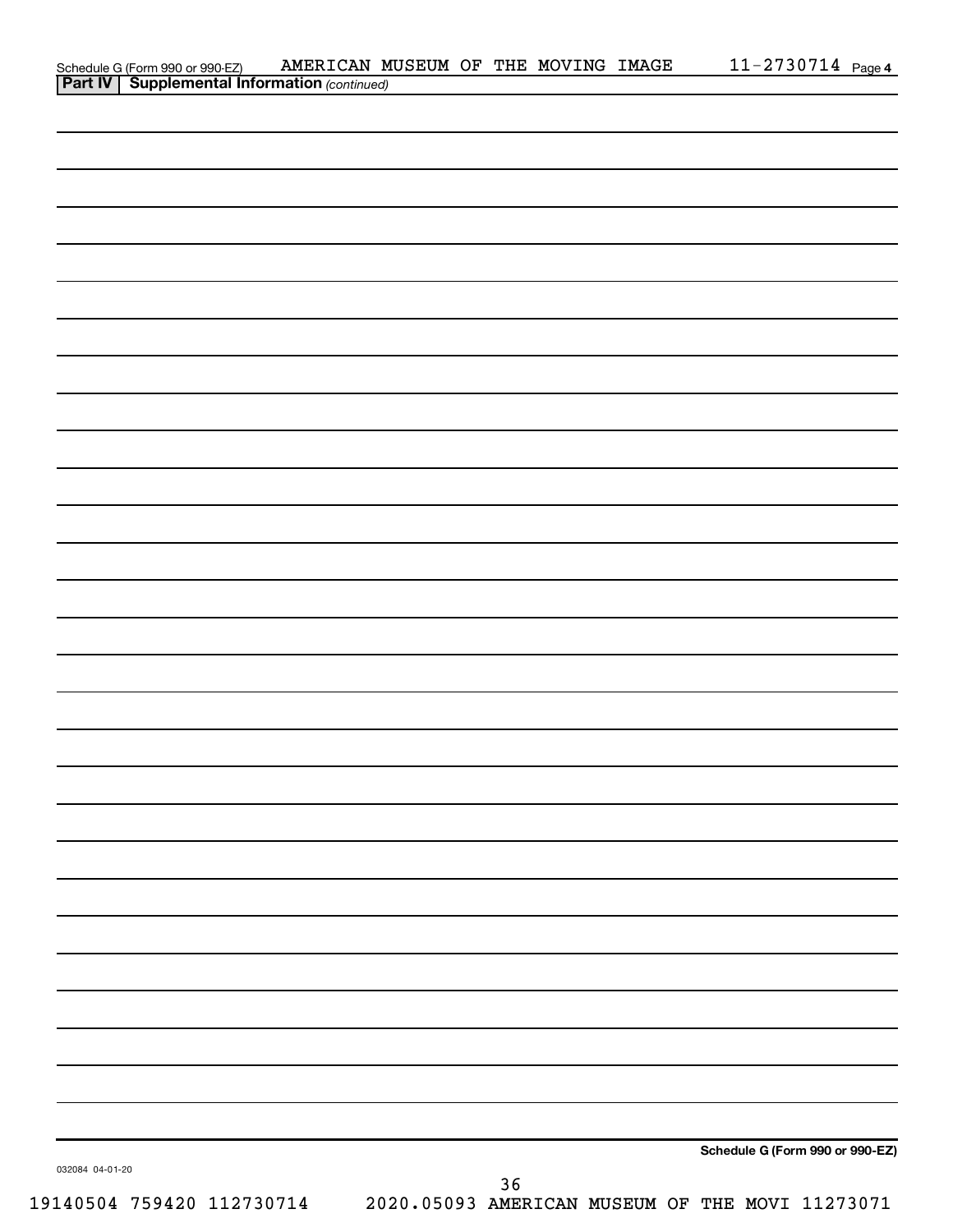|              | <b>SCHEDULE J</b>                                      | <b>Compensation Information</b>                                                                                                                                                                               |                                       | OMB No. 1545-0047          |            |                              |  |
|--------------|--------------------------------------------------------|---------------------------------------------------------------------------------------------------------------------------------------------------------------------------------------------------------------|---------------------------------------|----------------------------|------------|------------------------------|--|
|              | (Form 990)                                             | For certain Officers, Directors, Trustees, Key Employees, and Highest                                                                                                                                         |                                       |                            |            |                              |  |
|              |                                                        |                                                                                                                                                                                                               | 2020                                  |                            |            |                              |  |
|              |                                                        |                                                                                                                                                                                                               | <b>Open to Public</b>                 |                            |            |                              |  |
|              | Department of the Treasury<br>Internal Revenue Service | Attach to Form 990.<br>Go to www.irs.gov/Form990 for instructions and the latest information.                                                                                                                 |                                       | Inspection                 |            |                              |  |
|              | Name of the organization                               |                                                                                                                                                                                                               | <b>Employer identification number</b> |                            |            |                              |  |
|              |                                                        | AMERICAN MUSEUM OF THE MOVING IMAGE                                                                                                                                                                           |                                       | 11-2730714                 |            |                              |  |
|              | Part I                                                 | <b>Questions Regarding Compensation</b>                                                                                                                                                                       |                                       |                            |            |                              |  |
|              |                                                        |                                                                                                                                                                                                               |                                       |                            | <b>Yes</b> | No                           |  |
|              |                                                        | <b>1a</b> Check the appropriate box(es) if the organization provided any of the following to or for a person listed on Form 990,                                                                              |                                       |                            |            |                              |  |
|              |                                                        | Part VII, Section A, line 1a. Complete Part III to provide any relevant information regarding these items.                                                                                                    |                                       |                            |            |                              |  |
|              | First-class or charter travel                          | Housing allowance or residence for personal use                                                                                                                                                               |                                       |                            |            |                              |  |
|              | Travel for companions                                  | Payments for business use of personal residence                                                                                                                                                               |                                       |                            |            |                              |  |
|              |                                                        | Health or social club dues or initiation fees<br>Tax indemnification and gross-up payments                                                                                                                    |                                       |                            |            |                              |  |
|              |                                                        | Discretionary spending account<br>Personal services (such as maid, chauffeur, chef)                                                                                                                           |                                       |                            |            |                              |  |
|              |                                                        |                                                                                                                                                                                                               |                                       |                            |            |                              |  |
|              |                                                        | <b>b</b> If any of the boxes on line 1a are checked, did the organization follow a written policy regarding payment or                                                                                        |                                       |                            |            |                              |  |
|              |                                                        |                                                                                                                                                                                                               |                                       | 1b                         |            |                              |  |
| $\mathbf{2}$ |                                                        | Did the organization require substantiation prior to reimbursing or allowing expenses incurred by all directors,                                                                                              |                                       |                            |            |                              |  |
|              |                                                        |                                                                                                                                                                                                               |                                       | $\mathbf{2}$               |            |                              |  |
|              |                                                        |                                                                                                                                                                                                               |                                       |                            |            |                              |  |
| 3            |                                                        | Indicate which, if any, of the following the organization used to establish the compensation of the organization's                                                                                            |                                       |                            |            |                              |  |
|              |                                                        | CEO/Executive Director. Check all that apply. Do not check any boxes for methods used by a related organization to                                                                                            |                                       |                            |            |                              |  |
|              |                                                        | establish compensation of the CEO/Executive Director, but explain in Part III.                                                                                                                                |                                       |                            |            |                              |  |
|              | $X$ Compensation committee                             | $\underline{\mathbf{X}}$ Written employment contract                                                                                                                                                          |                                       |                            |            |                              |  |
|              |                                                        | Compensation survey or study<br>Independent compensation consultant                                                                                                                                           |                                       |                            |            |                              |  |
|              |                                                        | $ \mathbf{X} $ Approval by the board or compensation committee<br>Form 990 of other organizations                                                                                                             |                                       |                            |            |                              |  |
|              |                                                        |                                                                                                                                                                                                               |                                       |                            |            |                              |  |
| 4            |                                                        | During the year, did any person listed on Form 990, Part VII, Section A, line 1a, with respect to the filing                                                                                                  |                                       |                            |            |                              |  |
|              | organization or a related organization:                |                                                                                                                                                                                                               |                                       |                            |            |                              |  |
| а            |                                                        | Receive a severance payment or change-of-control payment?                                                                                                                                                     |                                       | 4a                         |            | х<br>$\overline{\mathbf{X}}$ |  |
| b            |                                                        |                                                                                                                                                                                                               |                                       | 4b                         |            | X                            |  |
| с            |                                                        |                                                                                                                                                                                                               |                                       | 4c                         |            |                              |  |
|              |                                                        | If "Yes" to any of lines 4a-c, list the persons and provide the applicable amounts for each item in Part III.                                                                                                 |                                       |                            |            |                              |  |
|              |                                                        |                                                                                                                                                                                                               |                                       |                            |            |                              |  |
|              |                                                        | Only section 501(c)(3), 501(c)(4), and 501(c)(29) organizations must complete lines 5-9.<br>For persons listed on Form 990, Part VII, Section A, line 1a, did the organization pay or accrue any compensation |                                       |                            |            |                              |  |
|              |                                                        |                                                                                                                                                                                                               |                                       |                            |            |                              |  |
|              | contingent on the revenues of:                         |                                                                                                                                                                                                               |                                       | 5а                         |            | x                            |  |
|              |                                                        |                                                                                                                                                                                                               |                                       | 5b                         |            | X                            |  |
|              |                                                        | If "Yes" on line 5a or 5b, describe in Part III.                                                                                                                                                              |                                       |                            |            |                              |  |
| 6            |                                                        | For persons listed on Form 990, Part VII, Section A, line 1a, did the organization pay or accrue any compensation                                                                                             |                                       |                            |            |                              |  |
|              | contingent on the net earnings of:                     |                                                                                                                                                                                                               |                                       |                            |            |                              |  |
|              |                                                        |                                                                                                                                                                                                               |                                       | 6a                         |            | х                            |  |
|              |                                                        |                                                                                                                                                                                                               |                                       | 6b                         |            | X                            |  |
|              |                                                        | If "Yes" on line 6a or 6b, describe in Part III.                                                                                                                                                              |                                       |                            |            |                              |  |
|              |                                                        | 7 For persons listed on Form 990, Part VII, Section A, line 1a, did the organization provide any nonfixed payments                                                                                            |                                       |                            |            |                              |  |
|              |                                                        |                                                                                                                                                                                                               |                                       | 7                          |            | x                            |  |
|              |                                                        | 8 Were any amounts reported on Form 990, Part VII, paid or accrued pursuant to a contract that was subject to the                                                                                             |                                       |                            |            |                              |  |
|              |                                                        |                                                                                                                                                                                                               |                                       | 8                          |            | x                            |  |
| 9            |                                                        | If "Yes" on line 8, did the organization also follow the rebuttable presumption procedure described in                                                                                                        |                                       |                            |            |                              |  |
|              |                                                        |                                                                                                                                                                                                               |                                       | 9                          |            |                              |  |
|              |                                                        | LHA For Paperwork Reduction Act Notice, see the Instructions for Form 990.                                                                                                                                    |                                       | Schedule J (Form 990) 2020 |            |                              |  |

032111 12-07-20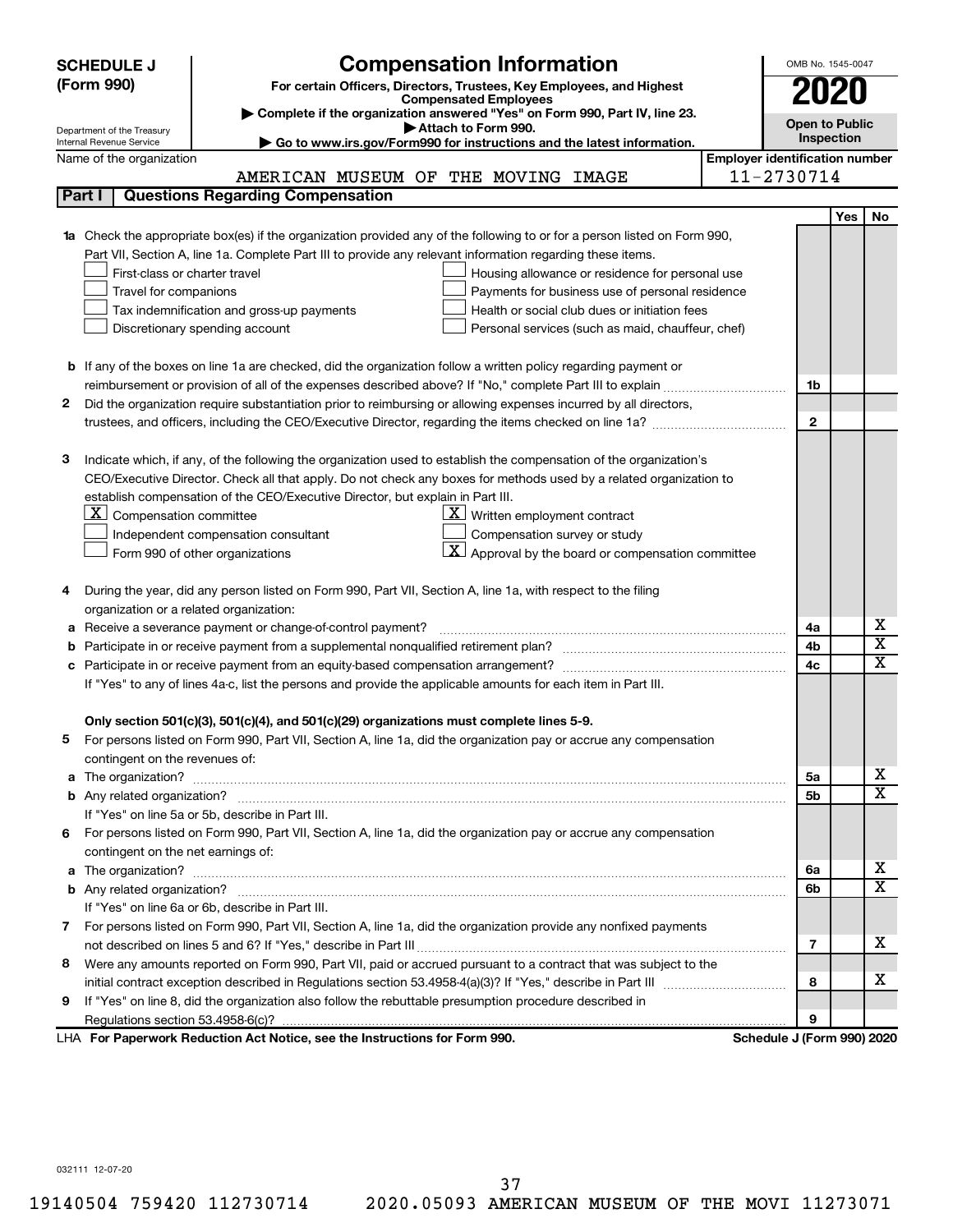### Part II | Officers, Directors, Trustees, Key Employees, and Highest Compensated Employees. Use duplicate copies if additional space is needed.

For each individual whose compensation must be reported on Schedule J, report compensation from the organization on row (i) and from related organizations, described in the instructions, on row (ii). Do not list any individuals that aren't listed on Form 990, Part VII.

Note: The sum of columns (B)(i)-(iii) for each listed individual must equal the total amount of Form 990, Part VII, Section A, line 1a, applicable column (D) and (E) amounts for that individual.

|                     |             | (B) Breakdown of W-2 and/or 1099-MISC compensation |                                           | (C) Retirement and                        | (D) Nontaxable                 | (E) Total of columns<br>(F) Compensation |                  |                                                            |
|---------------------|-------------|----------------------------------------------------|-------------------------------------------|-------------------------------------------|--------------------------------|------------------------------------------|------------------|------------------------------------------------------------|
| (A) Name and Title  |             | (i) Base<br>compensation                           | (ii) Bonus &<br>incentive<br>compensation | (iii) Other<br>reportable<br>compensation | other deferred<br>compensation | benefits                                 | $(B)(i)-(D)$     | in column (B)<br>reported as deferred<br>on prior Form 990 |
| CARL GOODMAN<br>(1) | (i)         | 219,231.                                           | $\overline{0}$ .                          | 1,010.                                    | 18, 126.                       | 228.                                     | 238,595.         | $\overline{0}$ .                                           |
| EXECUTIVE DIRECTOR  | (ii)        | $\overline{0}$ .                                   | $\overline{0}$ .                          | $\overline{0}$ .                          | $\overline{0}$ .               | $\overline{0}$ .                         | $\overline{0}$ . | $\overline{0}$ .                                           |
|                     | (i)         |                                                    |                                           |                                           |                                |                                          |                  |                                                            |
|                     | (ii)        |                                                    |                                           |                                           |                                |                                          |                  |                                                            |
|                     | (i)         |                                                    |                                           |                                           |                                |                                          |                  |                                                            |
|                     | (ii)        |                                                    |                                           |                                           |                                |                                          |                  |                                                            |
|                     | (i)         |                                                    |                                           |                                           |                                |                                          |                  |                                                            |
|                     | (ii)        |                                                    |                                           |                                           |                                |                                          |                  |                                                            |
|                     | (i)         |                                                    |                                           |                                           |                                |                                          |                  |                                                            |
|                     | (ii)        |                                                    |                                           |                                           |                                |                                          |                  |                                                            |
|                     | (i)         |                                                    |                                           |                                           |                                |                                          |                  |                                                            |
|                     | (ii)        |                                                    |                                           |                                           |                                |                                          |                  |                                                            |
|                     | (i)         |                                                    |                                           |                                           |                                |                                          |                  |                                                            |
|                     | (ii)        |                                                    |                                           |                                           |                                |                                          |                  |                                                            |
|                     | (i)<br>(ii) |                                                    |                                           |                                           |                                |                                          |                  |                                                            |
|                     | (i)         |                                                    |                                           |                                           |                                |                                          |                  |                                                            |
|                     | (ii)        |                                                    |                                           |                                           |                                |                                          |                  |                                                            |
|                     | (i)         |                                                    |                                           |                                           |                                |                                          |                  |                                                            |
|                     | (ii)        |                                                    |                                           |                                           |                                |                                          |                  |                                                            |
|                     | (i)         |                                                    |                                           |                                           |                                |                                          |                  |                                                            |
|                     | (ii)        |                                                    |                                           |                                           |                                |                                          |                  |                                                            |
|                     | (i)         |                                                    |                                           |                                           |                                |                                          |                  |                                                            |
|                     | (ii)        |                                                    |                                           |                                           |                                |                                          |                  |                                                            |
|                     | $(\sf{i})$  |                                                    |                                           |                                           |                                |                                          |                  |                                                            |
|                     | (ii)        |                                                    |                                           |                                           |                                |                                          |                  |                                                            |
|                     | (i)         |                                                    |                                           |                                           |                                |                                          |                  |                                                            |
|                     | (ii)        |                                                    |                                           |                                           |                                |                                          |                  |                                                            |
|                     | (i)         |                                                    |                                           |                                           |                                |                                          |                  |                                                            |
|                     | (ii)        |                                                    |                                           |                                           |                                |                                          |                  |                                                            |
|                     | (i)         |                                                    |                                           |                                           |                                |                                          |                  |                                                            |
|                     | (ii)        |                                                    |                                           |                                           |                                |                                          |                  |                                                            |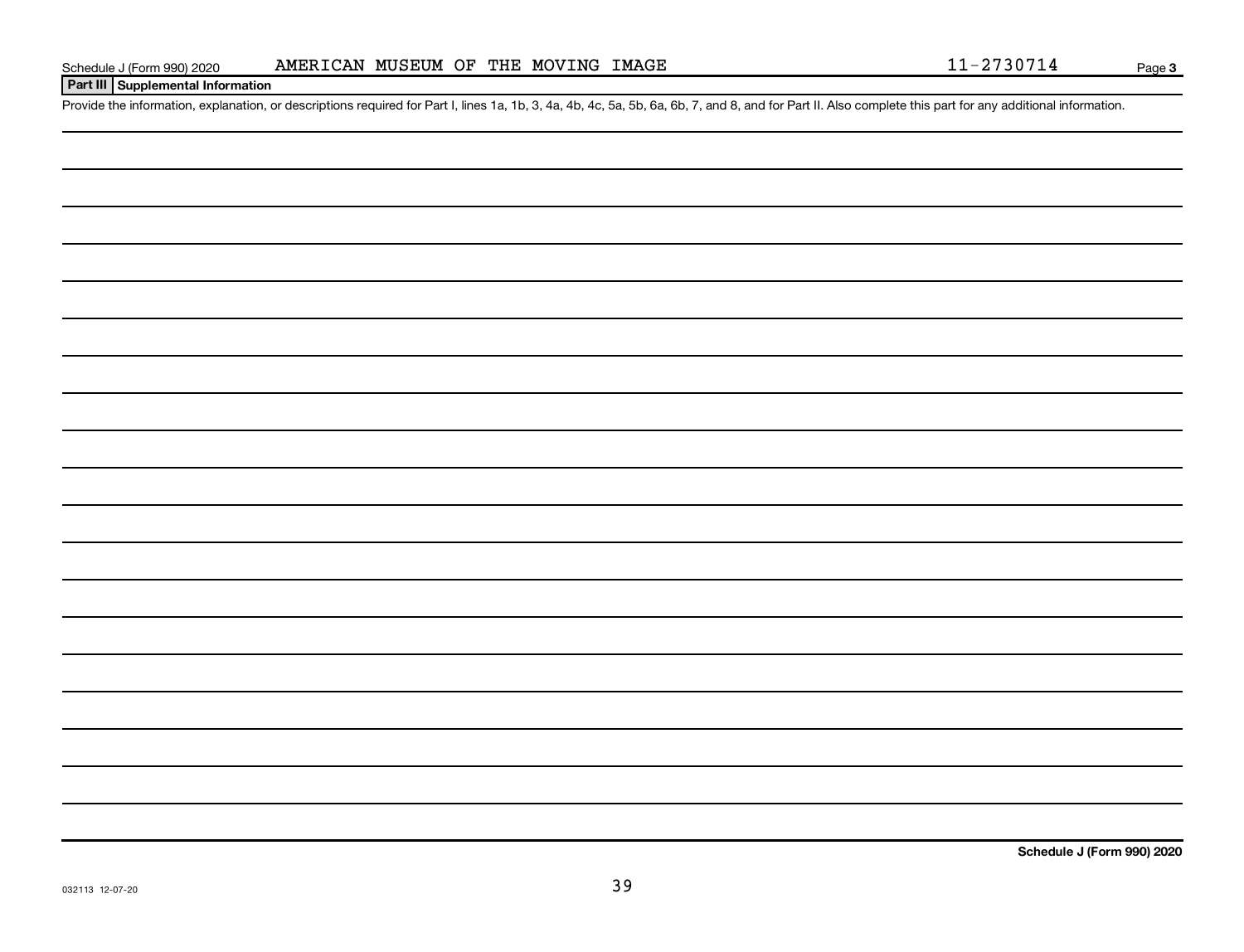# **SCHEDULE M (Form 990)**

# **Noncash Contributions**

OMB No. 1545-0047

**Employer identification number**

| Department of the Treasury |  |
|----------------------------|--|
| Internal Revenue Service   |  |

◆ Complete if the organizations answered "Yes" on Form 990, Part IV, lines 29 or 30.<br>● Complete if the organizations answered "Yes" on Form 990, Part IV, lines 29 or 30.  $\blacktriangleright$ 

**Attach to Form 990. Go to www.irs.gov/Form990 for instructions and the latest information.** J **Open to Public Inspection**

| Name of the organization |  |
|--------------------------|--|
|--------------------------|--|

**Part I Types of Property**

# AMERICAN MUSEUM OF THE MOVING IMAGE | 11-2730714

| <b>Faiti</b> | i ypes or Froperty                                                                                                                                                                                                                                                                                                                                                                                                                                                  |                               |                                      |                                                                                                      |                                                              |            |     |    |
|--------------|---------------------------------------------------------------------------------------------------------------------------------------------------------------------------------------------------------------------------------------------------------------------------------------------------------------------------------------------------------------------------------------------------------------------------------------------------------------------|-------------------------------|--------------------------------------|------------------------------------------------------------------------------------------------------|--------------------------------------------------------------|------------|-----|----|
|              |                                                                                                                                                                                                                                                                                                                                                                                                                                                                     | (a)<br>Check if<br>applicable | (b)<br>Number of<br>contributions or | (c)<br>Noncash contribution<br>amounts reported on<br>items contributed Form 990, Part VIII, line 1g | (d)<br>Method of determining<br>noncash contribution amounts |            |     |    |
| 1            |                                                                                                                                                                                                                                                                                                                                                                                                                                                                     |                               |                                      |                                                                                                      |                                                              |            |     |    |
| 2            |                                                                                                                                                                                                                                                                                                                                                                                                                                                                     |                               |                                      |                                                                                                      |                                                              |            |     |    |
| З            |                                                                                                                                                                                                                                                                                                                                                                                                                                                                     |                               |                                      |                                                                                                      |                                                              |            |     |    |
| 4            |                                                                                                                                                                                                                                                                                                                                                                                                                                                                     |                               |                                      |                                                                                                      |                                                              |            |     |    |
| 5            | Clothing and household goods                                                                                                                                                                                                                                                                                                                                                                                                                                        |                               |                                      |                                                                                                      |                                                              |            |     |    |
| 6            |                                                                                                                                                                                                                                                                                                                                                                                                                                                                     |                               |                                      |                                                                                                      |                                                              |            |     |    |
|              |                                                                                                                                                                                                                                                                                                                                                                                                                                                                     |                               |                                      |                                                                                                      |                                                              |            |     |    |
| 7            |                                                                                                                                                                                                                                                                                                                                                                                                                                                                     |                               |                                      |                                                                                                      |                                                              |            |     |    |
| 8            |                                                                                                                                                                                                                                                                                                                                                                                                                                                                     | $\overline{\text{x}}$         | 2                                    |                                                                                                      | 30, 233. FAIR MARKET VALUE                                   |            |     |    |
| 9            | Securities - Publicly traded                                                                                                                                                                                                                                                                                                                                                                                                                                        |                               |                                      |                                                                                                      |                                                              |            |     |    |
| 10           | Securities - Closely held stock                                                                                                                                                                                                                                                                                                                                                                                                                                     |                               |                                      |                                                                                                      |                                                              |            |     |    |
| 11           | Securities - Partnership, LLC, or                                                                                                                                                                                                                                                                                                                                                                                                                                   |                               |                                      |                                                                                                      |                                                              |            |     |    |
|              |                                                                                                                                                                                                                                                                                                                                                                                                                                                                     |                               |                                      |                                                                                                      |                                                              |            |     |    |
| 12           |                                                                                                                                                                                                                                                                                                                                                                                                                                                                     |                               |                                      |                                                                                                      |                                                              |            |     |    |
| 13           | Qualified conservation contribution -                                                                                                                                                                                                                                                                                                                                                                                                                               |                               |                                      |                                                                                                      |                                                              |            |     |    |
|              |                                                                                                                                                                                                                                                                                                                                                                                                                                                                     |                               |                                      |                                                                                                      |                                                              |            |     |    |
| 14           | Qualified conservation contribution - Other                                                                                                                                                                                                                                                                                                                                                                                                                         |                               |                                      |                                                                                                      |                                                              |            |     |    |
| 15           | Real estate - Residential                                                                                                                                                                                                                                                                                                                                                                                                                                           |                               |                                      |                                                                                                      |                                                              |            |     |    |
| 16           |                                                                                                                                                                                                                                                                                                                                                                                                                                                                     |                               |                                      |                                                                                                      |                                                              |            |     |    |
| 17           |                                                                                                                                                                                                                                                                                                                                                                                                                                                                     |                               |                                      |                                                                                                      |                                                              |            |     |    |
| 18           |                                                                                                                                                                                                                                                                                                                                                                                                                                                                     |                               |                                      |                                                                                                      |                                                              |            |     |    |
| 19           |                                                                                                                                                                                                                                                                                                                                                                                                                                                                     |                               |                                      |                                                                                                      |                                                              |            |     |    |
| 20           |                                                                                                                                                                                                                                                                                                                                                                                                                                                                     |                               |                                      |                                                                                                      |                                                              |            |     |    |
| 21           |                                                                                                                                                                                                                                                                                                                                                                                                                                                                     |                               |                                      |                                                                                                      |                                                              |            |     |    |
| 22           |                                                                                                                                                                                                                                                                                                                                                                                                                                                                     |                               |                                      |                                                                                                      |                                                              |            |     |    |
| 23           |                                                                                                                                                                                                                                                                                                                                                                                                                                                                     |                               |                                      |                                                                                                      |                                                              |            |     |    |
| 24           |                                                                                                                                                                                                                                                                                                                                                                                                                                                                     |                               |                                      |                                                                                                      |                                                              |            |     |    |
| 25           | Other $\blacktriangleright$<br>$\left(\begin{array}{ccc}\n\frac{1}{2} & \frac{1}{2} & \frac{1}{2} & \frac{1}{2} & \frac{1}{2} & \frac{1}{2} & \frac{1}{2} & \frac{1}{2} & \frac{1}{2} & \frac{1}{2} & \frac{1}{2} & \frac{1}{2} & \frac{1}{2} & \frac{1}{2} & \frac{1}{2} & \frac{1}{2} & \frac{1}{2} & \frac{1}{2} & \frac{1}{2} & \frac{1}{2} & \frac{1}{2} & \frac{1}{2} & \frac{1}{2} & \frac{1}{2} & \frac{1}{2} & \frac{1}{2} & \frac$                        |                               |                                      |                                                                                                      |                                                              |            |     |    |
| 26           | $(\begin{array}{cccccccccc} \textbf{0} & \textbf{0} & \textbf{0} & \textbf{0} & \textbf{0} & \textbf{0} & \textbf{0} & \textbf{0} & \textbf{0} & \textbf{0} & \textbf{0} & \textbf{0} & \textbf{0} & \textbf{0} & \textbf{0} & \textbf{0} & \textbf{0} & \textbf{0} & \textbf{0} & \textbf{0} & \textbf{0} & \textbf{0} & \textbf{0} & \textbf{0} & \textbf{0} & \textbf{0} & \textbf{0} & \textbf{0} & \textbf{0} & \textbf{0} & \$<br>Other $\blacktriangleright$ |                               |                                      |                                                                                                      |                                                              |            |     |    |
| 27           | Other $\blacktriangleright$                                                                                                                                                                                                                                                                                                                                                                                                                                         |                               |                                      |                                                                                                      |                                                              |            |     |    |
| 28           | Other $\blacktriangleright$                                                                                                                                                                                                                                                                                                                                                                                                                                         |                               |                                      |                                                                                                      |                                                              |            |     |    |
| 29           | Number of Forms 8283 received by the organization during the tax year for contributions                                                                                                                                                                                                                                                                                                                                                                             |                               |                                      |                                                                                                      |                                                              |            |     |    |
|              | for which the organization completed Form 8283, Part V, Donee Acknowledgement                                                                                                                                                                                                                                                                                                                                                                                       |                               |                                      | 29                                                                                                   |                                                              |            | 0   |    |
|              |                                                                                                                                                                                                                                                                                                                                                                                                                                                                     |                               |                                      |                                                                                                      |                                                              |            | Yes | No |
|              | 30a During the year, did the organization receive by contribution any property reported in Part I, lines 1 through 28, that it                                                                                                                                                                                                                                                                                                                                      |                               |                                      |                                                                                                      |                                                              |            |     |    |
|              | must hold for at least three years from the date of the initial contribution, and which isn't required to be used for                                                                                                                                                                                                                                                                                                                                               |                               |                                      |                                                                                                      |                                                              |            |     |    |
|              |                                                                                                                                                                                                                                                                                                                                                                                                                                                                     |                               |                                      |                                                                                                      |                                                              | 30a        |     | x  |
|              | <b>b</b> If "Yes," describe the arrangement in Part II.                                                                                                                                                                                                                                                                                                                                                                                                             |                               |                                      |                                                                                                      |                                                              |            |     |    |
| 31           | Does the organization have a gift acceptance policy that requires the review of any nonstandard contributions?                                                                                                                                                                                                                                                                                                                                                      |                               |                                      |                                                                                                      | .                                                            | 31         | х   |    |
|              | 32a Does the organization hire or use third parties or related organizations to solicit, process, or sell noncash                                                                                                                                                                                                                                                                                                                                                   |                               |                                      |                                                                                                      |                                                              |            |     |    |
|              | contributions?                                                                                                                                                                                                                                                                                                                                                                                                                                                      |                               |                                      |                                                                                                      |                                                              | <b>32a</b> |     | х  |
|              | <b>b</b> If "Yes," describe in Part II.                                                                                                                                                                                                                                                                                                                                                                                                                             |                               |                                      |                                                                                                      |                                                              |            |     |    |
| 33           | If the organization didn't report an amount in column (c) for a type of property for which column (a) is checked,                                                                                                                                                                                                                                                                                                                                                   |                               |                                      |                                                                                                      |                                                              |            |     |    |
|              | describe in Part II.                                                                                                                                                                                                                                                                                                                                                                                                                                                |                               |                                      |                                                                                                      |                                                              |            |     |    |
| 1 H A        | For Panerwork Reduction Act Notice, see the Instructions for Form 000                                                                                                                                                                                                                                                                                                                                                                                               |                               |                                      |                                                                                                      | Schodule M (Form 000) 2020                                   |            |     |    |

**For Paperwork Reduction Act Notice, see the Instructions for Form 990. Schedule M (Form 990) 2020** LHA

032141 11-23-20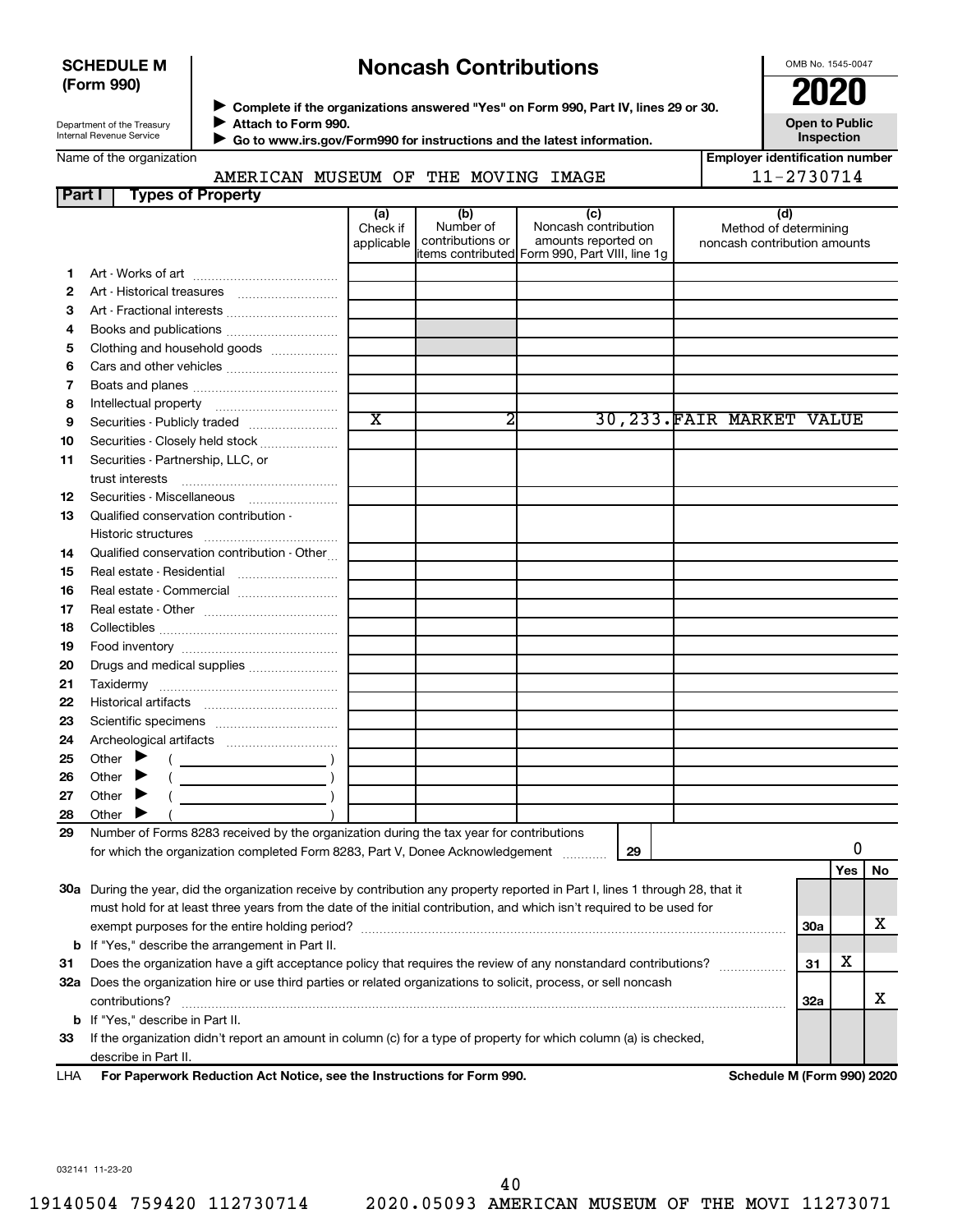|  | Schedule M (Form 990) 2020 | AMERICAN MUSEUM OF THE MOVING |  |  |  |  | <b>IMAGE</b> | <sup>ລ</sup> 730714<br>- | Page |  |
|--|----------------------------|-------------------------------|--|--|--|--|--------------|--------------------------|------|--|
|--|----------------------------|-------------------------------|--|--|--|--|--------------|--------------------------|------|--|

Provide the information required by Part I, lines 30b, 32b, and 33, and whether the organization is reporting in Part I, column (b), the number of contributions, the number of items received, or a combination of both. Also complete this part for any additional information. **Part II Supplemental Information.** 

| 032142 11-23-20           | Schedule M (Form 990) 2020                      |
|---------------------------|-------------------------------------------------|
|                           |                                                 |
|                           | 41                                              |
| 19140504 759420 112730714 | 2020.05093 AMERICAN MUSEUM OF THE MOVI 11273071 |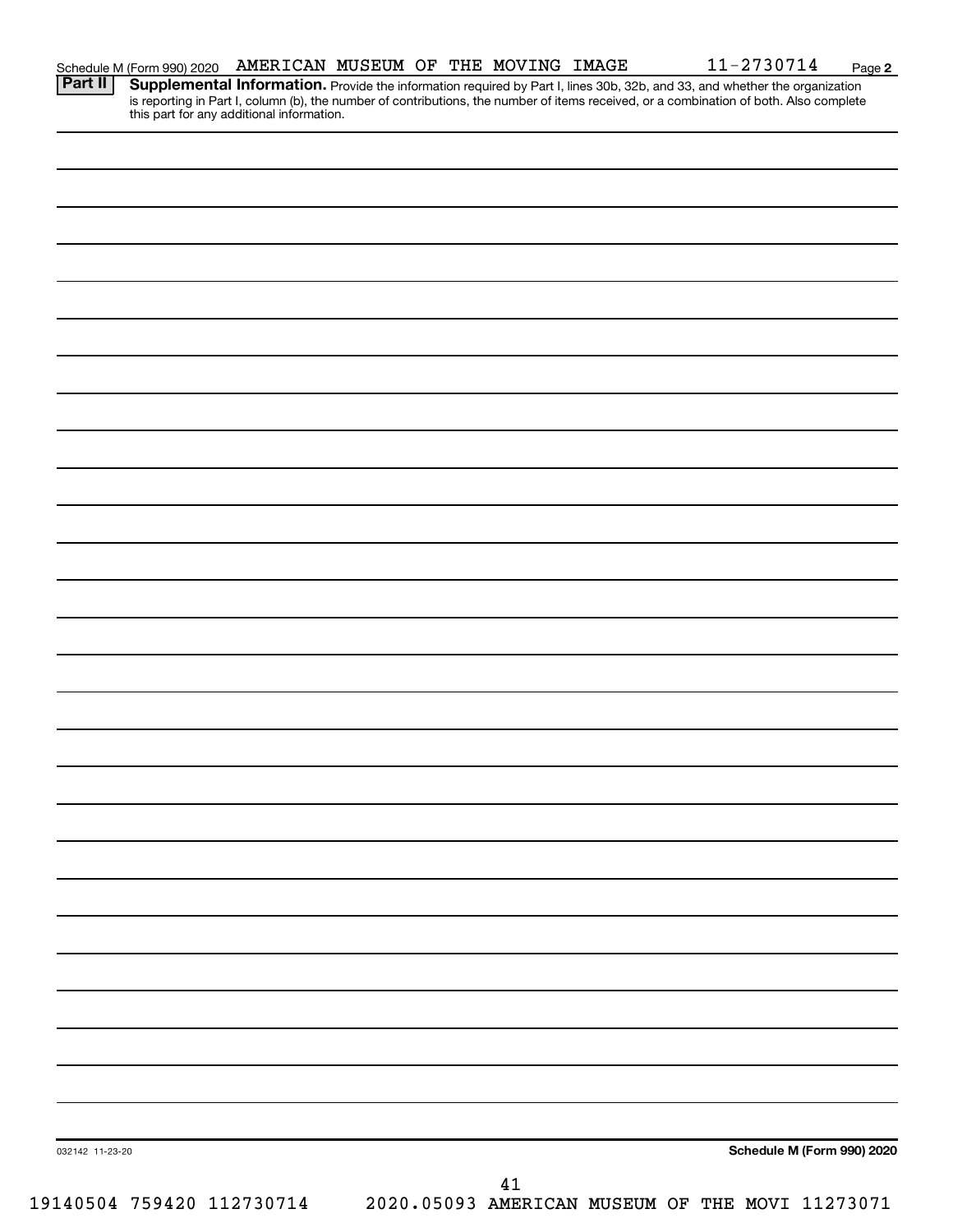**(Form 990 or 990-EZ)**

Department of the Treasury Internal Revenue Service Name of the organization

**Complete to provide information for responses to specific questions on Form 990 or 990-EZ or to provide any additional information. | Attach to Form 990 or 990-EZ. | Go to www.irs.gov/Form990 for the latest information. SCHEDULE O Supplemental Information to Form 990 or 990-EZ 2020**<br>(Form 990 or 990-EZ) Complete to provide information for responses to specific questions on



AMERICAN MUSEUM OF THE MOVING IMAGE  $11-2730714$ 

FORM 990, PART I, LINE 1, DESCRIPTION OF ORGANIZATION MISSION:

HISTORY, TECHNIQUE, AND TECHNOLOGY OF FILM, TELEVISION, AND DIGITAL

MEDIA BY PRESENTING EXHIBITIONS, EDUCATION PROGRAMS, SIGNIFICANT

MOVING-IMAGE WORKS, AND INTERPRETIVE PROGRAMS, AND COLLECTING AND

PRESERVING MOVING-IMAGE RELATED ARTIFACTS.

FORM 990, PART III, LINE 1, DESCRIPTION OF ORGANIZATION MISSION:

AND COLLECTING AND PRESERVING MOVING-IMAGE RELATED ARTIFACTS.

FORM 990, PART III, LINE 4A, PROGRAM SERVICE ACCOMPLISHMENTS:

ONCE AGAIN WELCOMED VISITORS TO AN IMMERSIVE EXPERIENCE THAT EXPLORES

ARTIFACTS, FROM NINETEENTH-CENTURY OPTICAL TOYS TO VIDEO GAMES, AND

THE CREATIVE PROCESS OF MAKING MOVING IMAGES. FEATURING OVER 1,400

SEVERAL INTERACTIVE EXPERIENCES IN WHICH VISITORS CAN CREATE THEIR OWN

STOP-MOTION ANIMATIONS OR RECORD THEIR OWN VOICES DUBBING FAMOUS LINES

FROM CLASSIC FILMS, BEHIND THE SCREEN REVEALS THE SKILLS, RESOURCES,

AND ARTISTIC DECISIONS THAT HELP TO CREATE MOVING IMAGES. THE JIM

HENSON EXHIBITION ALSO REOPENED, INVITING VISITORS TO EXPLORE THE

CREATIVE PROCESS AND CAREER OF THE BELOVED AND LEGENDARY ARTIST.

ANCHORED BY THE DONATION OF ALMOST 500 ARTIFACTS BY MR. HENSON'S

FAMILY, THE JIM HENSON EXHIBITION FEATURES HISTORIC PUPPETS, ORIGINAL

ARTWORK, CHARACTER SKETCHES, AND RARE FILM AND TELEVISION FOOTAGE,

DEMONSTRATING HOW THE ARTIST AND HIS TEAM OF BUILDERS, PERFORMERS, AND

WRITERS BROUGHT TO LIFE THE ENDURINGLY POPULAR WORLDS OF THE MUPPET

SHOW, SESAME STREET, THE DARK CRYSTAL, AND FRAGGLE ROCK. A TRAVELING

032211 11-20-20 **For Paperwork Reduction Act Notice, see the Instructions for Form 990 or 990-EZ. Schedule O (Form 990 or 990-EZ) 2020** LHA VERSION OF THIS EXHIBITION OPENED AT THE DURHAM MUSEUM IN 2021 AND IS

42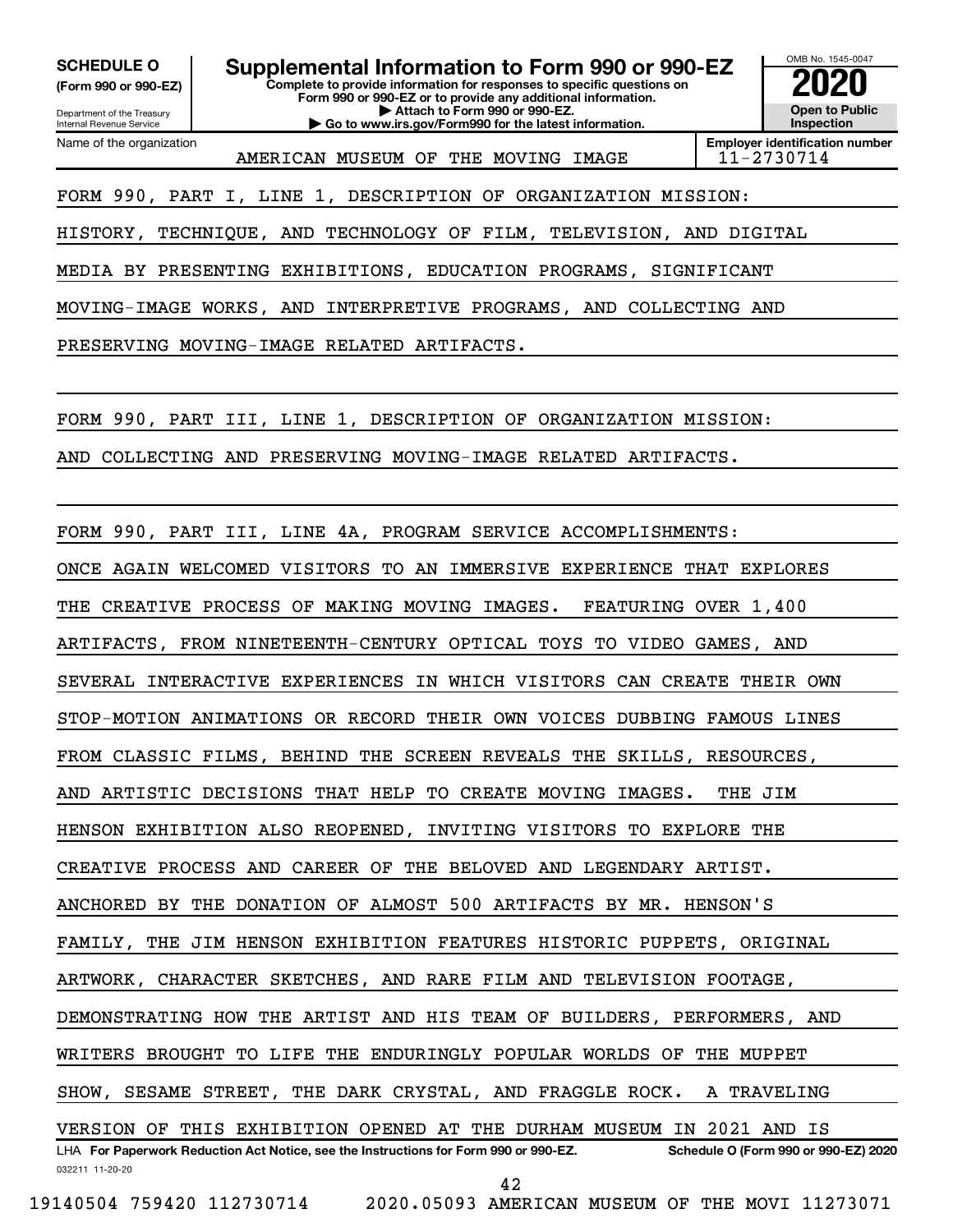| Schedule O (Form 990 or 990-EZ) 2020                                    | Page 2                                              |  |  |  |  |  |  |  |  |
|-------------------------------------------------------------------------|-----------------------------------------------------|--|--|--|--|--|--|--|--|
| Name of the organization<br>AMERICAN MUSEUM OF THE MOVING IMAGE         | <b>Employer identification number</b><br>11-2730714 |  |  |  |  |  |  |  |  |
| BOOKED IN VENUES THROUGHOUT THE COUNTRY THROUGH 2023. ALSO REOPENING    |                                                     |  |  |  |  |  |  |  |  |
| WAS THE TEMPORARY EXHIBITION ENVISIONING 2001: STANLEY KUBRICK'S SPACE  |                                                     |  |  |  |  |  |  |  |  |
| ODYSSEY, WHICH EXPLORED THE DIRECTOR'S INFLUENCES, RESEARCH, AND        |                                                     |  |  |  |  |  |  |  |  |
| PRODUCTION PROCESS IN CREATING THE PIONEERING FILM. MUSEUM STAFF        |                                                     |  |  |  |  |  |  |  |  |
| CONTINUED EFFORTS TO FULLY DIGITIZE THE MUSEUM'S COLLECTION OF          |                                                     |  |  |  |  |  |  |  |  |
| APPROXIMATELY 130,000 ARTIFACTS RELATING TO THE ART, HISTORY, AND       |                                                     |  |  |  |  |  |  |  |  |
| TECHNOLOGY OF THE MOVING IMAGE, AVAILABLE ONLINE.                       |                                                     |  |  |  |  |  |  |  |  |
|                                                                         |                                                     |  |  |  |  |  |  |  |  |
| FORM 990, PART III, LINE 4B, PROGRAM SERVICE ACCOMPLISHMENTS:           |                                                     |  |  |  |  |  |  |  |  |
| WEEKLY VIRTUAL DISCUSSIONS FOCUSING ON THE STATE OF CINEMA, CRITICISM,  |                                                     |  |  |  |  |  |  |  |  |
| IN SPRING 2021 AUDIENCES WERE WELCOMED BACK INTO THE<br>AND CULTURE.    |                                                     |  |  |  |  |  |  |  |  |
| SUMNER M. REDSTONE THEATER FOR SUCH SERIES AS THE COMPLETE KUBRICK, SEE |                                                     |  |  |  |  |  |  |  |  |
| IT BIG: THE RETURN!, AND WOMEN IN 80S HOLLYWOOD.                        | THE MUSEUM'S ONLINE                                 |  |  |  |  |  |  |  |  |
| JOURNALS REVERSE SHOT AND SLOAN SCIENCE & FILM CONTINUED TO PUBLISH     |                                                     |  |  |  |  |  |  |  |  |
| CONTENT DURING THE PANDEMIC, WITH THE FORMER FOCUSING ON INTERVIEWS     |                                                     |  |  |  |  |  |  |  |  |
| WITH FILMMAKERS AND FILM REVIEWS, AND THE LATTER ON ARTICLES EXAMINING  |                                                     |  |  |  |  |  |  |  |  |
| THE INTERSECTION OF SCIENCE AND CINEMA.                                 |                                                     |  |  |  |  |  |  |  |  |
|                                                                         |                                                     |  |  |  |  |  |  |  |  |
| FORM 990, PART III, LINE 4C, PROGRAM SERVICE ACCOMPLISHMENTS:           |                                                     |  |  |  |  |  |  |  |  |
| THOSE UNABLE TO VISIT THE MUSEUM IN PERSON.                             |                                                     |  |  |  |  |  |  |  |  |
|                                                                         |                                                     |  |  |  |  |  |  |  |  |
| FORM 990, PART VI, SECTION A, LINE 1:                                   |                                                     |  |  |  |  |  |  |  |  |
|                                                                         |                                                     |  |  |  |  |  |  |  |  |

032212 11-20-20 **Schedule O (Form 990 or 990-EZ) 2020** THE EXECUTIVE COMMITTEE OF THE BOARD OF TRUSTEES IS COMPOSED OF OFFICERS OF THE BOARD (THE MUSEUM'S GOVERNING BODY), INCLUDING THE CO-CHAIRMEN, VICE-CHAIRMEN, TREASURER, AND SECRETARY, AS WELL AS OTHER SELECT TRUSTEES WHO ARE HAVE SHOWN EXTRAORDINARY COMMITMENT TO THE MUSEUM. ONLY MEMBERS OF THE BOARD OF TRUSTEES CAN BE APPOINTED TO THE EXECUTIVE COMMITTEE. THE BY-LAWS OF THE MUSEUM'S BOARD OF TRUSTEES SPECIFY THAT THE EXECUTIVE

43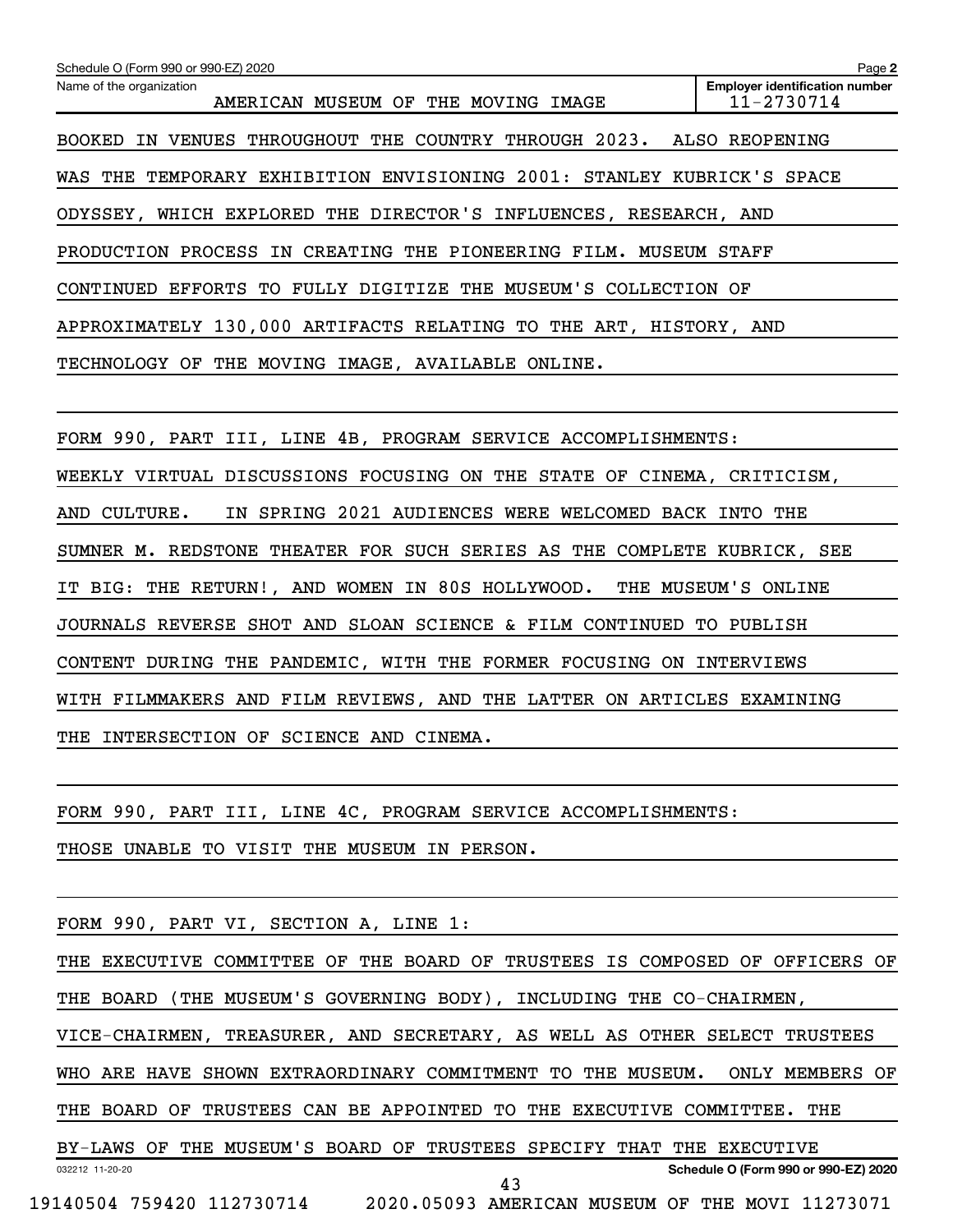| Schedule O (Form 990 or 990-EZ) 2020<br>Page 2 |                 |                               |  |                                                                       |                                                                             |  |  |  |  |  |  |
|------------------------------------------------|-----------------|-------------------------------|--|-----------------------------------------------------------------------|-----------------------------------------------------------------------------|--|--|--|--|--|--|
| Name of the organization                       |                 | AMERICAN MUSEUM OF THE MOVING |  | IMAGE                                                                 | <b>Employer identification number</b><br>11-2730714                         |  |  |  |  |  |  |
|                                                |                 |                               |  |                                                                       | COMMITTEE "SHALL BE AUTHORIZED OR EMPOWERED TO TAKE ALL ACTION THE BOARD OF |  |  |  |  |  |  |
|                                                |                 |                               |  | TRUSTEES IS AUTHORIZED OR EMPOWERED TO TAKE EXCEPT THAT THE EXECUTIVE |                                                                             |  |  |  |  |  |  |
| COMMITTEE                                      |                 |                               |  | SHALL NOT BE AUTHORIZED TO REMOVE OR ELECT TRUSTEES                   | AMEND THE<br>OR.                                                            |  |  |  |  |  |  |
| CHARTER OF                                     | THESE BY-LAWS." |                               |  |                                                                       |                                                                             |  |  |  |  |  |  |

FORM 990, PART VI, SECTION B, LINE 11B:

THE FORM 990 IS REVIEWED BY THE MUSEUM'S EXECUTIVE DIRECTOR AND CHIEF FINANCIAL OFFICER AND SIGNED BY THE EXECUTIVE DIRECTOR. A COPY OF THE FORM IS DISTRIBUTED TO, AND APPROVED BY, THE MUSEUM'S BOARD OF TRUSTEES AT A MEETING PRIOR TO THE FORM'S FILING WITH THE INTERNAL REVENUE SERVICE.

FORM 990, PART VI, SECTION B, LINE 12C:

THE MUSEUM'S CONFLICT OF INTEREST POLICY IS DISTRIBUTED TO MEMBERS OF THE BOARD OF TRUSTEES UPON THEIR FIRST ELECTION TO THE BOARD, AND ANNUALLY AT A BOARD OF TRUSTEES MEETING. AT BOTH OF THESE TIMES, TRUSTEES ARE REQUIRED TO SIGN AND SUBMIT TO THE SECRETARY OF THE BOARD A STATEMENT WHICH AFFIRMS THE TRUSTEE HAS RECEIVED A COPY OF THE POLICY, HAS READ AND UNDERSTOOD THE POLICY, AND HAS AGREED TO COMPLY WITH THE POLICY.

FORM 990, PART VI, SECTION B, LINE 15:

THE EXECUTIVE COMMITTEE AND COMPENSATION COMMITTEE OF THE BOARD OF TRUSTEES REVIEW AND APPROVE THE EXECUTIVE DIRECTOR'S COMPENSATION AND THE

COMPENSATION OF KEY EMPLOYEES.

FORM 990, PART VI, SECTION C, LINE 19:

THE MUSEUM'S GOVERNING DOCUMENTS, CONFLICT OF INTEREST POLICY, AND

FINANCIAL STATEMENTS ARE AVAILABLE TO THE PUBLIC UPON REQUEST.

032212 11-20-20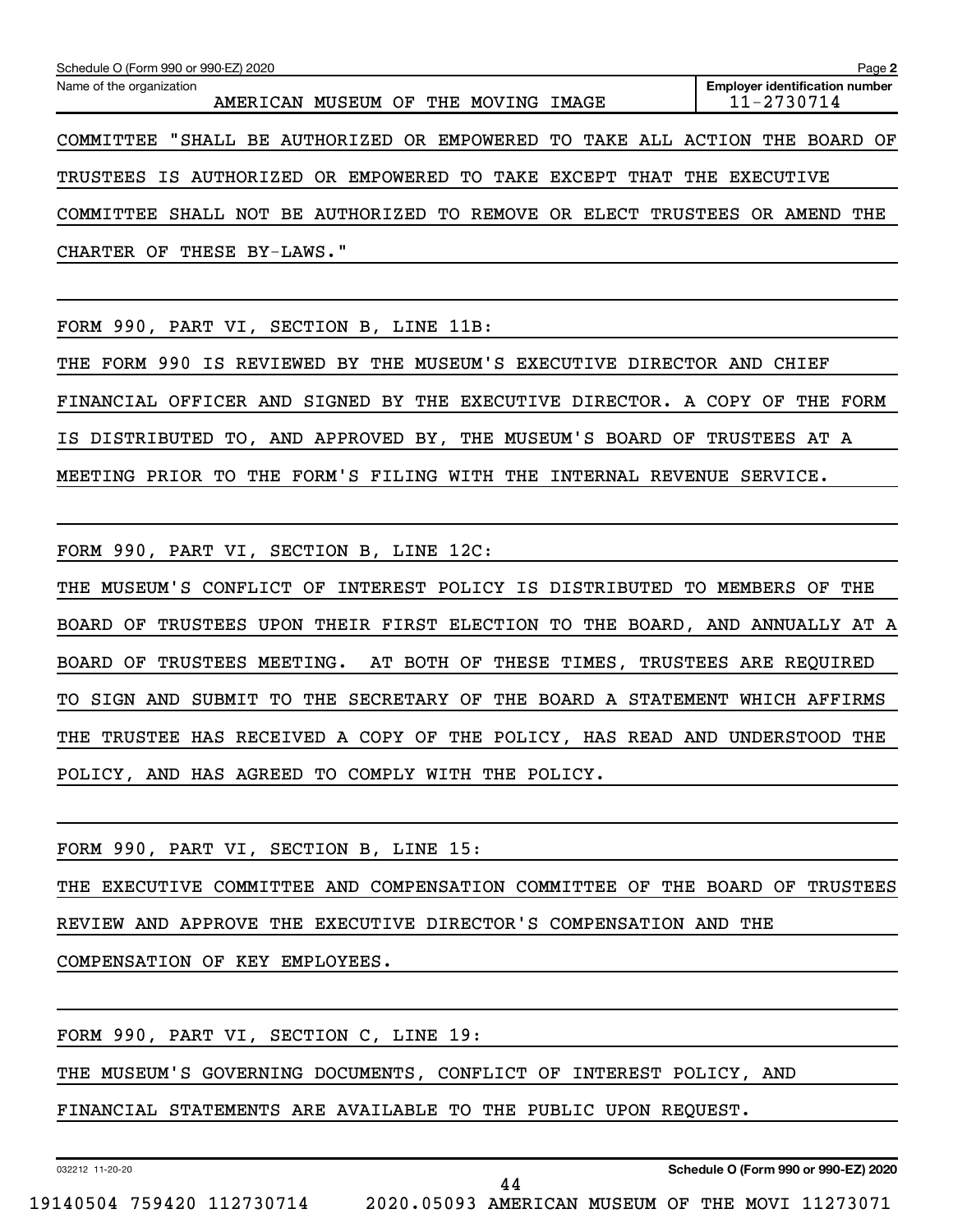| Name of the organization<br>AMERICAN MUSEUM OF THE MOVING IMAGE | <b>Employer identification number</b><br>$11 - 2730714$ |
|-----------------------------------------------------------------|---------------------------------------------------------|
| FORM 990, PART XI, LINE 9, CHANGES IN NET ASSETS:               |                                                         |
| CUMULATIVE EFFECT OF CHANGE IN ACCOUNTING PRINCIPLE             | $-197,300.$                                             |
|                                                                 |                                                         |
|                                                                 |                                                         |
|                                                                 |                                                         |
|                                                                 |                                                         |
|                                                                 |                                                         |
|                                                                 |                                                         |
|                                                                 |                                                         |
|                                                                 |                                                         |
|                                                                 |                                                         |
|                                                                 |                                                         |
|                                                                 |                                                         |
|                                                                 |                                                         |
|                                                                 |                                                         |
|                                                                 |                                                         |
|                                                                 |                                                         |
|                                                                 |                                                         |
|                                                                 |                                                         |
|                                                                 |                                                         |
|                                                                 |                                                         |
|                                                                 |                                                         |
|                                                                 |                                                         |
|                                                                 |                                                         |
|                                                                 |                                                         |
|                                                                 |                                                         |
|                                                                 |                                                         |
|                                                                 |                                                         |
|                                                                 |                                                         |
|                                                                 |                                                         |
| 032212 11-20-20<br>45                                           | Schedule O (Form 990 or 990-EZ) 2020                    |